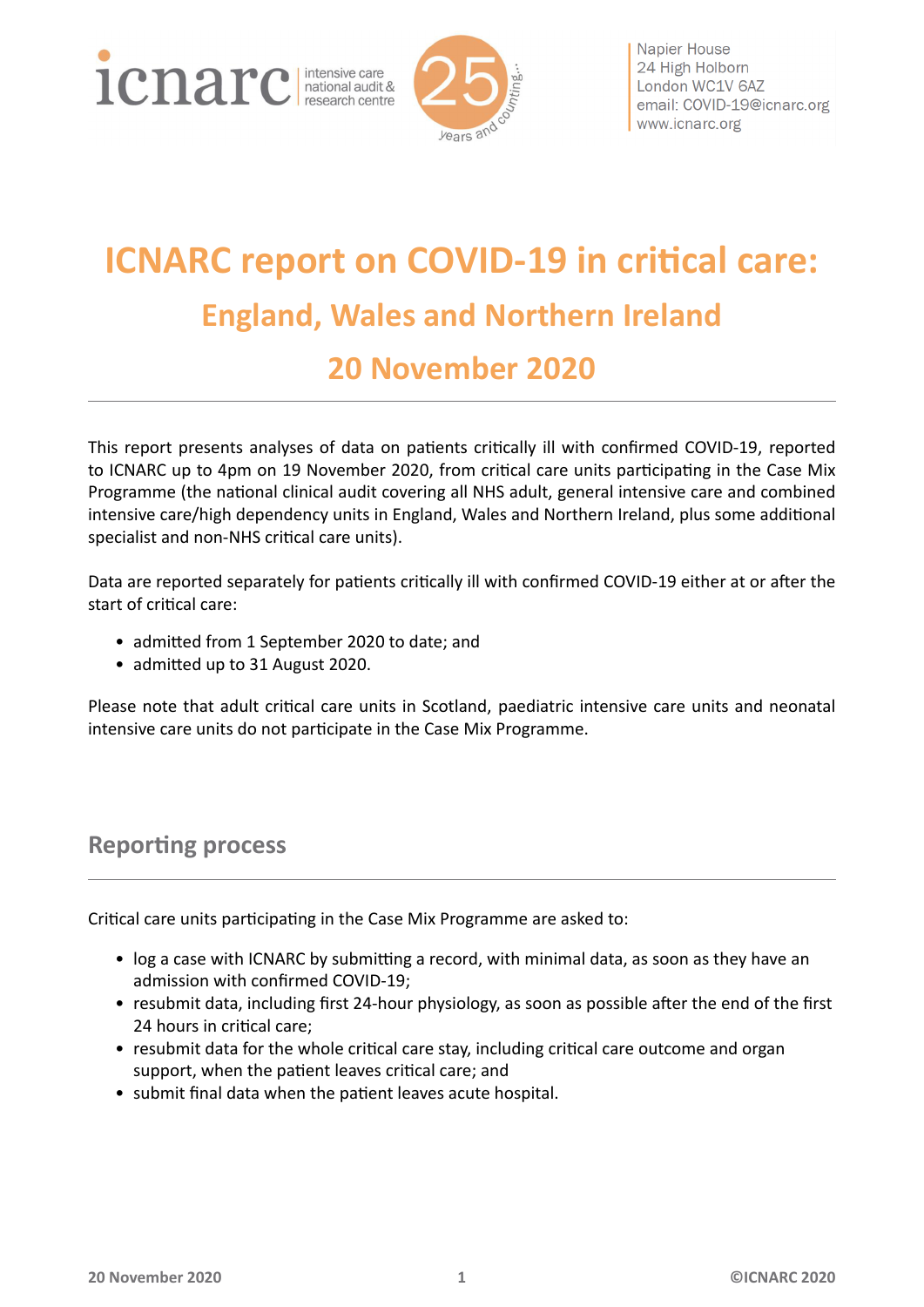#### **Contents**

| <b>Reporting process</b>                                                                     | $\mathbf{1}$ |
|----------------------------------------------------------------------------------------------|--------------|
| Admissions to critical care - COVID-19                                                       | 5            |
| Admissions to critical care - pneumonia (not COVID-19)                                       | 14           |
| <b>Patient characteristics</b>                                                               | 16           |
| Patient characteristics - invasively ventilated first 24 hours                               | 24           |
| Patient characteristics - advanced respiratory support                                       | 27           |
| Patient characteristics - basic respiratory support only                                     | 30           |
| Outcomes, duration of critical care and organ support                                        | 33           |
| Outcomes, duration of critical care and organ support – invasively ventilated first 24 hours | 36           |
| Outcomes, duration of critical care and organ support - advanced respiratory support         | 38           |
| Outcomes, duration of critical care and organ support – basic respiratory support only       | 40           |
| 28-day in-hospital outcome                                                                   | 42           |
| Additional analyses for patients admitted up to 31 August 2020                               | 47           |
| <b>Definitions</b>                                                                           | 49           |
| <b>Publications</b>                                                                          | 51           |
| <b>Acknowledgement</b>                                                                       | 51           |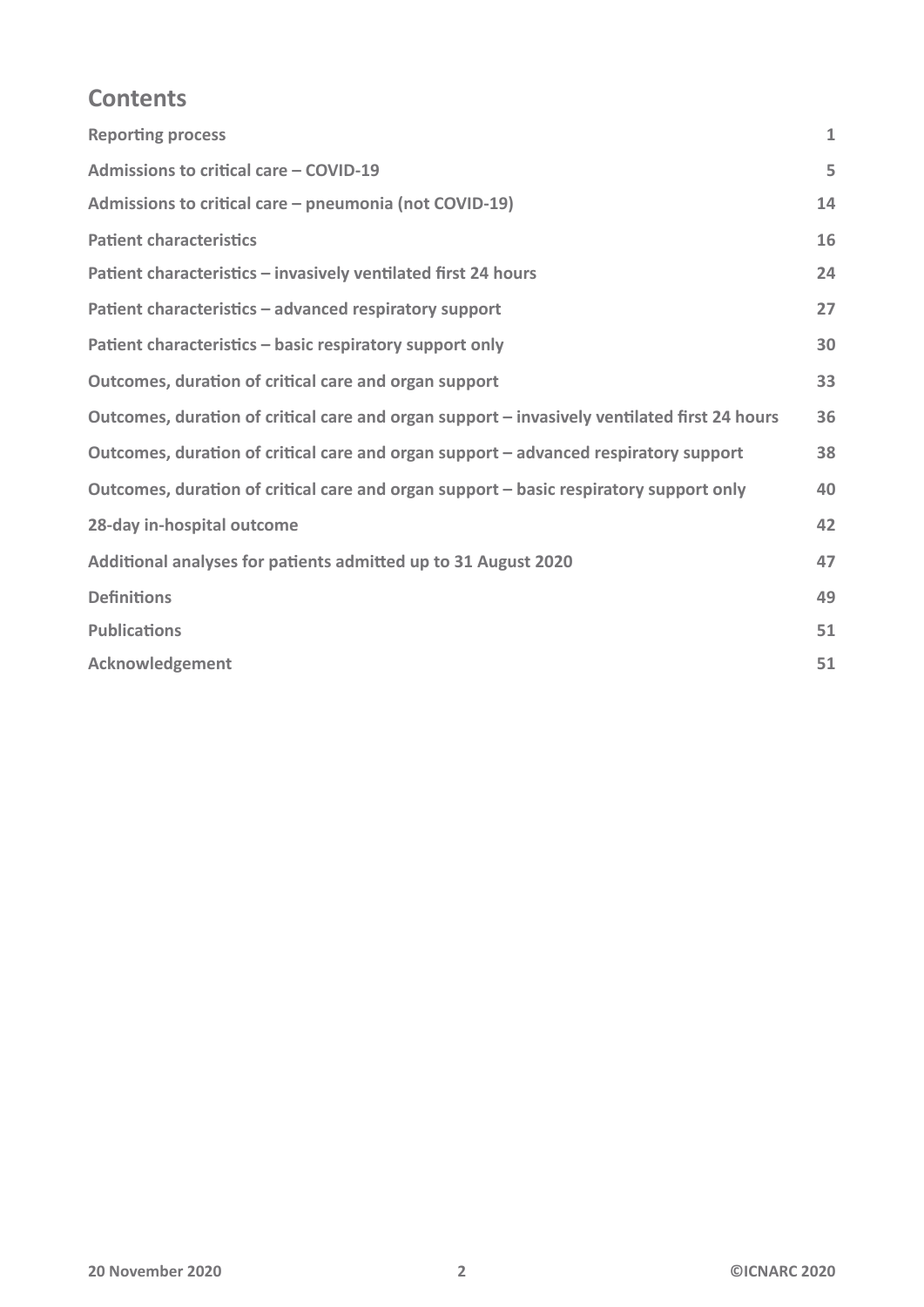## **List of Figures**

| 1        | Numbers of critically ill patients with confirmed COVID-19 admitted from 1 Septem-<br>ber 2020 with data included in this report and outstanding $*$                                             | 5              |
|----------|--------------------------------------------------------------------------------------------------------------------------------------------------------------------------------------------------|----------------|
| 2<br>3   | Geographical distribution of patients critically ill with confirmed COVID-19<br>Geographical distribution of patients critically ill with confirmed COVID-19 admitted                            | 6              |
| 4        | Number of new patients critically ill with confirmed COVID-19 by date of start of crit-                                                                                                          | 6              |
| 5        | Number of new patients critically ill with confirmed COVID-19 admitted from 1 Septem-                                                                                                            | $\overline{7}$ |
| 6        | Comparison of the number of new patients critically ill with confirmed COVID-19 by<br>date of start of critical care from 1 March 2020 to 31 August 2020 versus 1 September                      | $\overline{7}$ |
| 7        | Number of new patients critically ill with confirmed COVID-19 by date of start of crit-                                                                                                          | 8              |
|          | ical care from 1 March 2020 to 31 August 2020 versus 1 September 2020 to date by                                                                                                                 | 9              |
| 8        | Cumulative number of patients critically ill with confirmed COVID-19 admitted from                                                                                                               | 10             |
| 9        | Cumulative number of patients critically ill with confirmed COVID-19 admitted from<br>1 September 2020 per 100,000 adult population by region                                                    | 10             |
| 10       | Number of patients with confirmed COVID-19 in critical care from 1 September 2020<br>by date *                                                                                                   | 11             |
| 11       | Number of patients with confirmed COVID-19 in critical care by date * from 1 March<br>2020 to 31 August 2020 versus 1 September 2020 to date                                                     | 12             |
| 12       | Number of patients with confirmed COVID-19 in critical care by date * from 1 March<br>2020 to 31 August 2020 versus 1 September 2020 to date by region                                           | 13             |
| 13       | Number of admissions with pneumonia (not COVID-19) by month, 2016-2020 *, com-<br>pared with confirmed COVID-19 during 2020 $\ldots \ldots \ldots \ldots \ldots \ldots \ldots$                   | 14             |
| 14<br>15 | Number of admissions with viral pneumonia (influenza) by month, 2016-2020 *<br>Age and sex distribution of patients critically ill with confirmed COVID-19 admitted                              | 15<br>19       |
| 16       | Ethnicity distribution of patients critically ill with confirmed COVID-19 admitted from<br>1 September 2020 compared with the local population (linked to 2011 census ward)                      | 20             |
| 17       | Index of Multiple Deprivation (IMD) * distribution of patients critically ill with con-<br>firmed COVID-19 admitted from 1 September 2020 compared with the general pop-                         |                |
| 18       | Urban/rural * distribution of patients critically ill with confirmed COVID-19 admitted                                                                                                           | 21             |
| 19       | from 1 September 2020 compared with the age-matched general population<br>$\mathbf{r}$ . $\mathbf{r}$<br>Body mass index (BMI) * distribution of patients critically ill with confirmed COVID-19 | 22             |
| 20       | admitted from 1 September 2020 compared with the age- and sex-matched general<br>Critical care and acute hospital outcomes for patients admitted from 1 September 2020                           | 23<br>33       |
| 21       | Cumulative outcomes for patients admitted from 1 September 2020 by date of start                                                                                                                 | 34             |
| 22<br>23 | In-hospital survival to 28 days following admission to critical care<br>28-day in-hospital mortality by patient characteristics (demographics)                                                   | 42<br>43       |
| 24<br>25 | 28-day in-hospital mortality by patient characteristics (demographics continued).<br>28-day in-hospital mortality by patient characteristics (demographics and medical                           | 44             |
| 26       | history)<br>28-day in-hospital mortality by patient characteristics (indicators of acute severity *)                                                                                             | 45<br>46       |
| 27<br>28 | Critical care and acute hospital outcomes for patients admitted up to 31 August 2020<br>In-hospital survival to 90 days following admission to critical care for patients admit-                 | 47             |
|          |                                                                                                                                                                                                  | 48             |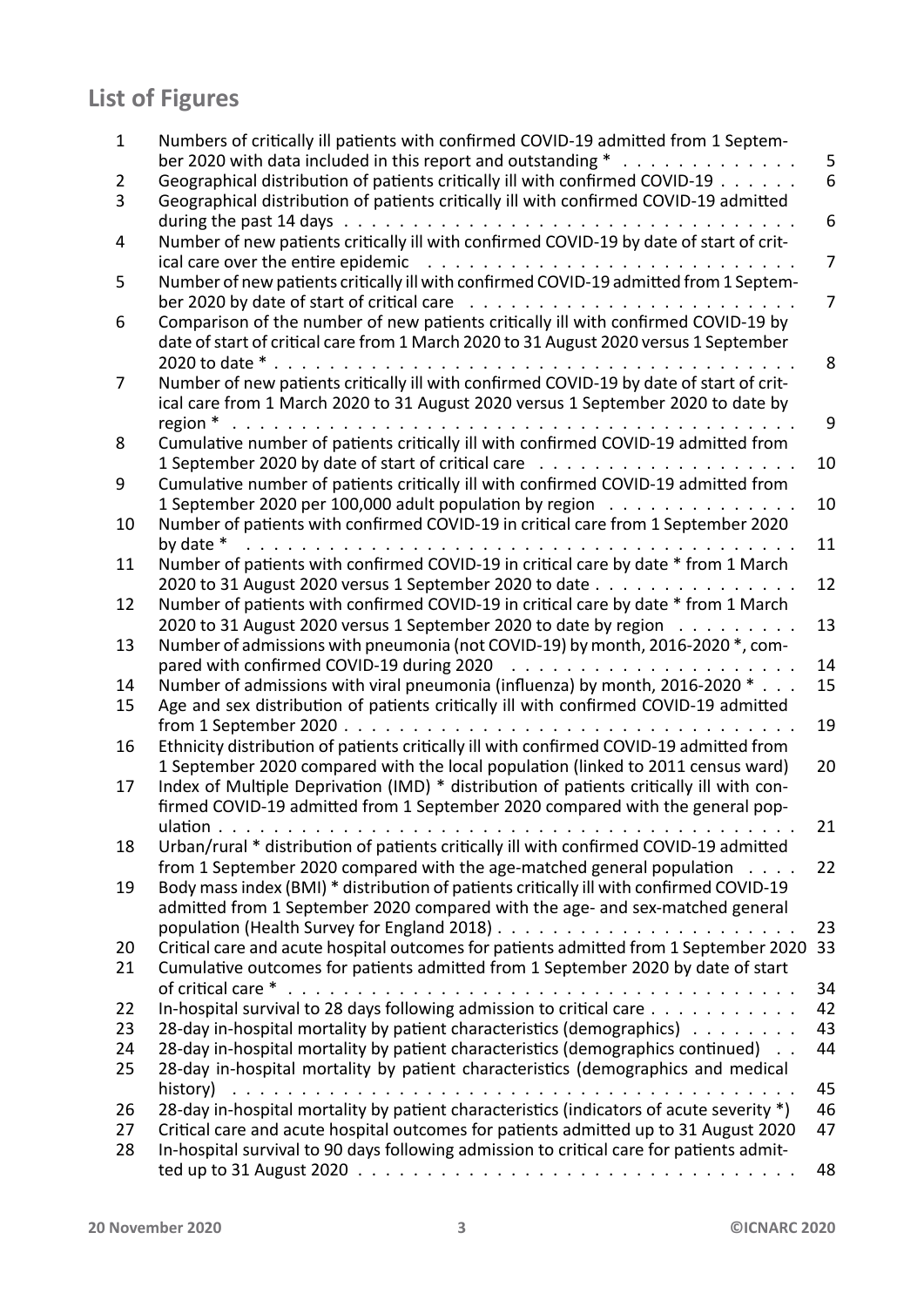## **List of Tables**

| 1<br>2<br>3<br>4<br>5 | Patient characteristics: demographics (invasively ventilated first 24 hours)<br>Patient characteristics: medical history (invasively ventilated first 24 hours)                   | 16<br>17<br>18<br>24<br>25 |
|-----------------------|-----------------------------------------------------------------------------------------------------------------------------------------------------------------------------------|----------------------------|
| 6                     | Patient characteristics: indicators of acute severity (invasively ventilated first 24 hours)<br>Patient characteristics: demographics (any advanced respiratory support and known | 26                         |
| 8                     | Patient characteristics: medical history (any advanced respiratory support and known                                                                                              | 27                         |
| 9                     |                                                                                                                                                                                   | 28                         |
|                       | Patient characteristics: indicators of acute severity (any advanced respiratory support                                                                                           | 29                         |
| 10                    | Patient characteristics: demographics (basic respiratory support only and known out-                                                                                              | 30                         |
| 11                    | Patient characteristics: medical history (basic respiratory support only and known                                                                                                | 31                         |
| 12                    | Patient characteristics: indicators of acute severity (basic respiratory support only                                                                                             | 32                         |
| 13<br>14              | Critical care outcome, duration of critical care and organ support $\dots \dots \dots$<br>Critical care outcome, duration of critical care and organ support (invasively venti-   | 35                         |
|                       |                                                                                                                                                                                   | 37                         |
| 15                    | Critical care outcome, duration of critical care and organ support (any advanced res-                                                                                             | 39                         |
| 16                    | Critical care outcome, duration of critical care and organ support (basic respiratory                                                                                             | 41                         |

\* Please see individual notes for Tables/Figures.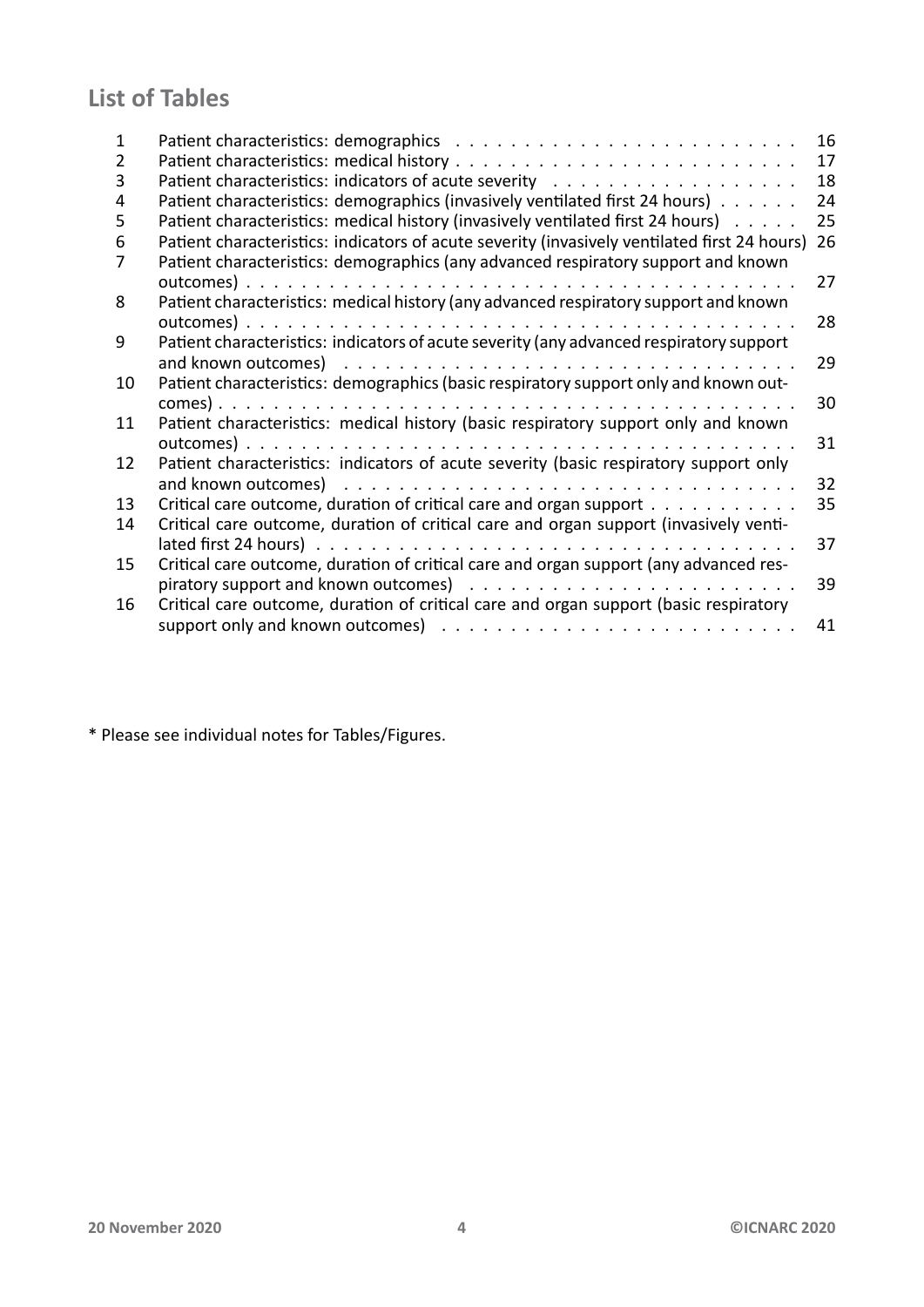<span id="page-4-0"></span>ICNARC have logged data for 5425 admissions of 4869 patients critically ill with confirmed COVID-19, either at or after the start of critical care, admitted from 1 September 2020 to date in England, Wales and Northern Ireland. Of these, data covering the first 24 hours of critical care have been submitted to ICNARC for 4501 patients (Figure 1). Of the 4869 total patients, 3293 have outcomes reported and 1576 patients were last reported as still receiving critical care. These patients are compared with a cohort of 10,914 patients with confirmed COVID-19 admitted up to 31 August 2020.

<span id="page-4-1"></span>

#### Figure 1. Numbers of critically ill patients with confirmed COVID-19 admitted from **1 September 2020 with data included in this report and outstanding \***

\* Please note that 24-hour data are considered outstanding when a case was logged at least 48 hours previously and outcome data are considered outstanding when 24-hour data have been received and at least 10 days have elapsed since the start of critical care.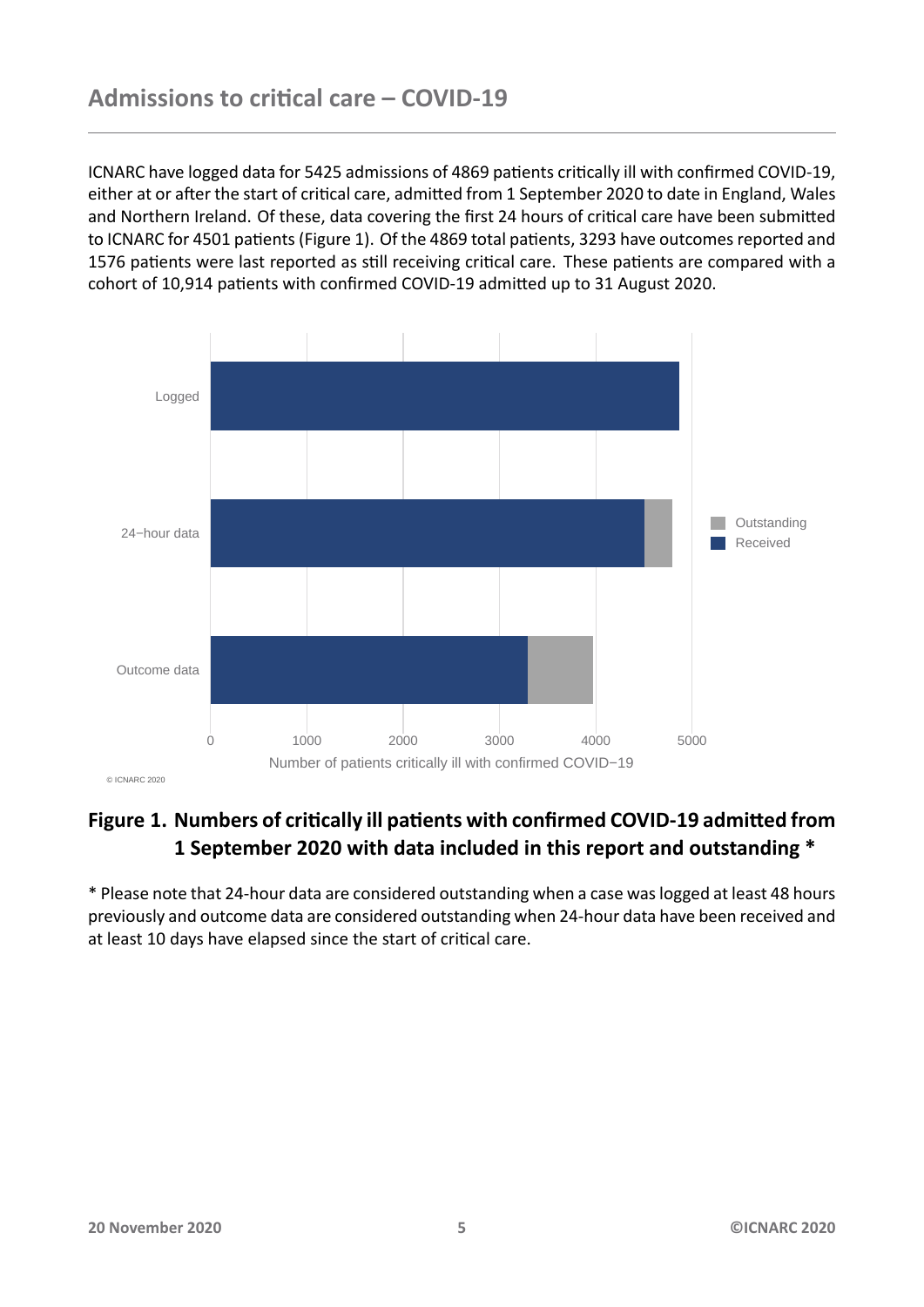Of the 4869 patients critically ill with confirmed COVID-19 admitted from 1 September 2020 to date, the largest numbers were admitted in the North West, North East And Yorkshire, and Midlands regions (Figure 2). Of the patients included in this week's report, 1485 patients were admitted to critical care within the past 14 days (05 Nov 2020 to 18 Nov 2020). The geographical spread of these patients was similar to that for all patients admitted from 1 September 2020 to date (Figure 3).

<span id="page-5-0"></span>

<span id="page-5-1"></span>Figure 2. Geographical distribution of patients critically ill with confirmed COVID-**19**



#### Figure 3. Geographical distribution of patients critically ill with confirmed COVID-**19 admiƩed during the past 14 days**

**20 November 2020 6 ©ICNARC 2020**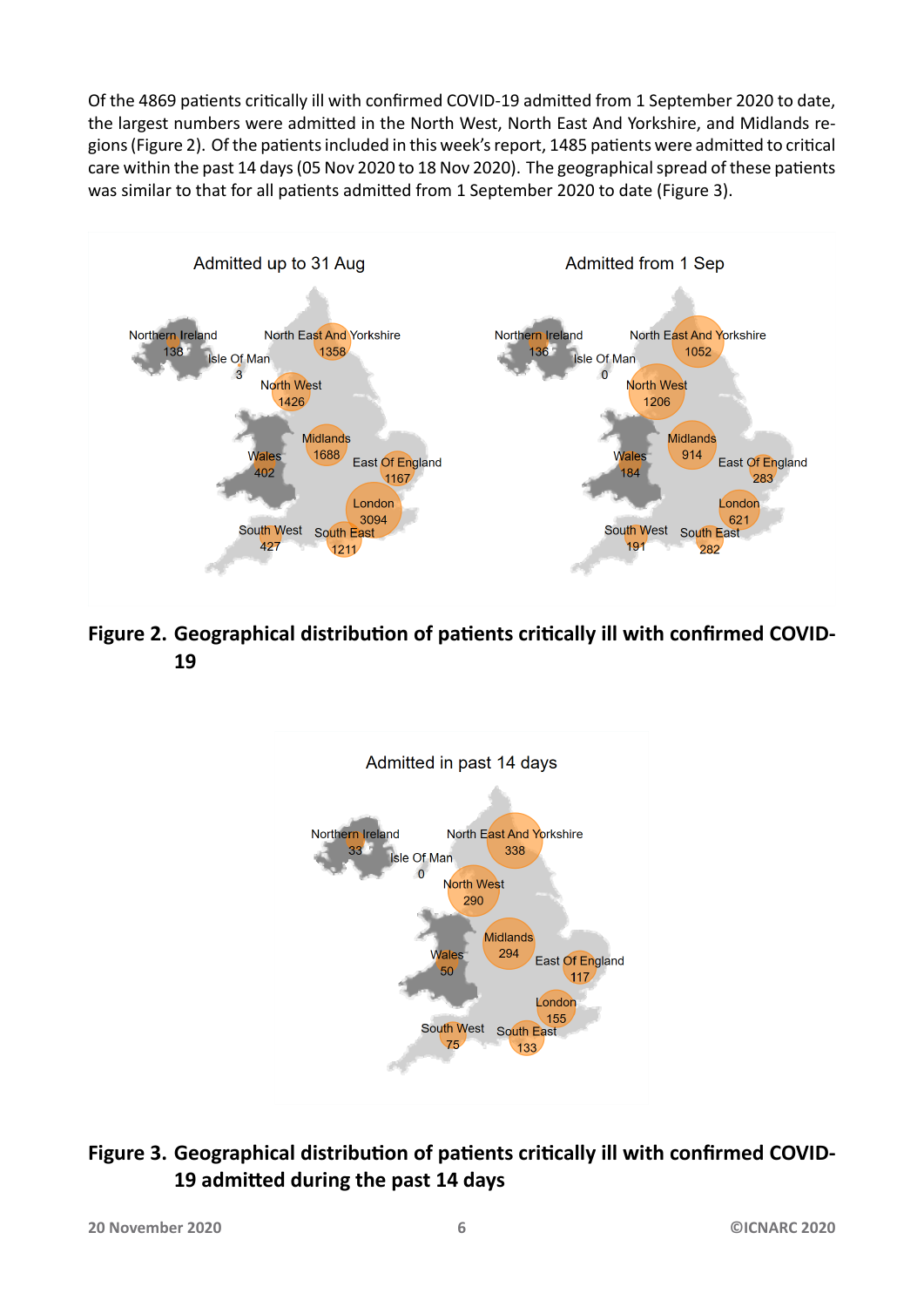The numbers of new patients, cumulative numbers of patients and numbers of patients in critical care by date are shown in Figures 4-12. Please note that these figures are affected by a variable lag time for submission of data.

<span id="page-6-0"></span>

Figure 4. Number of new patients critically ill with confirmed COVID-19 by date of **start of criƟcal care over the enƟre epidemic**

<span id="page-6-1"></span>

Figure 5. Number of new patients critically ill with confirmed COVID-19 admitted from 1 September 2020 by date of start of critical care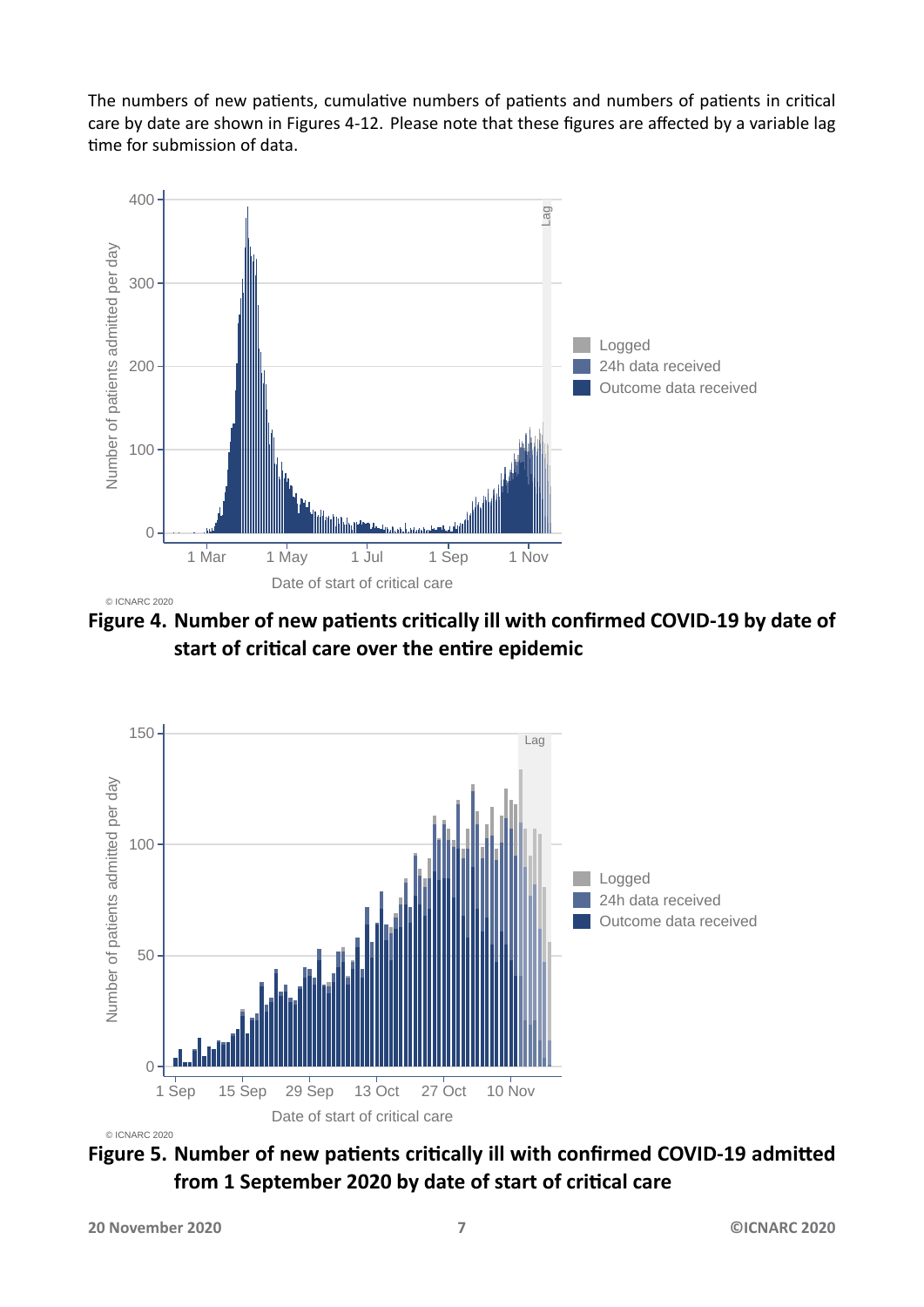<span id="page-7-0"></span>

Figure 6. Comparison of the number of new patients critically ill with confirmed **COVID-19 by date of start of criƟcal care from 1 March 2020 to 31 August 2020 versus 1 September 2020 to date \***

\* Dashed line indicates potenƟal lag in data submission.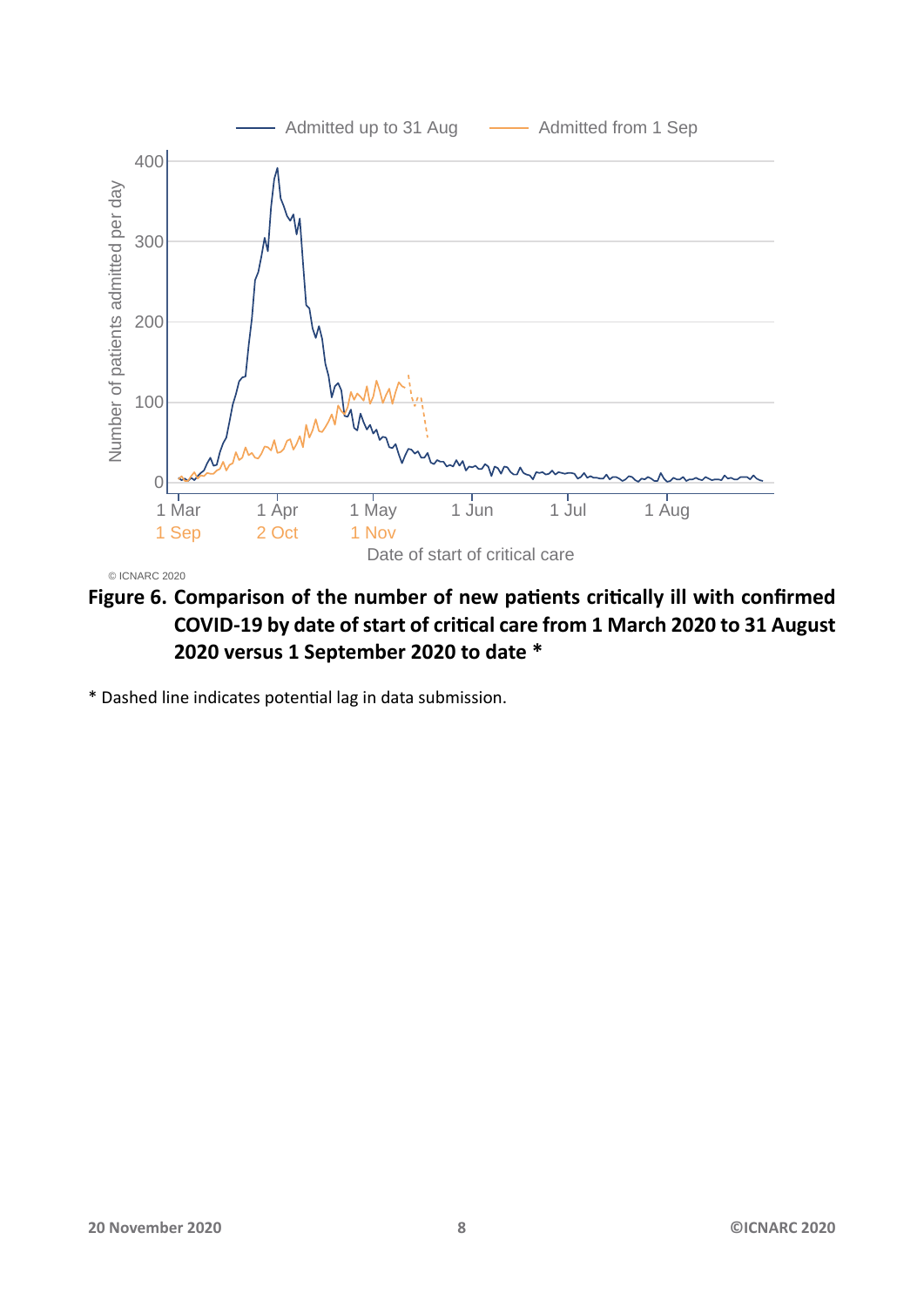<span id="page-8-0"></span>

#### Figure 7. Number of new patients critically ill with confirmed COVID-19 by date **of start of criƟcal care from 1 March 2020 to 31 August 2020 versus 1 September 2020 to date by region \***

\* Dashed line indicates potenƟal lag in data submission.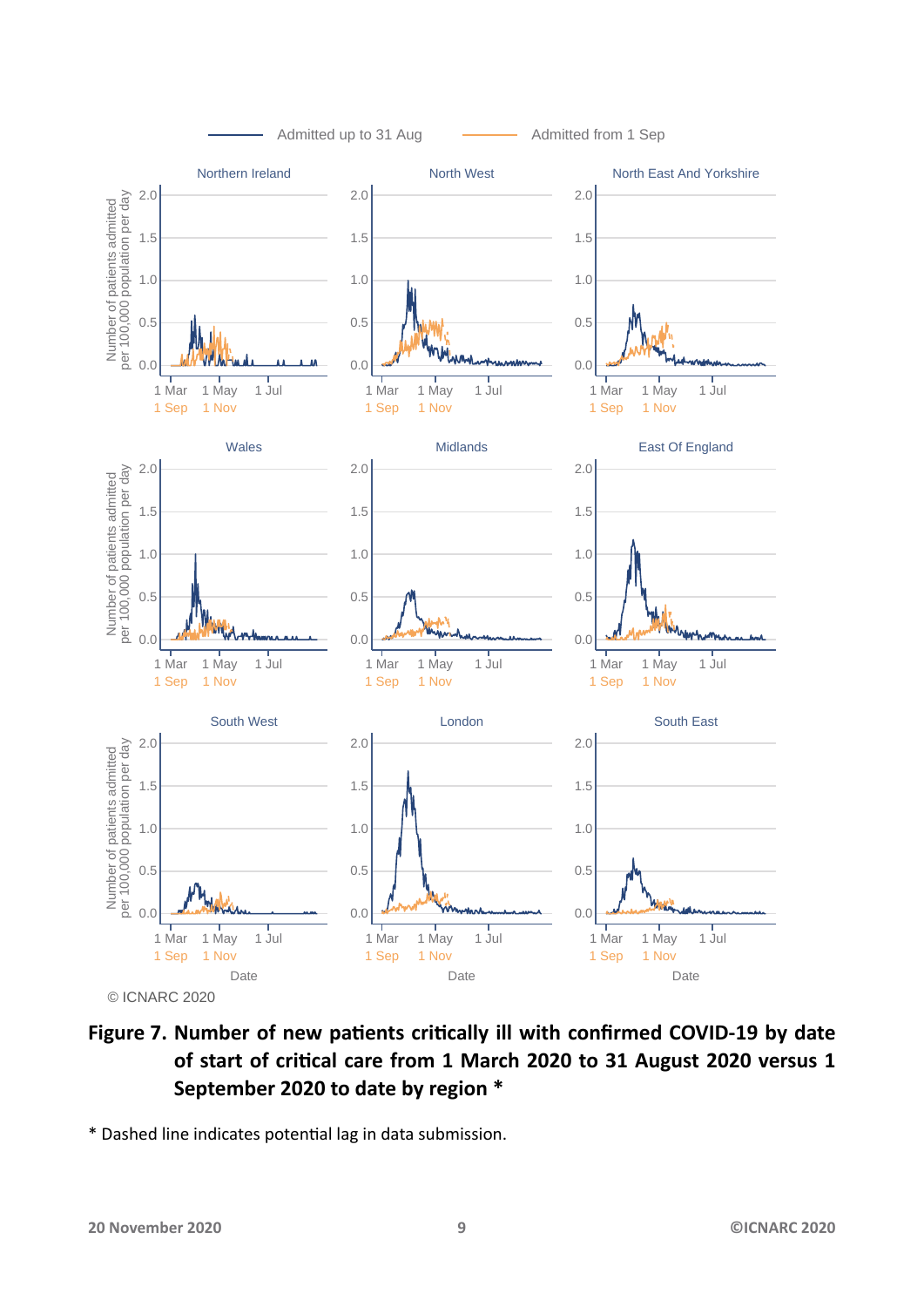<span id="page-9-0"></span>

© ICNARC 2020

Figure 8. Cumulative number of patients critically ill with confirmed COVID-19 admitted from 1 September 2020 by date of start of critical care

<span id="page-9-1"></span>

Figure 9. Cumulative number of patients critically ill with confirmed COVID-19 admitted from 1 September 2020 per 100,000 adult population by region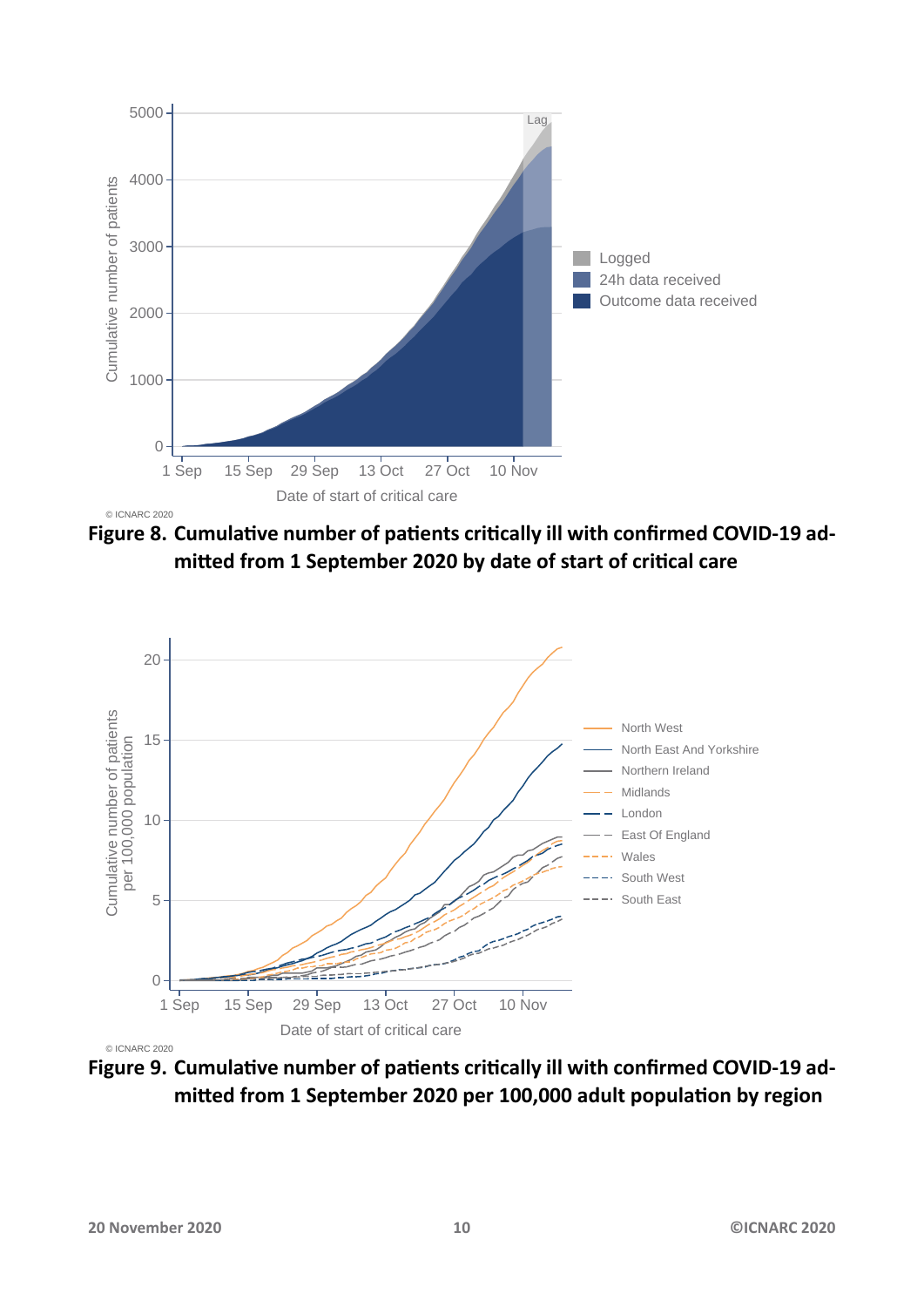<span id="page-10-0"></span>

Figure 10. Number of patients with confirmed COVID-19 in critical care from 1 **September 2020 by date \***

\* Please note patients whose outcome data have not been received are assumed to remain in critical care as of 19 November 2020.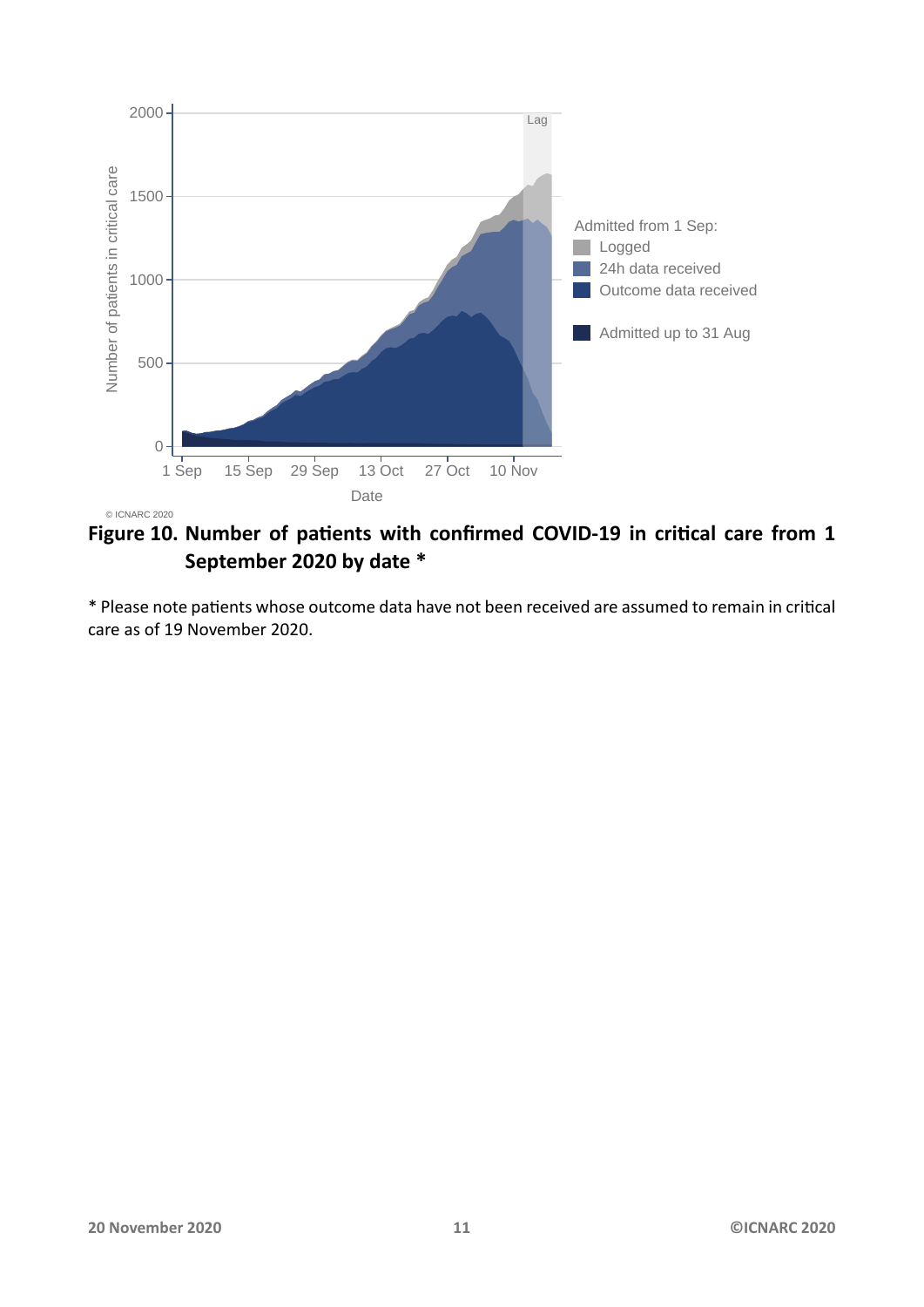<span id="page-11-0"></span>

Figure 11. Number of patients with confirmed COVID-19 in critical care by date \* **from 1 March 2020 to 31 August 2020 versus 1 September 2020 to date**

\* Please note patients whose outcome data have not been received are assumed to remain in critical care as of 19 November 2020. Dashed line indicates potential lag in data submission.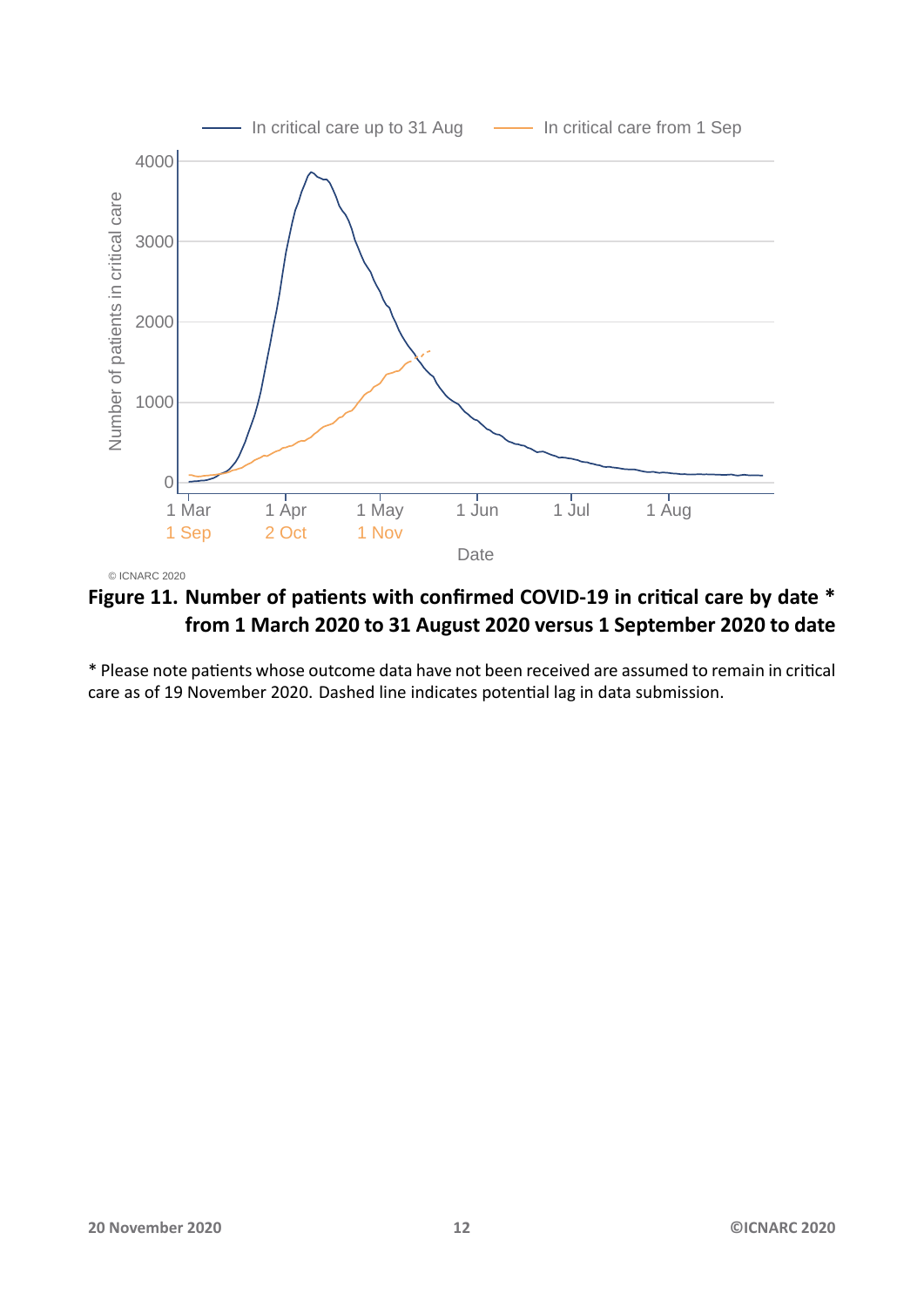<span id="page-12-0"></span>

#### Figure 12. Number of patients with confirmed COVID-19 in critical care by date \* **from 1 March 2020 to 31 August 2020 versus 1 September 2020 to date by region**

\* Please note patients whose outcome data have not been received are assumed to remain in critical care as of 19 November 2020. Dahsed line indicates potential lag in data submission.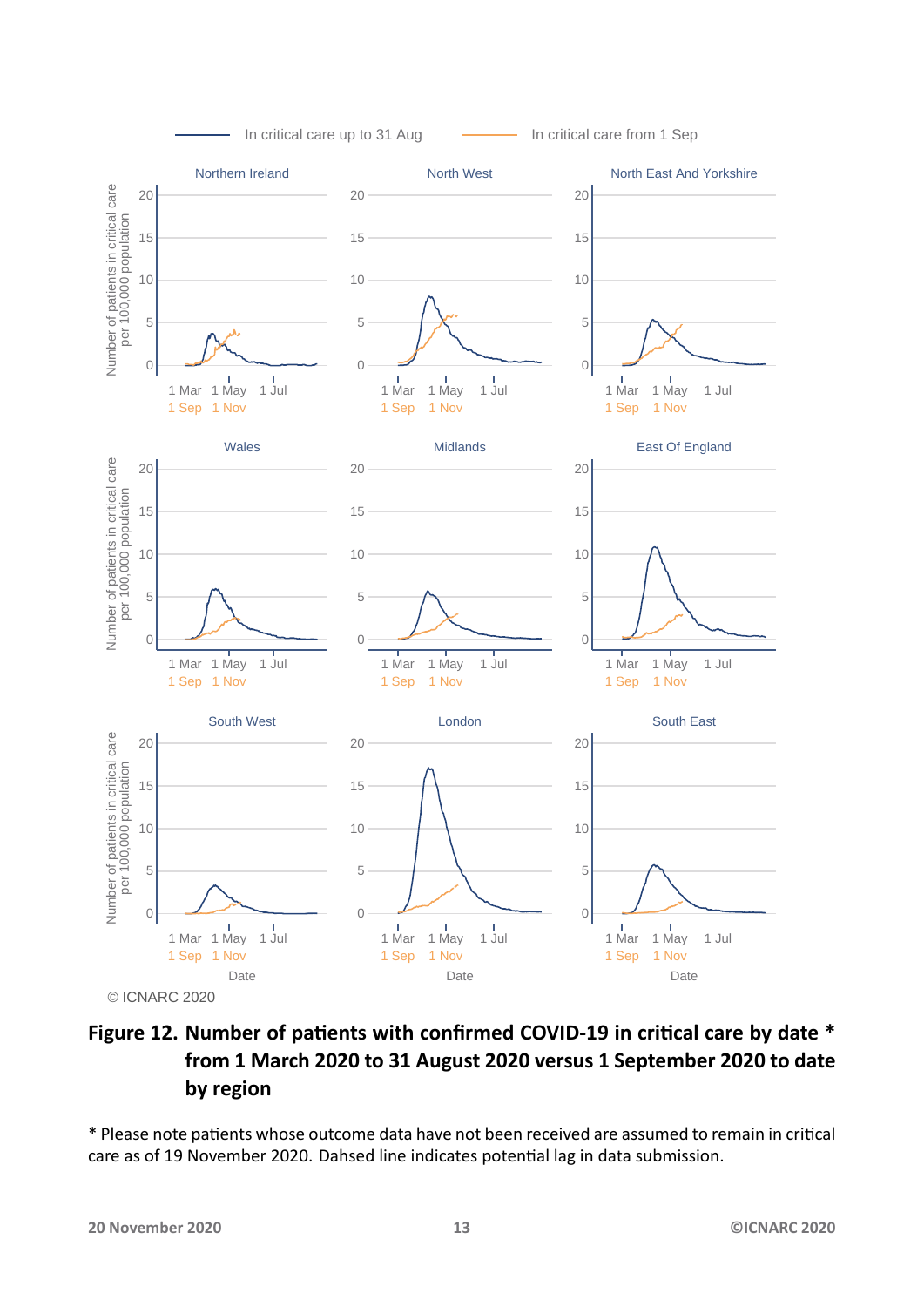<span id="page-13-0"></span>Figure 13 shows the total numbers of admissions to critical care over the past five years by month of admission reported as due to pneumonia (not COVID-19), compared with the numbers with confirmed COVID-19. Figure 14 shows the number of these pneumonia admissions that were specifically coded [as](#page-13-1) due to influenza. Note that not all admissions due to influenza will be coded as viral pneumonia (influenza) as if the organism has not yet been identified, then these will likely be coded under pneumonia (no organis[m iso](#page-14-0)lated).

<span id="page-13-1"></span>

**Figure 13. Number of admissions with pneumonia (not COVID-19) by month, 2016-2020 \*, compared with confirmed COVID-19 during 2020**

\* Please note that data for patients without COVID-19 are submitted by participating critical care units either monthly or quarterly.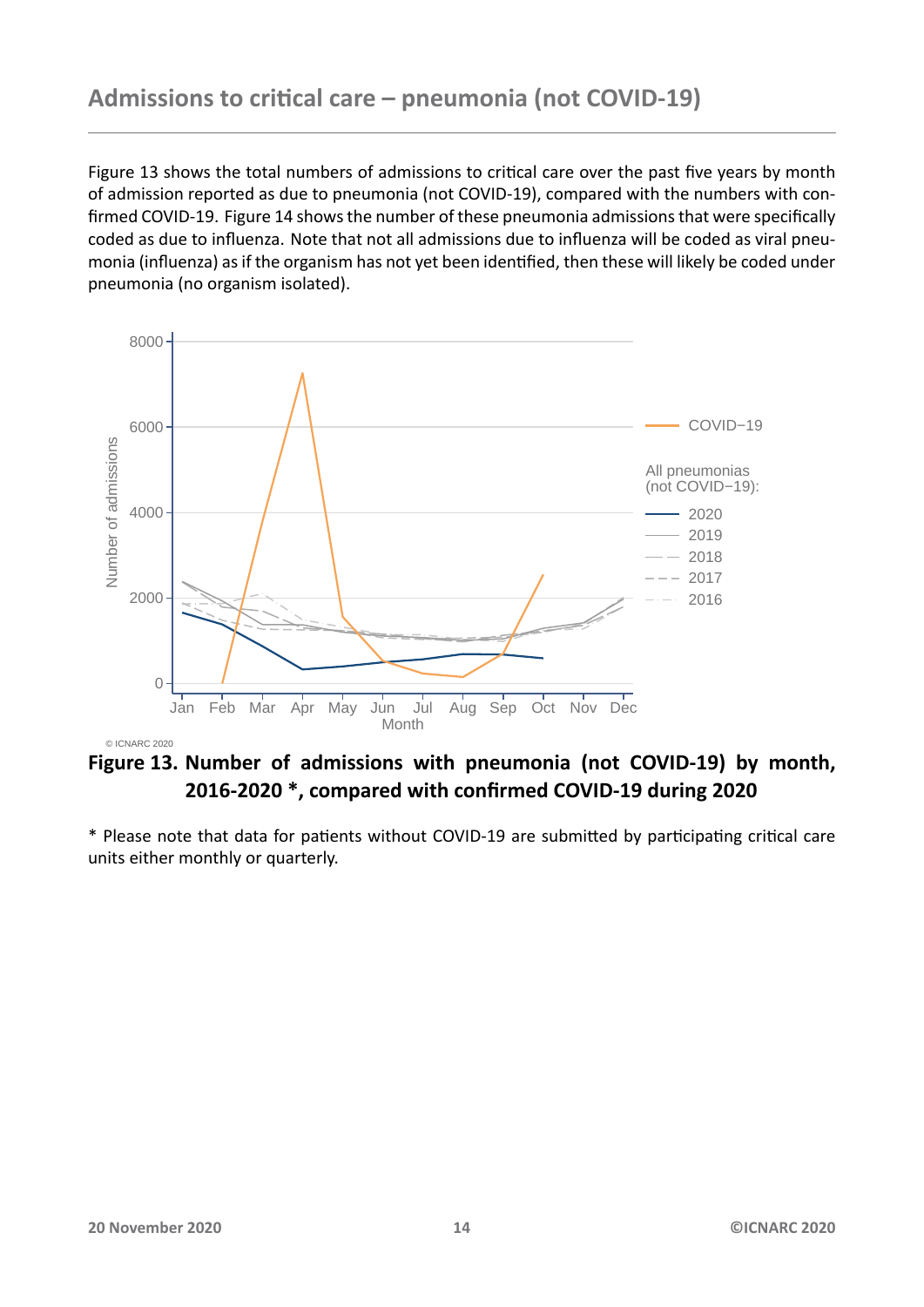<span id="page-14-0"></span>![](_page_14_Figure_0.jpeg)

**Figure 14. Number of admissions with viral pneumonia (influenza) by month, 2016-2020 \***

\* Please note that data for patients without COVID-19 are submitted by participating critical care units either monthly or quarterly.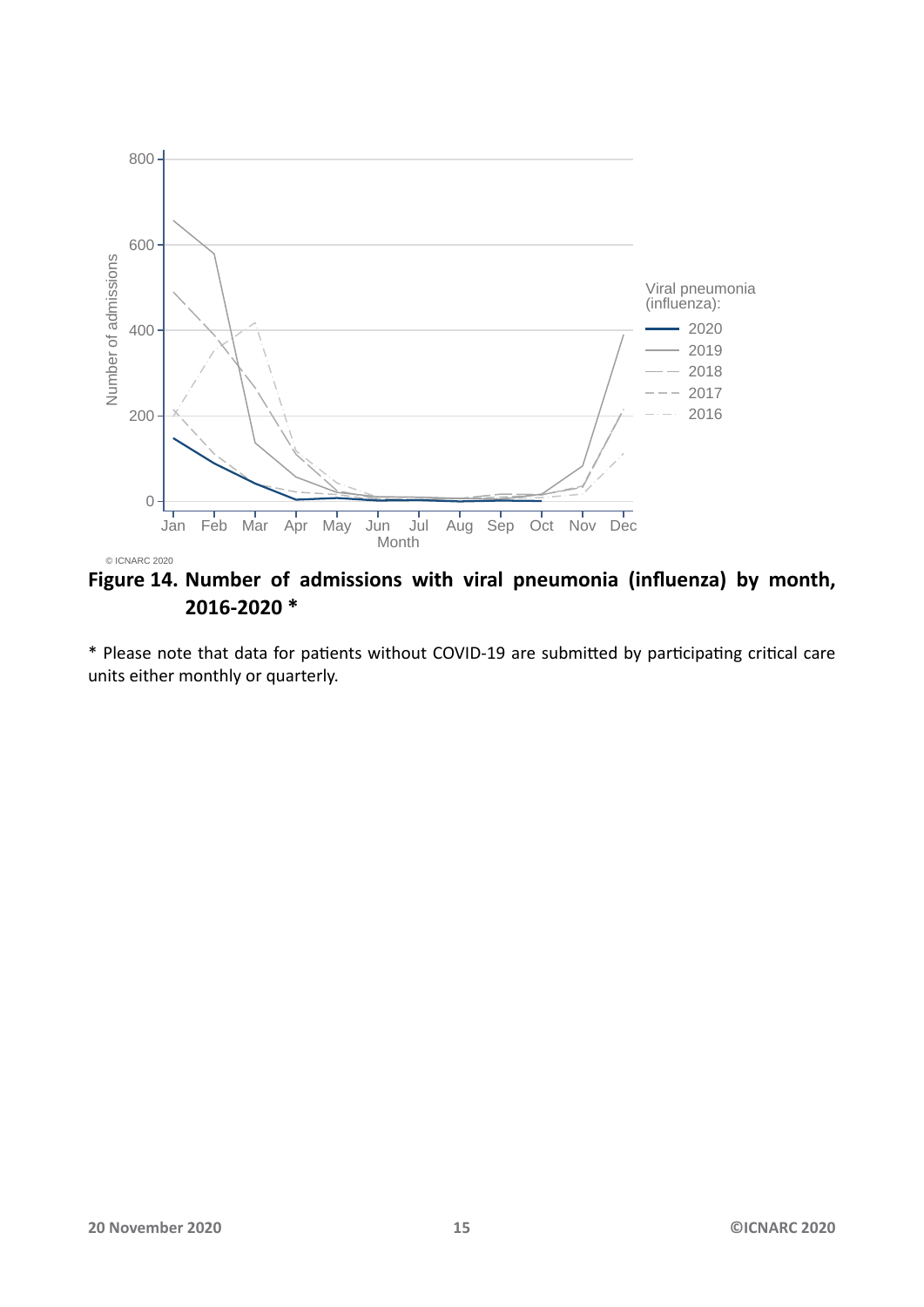<span id="page-15-0"></span>Characteristics of patients critically ill with confirmed COVID-19 admitted from 1 September 2020 to date are summarised in Tables 1-3 and compared with patients admitted up to 31 August 2020.

| Table 1. Patient characteristics: demographics |  |
|------------------------------------------------|--|
|------------------------------------------------|--|

<span id="page-15-1"></span>

|                                                                     | <b>Patients with confirmed COVID-19</b>  |                                              |
|---------------------------------------------------------------------|------------------------------------------|----------------------------------------------|
| <b>Demographics</b>                                                 | <b>Admitted from 1 Sep</b><br>$(N=4869)$ | <b>Admitted up to 31 Aug</b><br>$(N=10,914)$ |
| Age at admission (years) [N=4859]                                   |                                          |                                              |
| Mean (SD)                                                           | 61.0(13.8)                               | 58.8 (12.7)                                  |
| Median (IQR)                                                        | 62 (53, 71)                              | 60 (51, 68)                                  |
| Sex, n (%) [N=4860]                                                 |                                          |                                              |
| Female                                                              | 1489 (30.6)                              | 3267 (30.0)                                  |
| Male                                                                | 3371 (69.4)                              | 7641 (70.0)                                  |
| Ethnicity, n (%) [N=4486]                                           |                                          |                                              |
| White                                                               | 3372 (75.2)                              | 6932 (66.0)                                  |
| Mixed                                                               | 46(1.0)                                  | 190(1.8)                                     |
| Asian                                                               | 728 (16.2)                               | 1677 (16.0)                                  |
| <b>Black</b>                                                        | 173 (3.9)                                | 1004 (9.6)                                   |
| Other                                                               | 167(3.7)                                 | 696 (6.6)                                    |
| Index of Multiple Deprivation (IMD) quintile *, n (%)<br>$[N=4781]$ |                                          |                                              |
| 1 (least deprived)                                                  | 543 (11.4)                               | 1543 (14.3)                                  |
| $\overline{2}$                                                      | 654 (13.7)                               | 1735 (16.1)                                  |
| 3                                                                   | 771 (16.1)                               | 2077 (19.3)                                  |
| $\overline{4}$                                                      | 1116 (23.3)                              | 2604 (24.2)                                  |
| 5 (most deprived)                                                   | 1697 (35.5)                              | 2801 (26.0)                                  |
| Urban/rural classification *, n (%) [N=4677]                        |                                          |                                              |
| Major conurbation                                                   | 2156 (46.1)                              | 5212 (48.8)                                  |
| Minor conurbation                                                   | 285(6.1)                                 | 337(3.2)                                     |
| City and town                                                       | 1789 (38.3)                              | 3977 (37.2)                                  |
| Rural                                                               | 447 (9.6)                                | 1151 (10.8)                                  |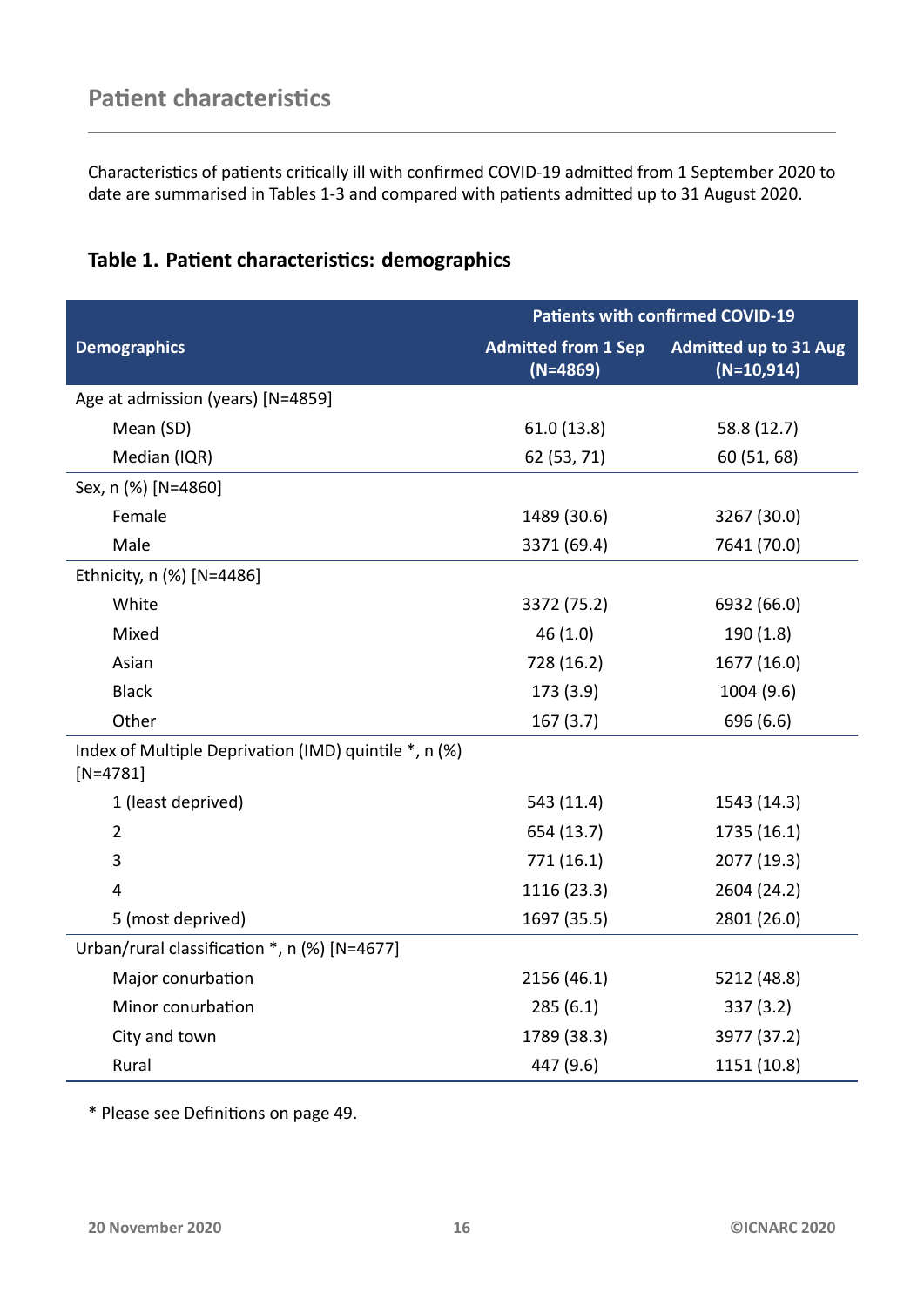### Table 2. Patient characteristics: medical history

<span id="page-16-0"></span>

|                                                                        | <b>Patients with confirmed COVID-19</b>  |                                              |
|------------------------------------------------------------------------|------------------------------------------|----------------------------------------------|
| <b>Medical history</b>                                                 | <b>Admitted from 1 Sep</b><br>$(N=4869)$ | <b>Admitted up to 31 Aug</b><br>$(N=10,914)$ |
| Dependency prior to admission to acute hospital, n<br>$(\%)$ [N=4285]  |                                          |                                              |
| Able to live without assistance in daily activities                    | 3782 (88.3)                              | 9664 (89.3)                                  |
| Some assistance with daily activities                                  | 491 (11.5)                               | 1112 (10.3)                                  |
| Total assistance with all daily activities                             | 12(0.3)                                  | 40(0.4)                                      |
| Very severe comorbidities *, n (%) [N=4386]                            |                                          |                                              |
| Cardiovascular                                                         | 36(0.8)                                  | 68 (0.6)                                     |
| Respiratory                                                            | 52(1.2)                                  | 124(1.1)                                     |
| Renal                                                                  | 81(1.8)                                  | 186(1.7)                                     |
| Liver                                                                  | 31(0.7)                                  | 51(0.5)                                      |
| Metastatic disease                                                     | 33(0.8)                                  | 59 $(0.5)$                                   |
| Haematological malignancy                                              | 76(1.7)                                  | 213(2.0)                                     |
| Immunocompromise                                                       | 191 (4.4)                                | 386 (3.6)                                    |
| Body mass index *, n (%) [N=4215]                                      |                                          |                                              |
| $<$ 18.5                                                               | 31(0.7)                                  | 79 (0.8)                                     |
| $18.5 - 25$                                                            | 850 (20.2)                               | 2640 (25.5)                                  |
| $25 - 30$                                                              | 1378 (32.7)                              | 3566 (34.4)                                  |
| $30 - 40$                                                              | 1486 (35.3)                              | 3258 (31.4)                                  |
| >40                                                                    | 470 (11.2)                               | 828 (8.0)                                    |
| CPR within previous 24h, n (%) [N=4465]                                |                                          |                                              |
| In the community                                                       | 28(0.6)                                  | 50(0.5)                                      |
| In hospital                                                            | 33(0.7)                                  | 76 (0.7)                                     |
| Prior hospital length of stay [N=4750]                                 |                                          |                                              |
| Mean (SD)                                                              | 2.7(6.4)                                 | 2.5(6.2)                                     |
| Median (IQR)                                                           | 1(0, 3)                                  | 1(0, 3)                                      |
| Currently or recently pregnant, n (% of females aged<br>16-49) [N=349] |                                          |                                              |
| Currently pregnant                                                     | 30(8.6)                                  | 29(3.7)                                      |
| Recently pregnant (within 6 weeks)                                     | 18(5.2)                                  | 41(5.2)                                      |
| Not known to be pregnant                                               | 301 (86.2)                               | 718 (91.1)                                   |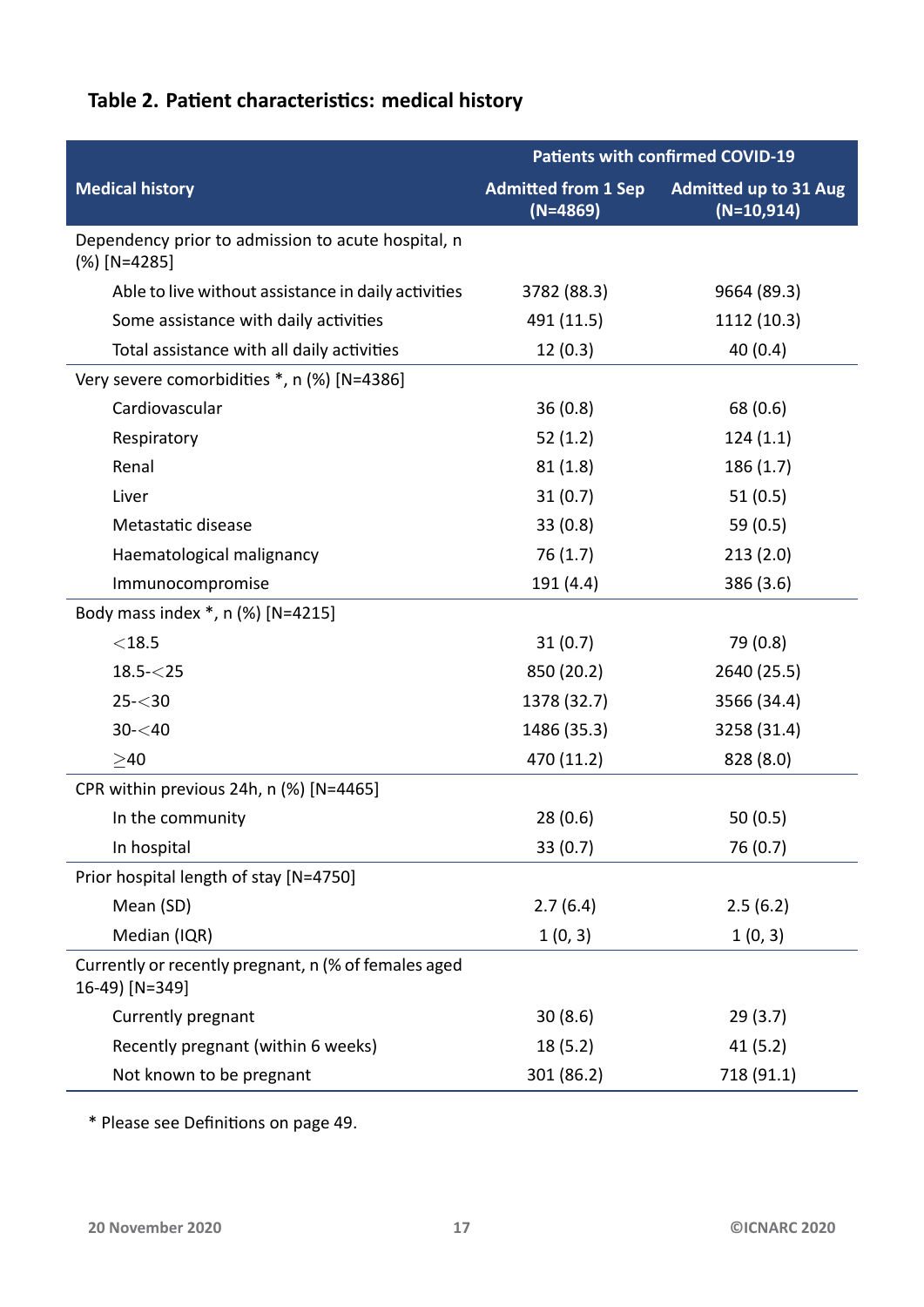<span id="page-17-0"></span>

|                                                                                 |                                          | Patients with confirmed COVID-19 and 24h data received |
|---------------------------------------------------------------------------------|------------------------------------------|--------------------------------------------------------|
| Indicators of acute severity                                                    | <b>Admitted from 1 Sep</b><br>$(N=4501)$ | <b>Admitted up to 31 Aug</b><br>$(N=10,914)$           |
| Invasively ventilated within first 24h *, n (%)<br>$[N=4200]$                   | 959 (22.8)                               | 5854 (54.3)                                            |
| APACHE II Score [N=4353]                                                        |                                          |                                                        |
| Mean (SD)                                                                       | 14.4(5.3)                                | 15.1(5.3)                                              |
| Median (IQR)                                                                    | 14(11, 17)                               | 15(11, 18)                                             |
| PaO <sub>2</sub> /FiO <sub>2</sub> ratio $\dagger$ (kPa), median (IQR) [N=4035] | 13.5 (10.0, 18.8)                        | 15.8 (11.3, 22.0)                                      |
| PaO <sub>2</sub> /FiO <sub>2</sub> ratio $\dagger$ , n (%) [N=4035]             |                                          |                                                        |
| $<$ 13.3 kPa ( $<$ 100 mmHg)                                                    | 1971 (48.8)                              | 3803 (37.0)                                            |
| 13.3-26.6 kPa (100-200 mmHg)                                                    | 1620 (40.1)                              | 4922 (47.9)                                            |
| $>$ 26.7 kPa ( $>$ 200 mmHg)                                                    | 444 (11.0)                               | 1556 (15.1)                                            |

#### Table 3. Patient characteristics: indicators of acute severity

\* Please see DefiniƟons on page 49. Indicators of acute severity are based on data from the first 24 hours of critical care. *†* Derived from the arterial blood gas with the lowest PaO<sub>2</sub> during the first 24 hours of critical care.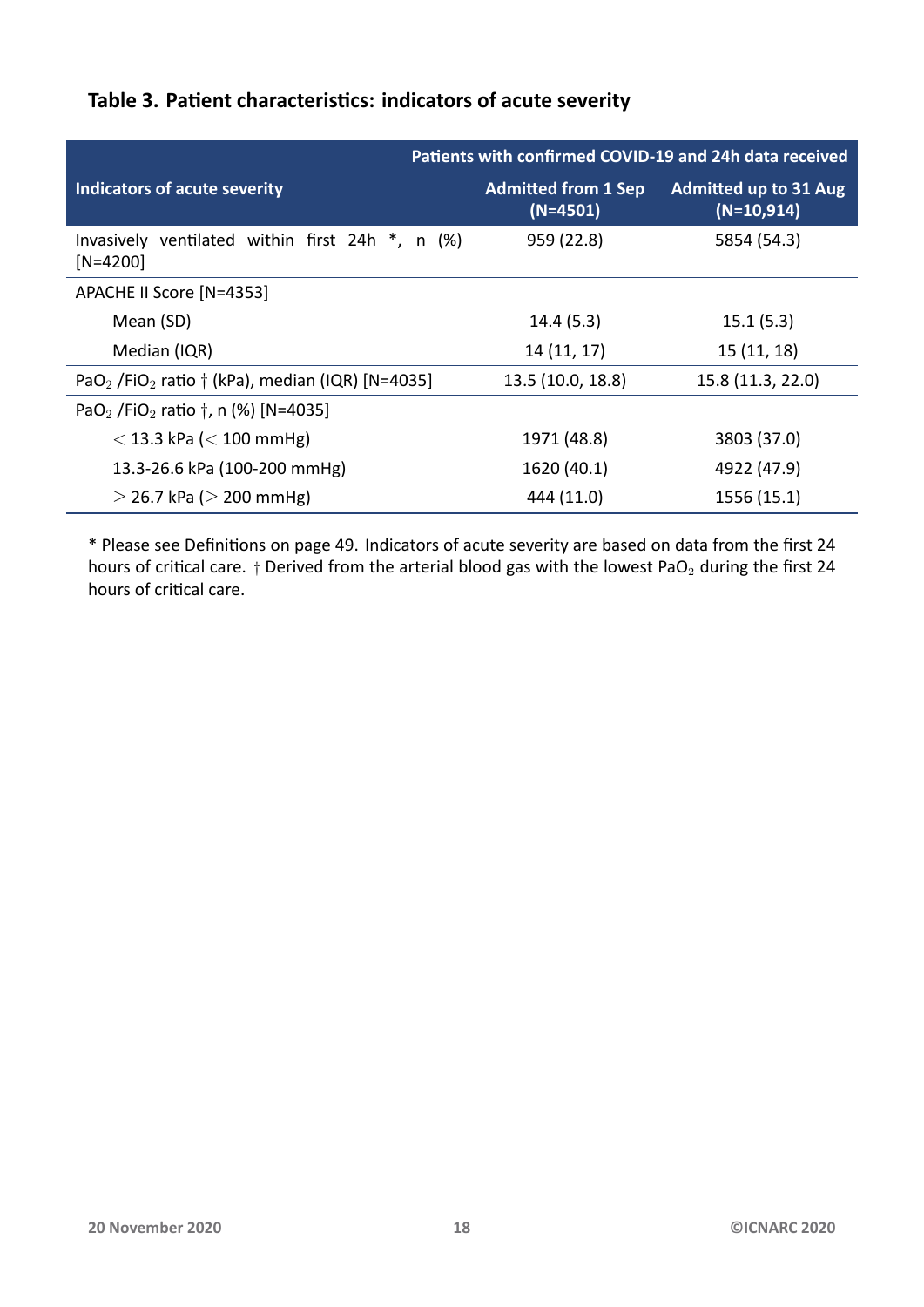#### The distribution of age and sex is presented in Figure 15.

<span id="page-18-0"></span>![](_page_18_Figure_1.jpeg)

#### Figure 15. Age and sex distribution of patients critically ill with confirmed COVID-**19 admiƩed from 1 September 2020**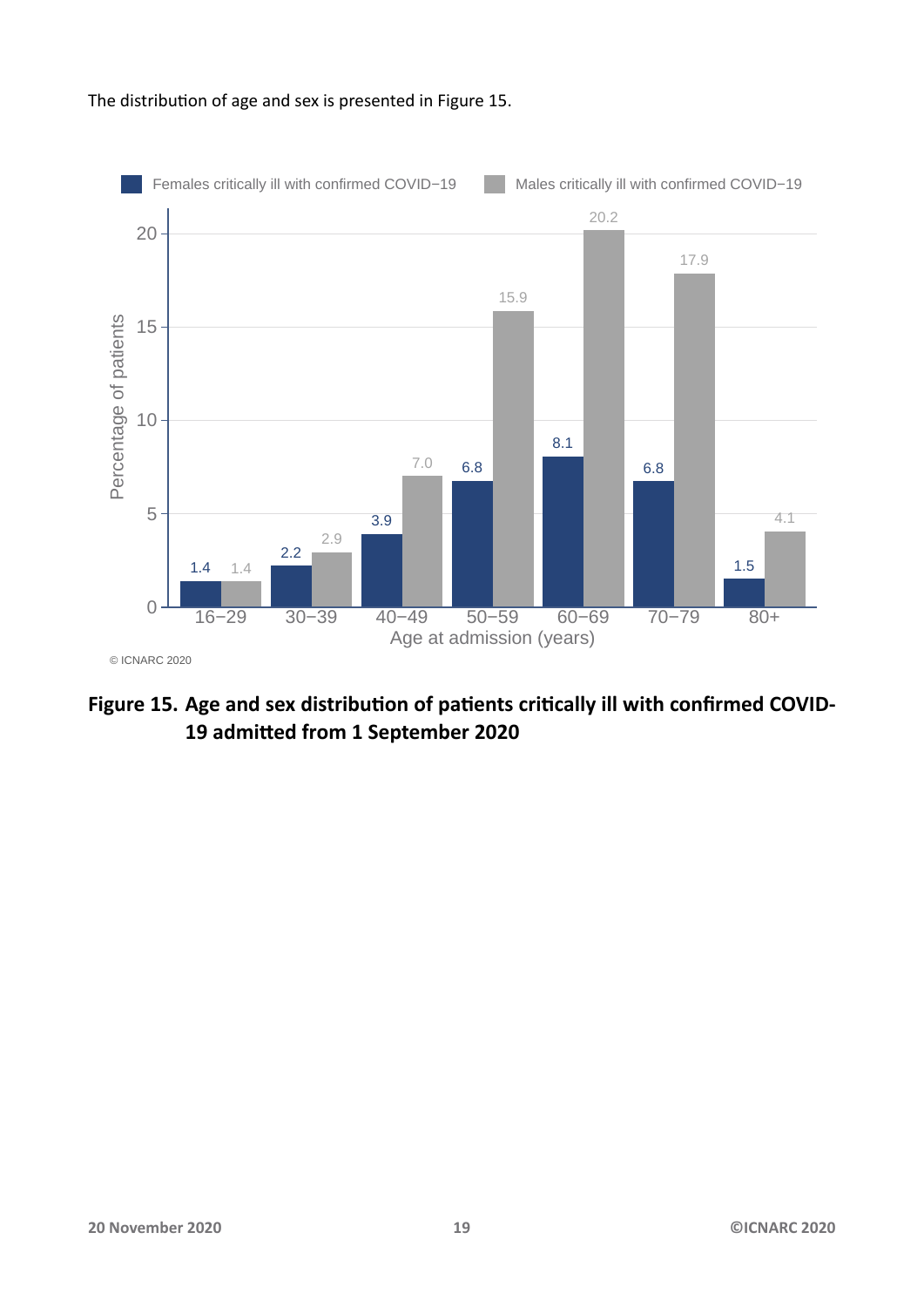The distribution of ethnicity, matched on 2011 census ward for location of patients critically ill with COVID-19, is presented in Figure 16.

<span id="page-19-0"></span>![](_page_19_Figure_1.jpeg)

Figure 16. Ethnicity distribution of patients critically ill with confirmed COVID-19 admitted from 1 September 2020 compared with the local population **(linked to 2011 census ward)**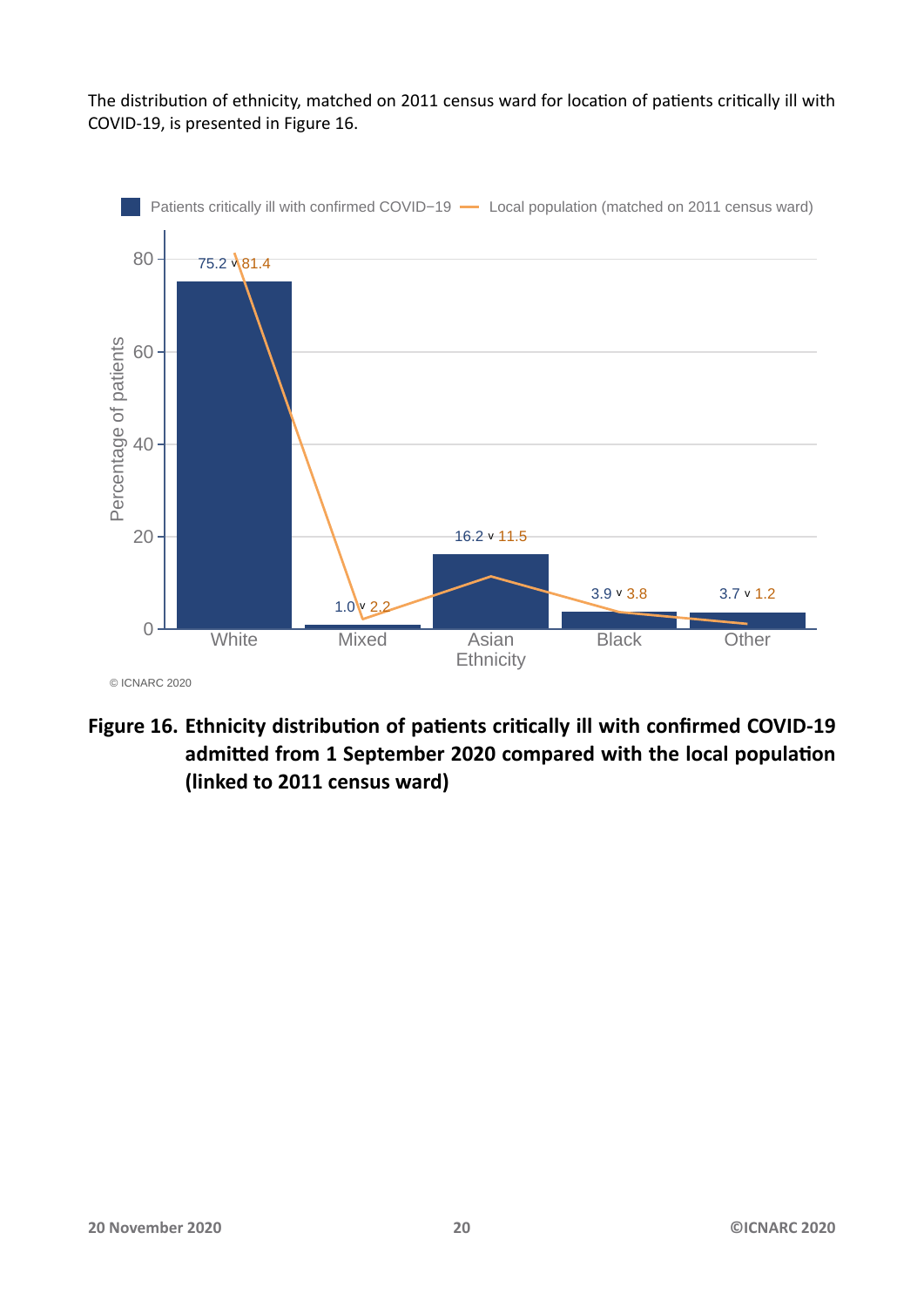#### The distribution of Index of Multiple Deprivation (IMD) is presented in Figure 17.

<span id="page-20-0"></span>![](_page_20_Figure_1.jpeg)

#### Figure 17. Index of Multiple Deprivation (IMD) \* distribution of patients critically ill with confirmed COVID-19 admitted from 1 September 2020 compared with the general population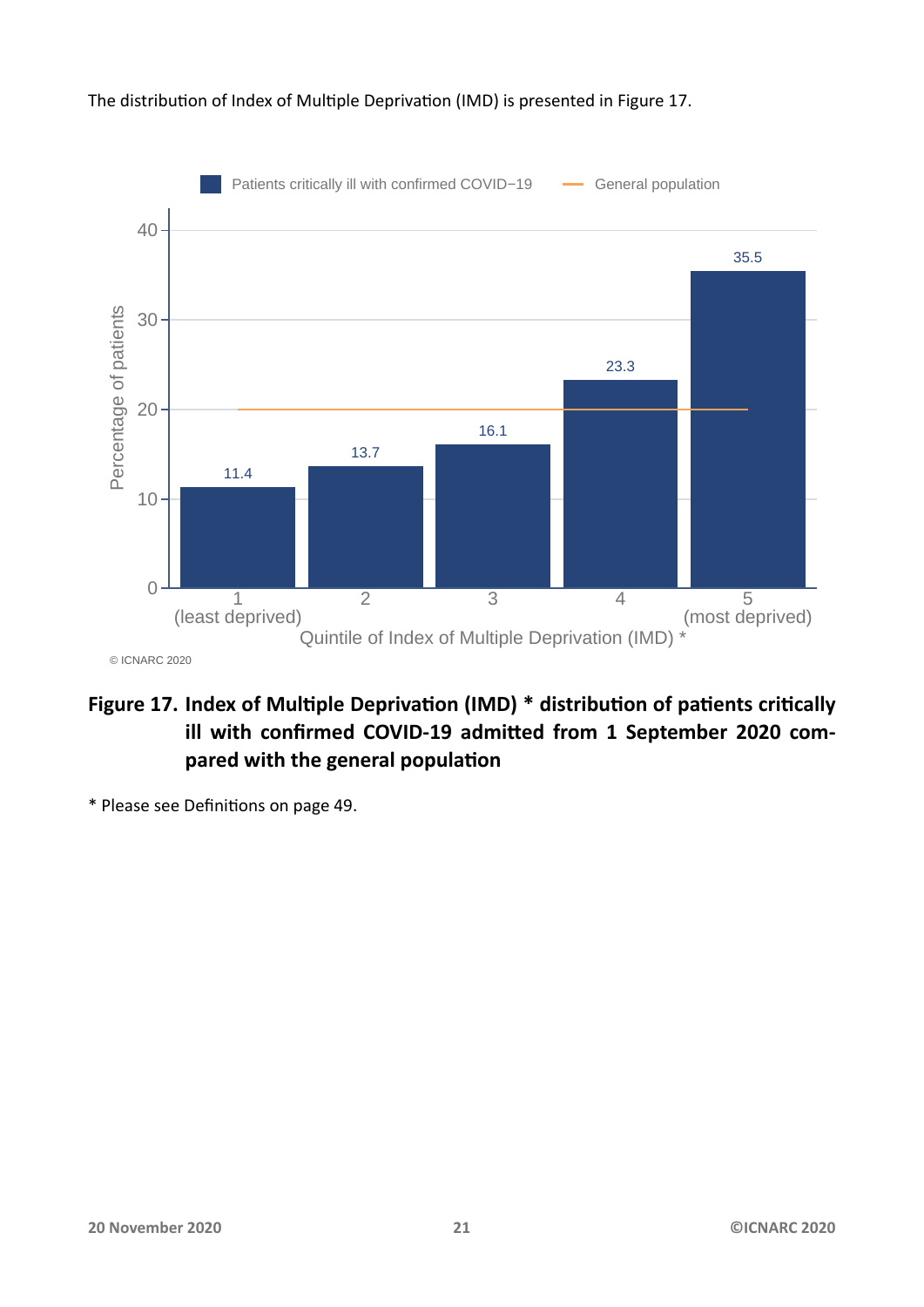The distribution of patients by the urban/rural classification of their usual residence, compared with the age-matched general population (Office for National Statistics 2020), is presented in Figure 18.

<span id="page-21-0"></span>![](_page_21_Figure_1.jpeg)

© ICNARC 2020

#### Figure 18. Urban/rural \* distribution of patients critically ill with confirmed **COVID-19 admiƩed from 1 September 2020 compared with the agematched general populaƟon**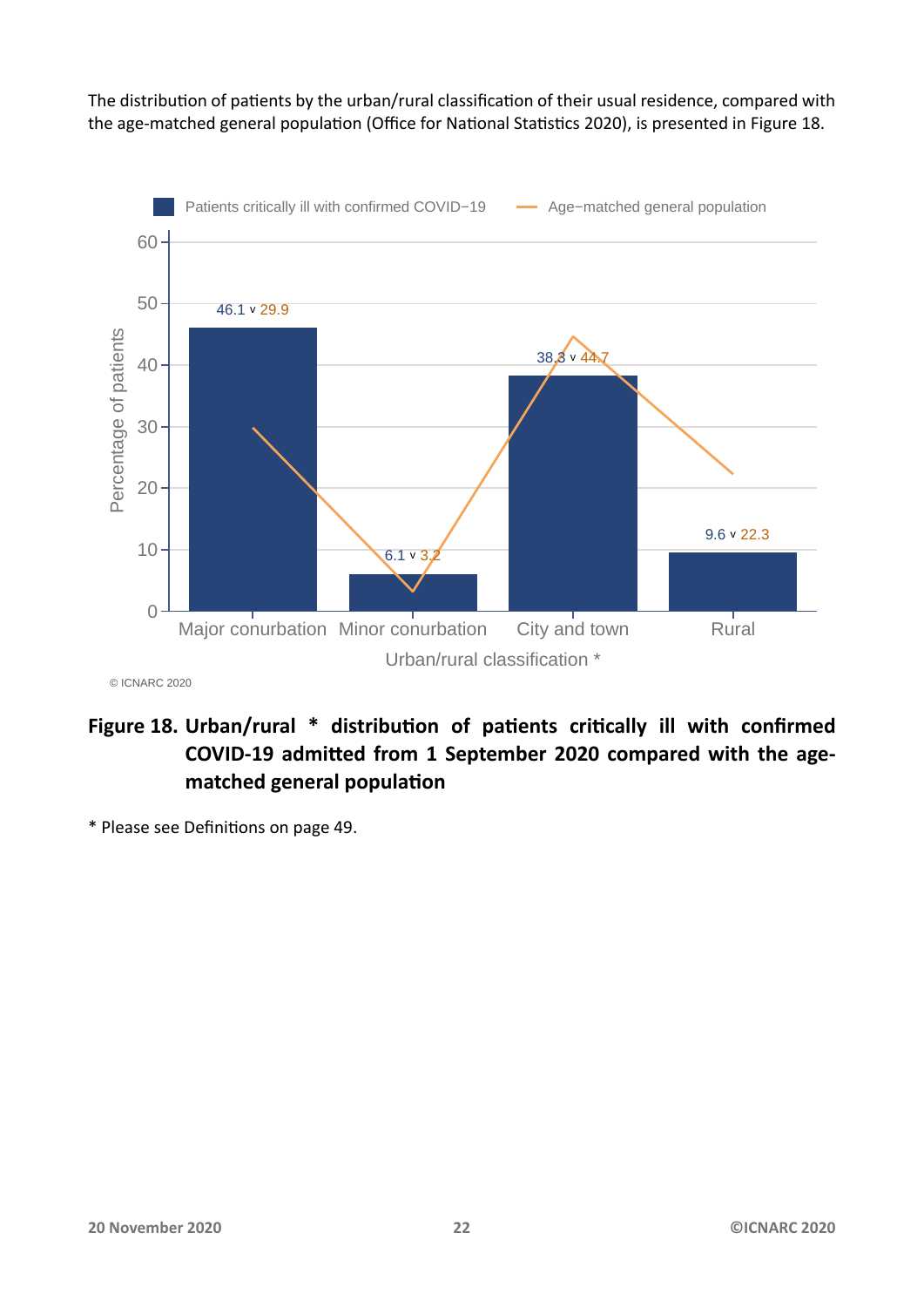The distribution of body mass index (BMI), compared with an age- and sex-matched population (from the Health Survey for England 2018), is presented in Figure 19.

<span id="page-22-0"></span>![](_page_22_Figure_1.jpeg)

© ICNARC 2020

- Figure 19. Body mass index (BMI) \* distribution of patients critically ill with con**firmed COVID-19 admiƩed from 1 September 2020 compared with the** age- and sex-matched general population (Health Survey for England **2018)**
- \* Please see DefiniƟons on page 49.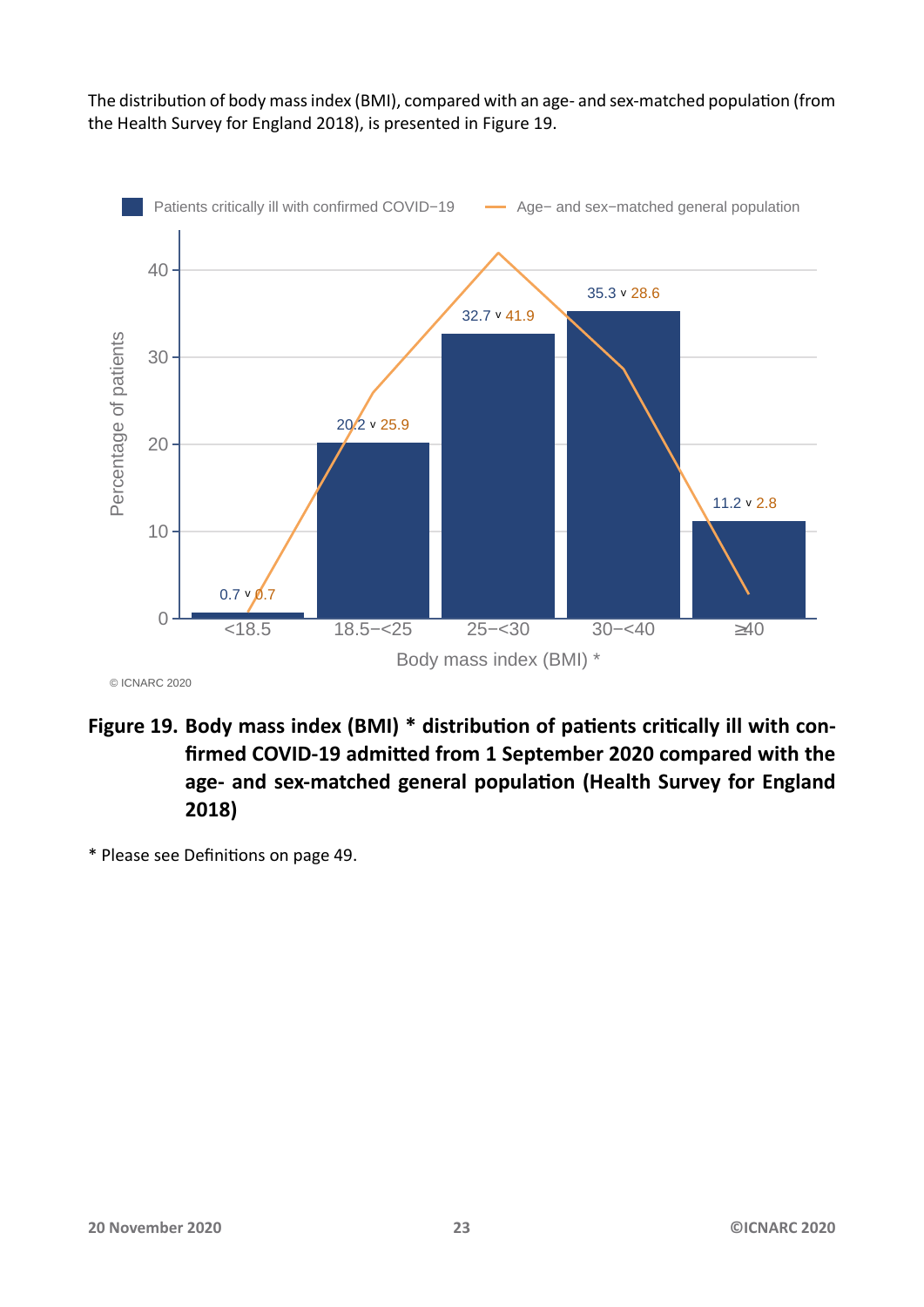<span id="page-23-0"></span>Characteristics of patients critically ill with confirmed COVID-19 and receiving invasive ventilation during the first 24 hours in critical care admitted from 1 September 2020 to date are summarised in Tables 4-6 and compared with patients admitted up to 31 August 2020.

<span id="page-23-1"></span>

|                                                                    | Patients with confirmed COVID-19 invasively ventilated first 24 hours * |                                            |  |
|--------------------------------------------------------------------|-------------------------------------------------------------------------|--------------------------------------------|--|
| <b>Demographics</b>                                                | <b>Admitted from 1 Sep</b><br>$(N=959)$                                 | <b>Admitted up to 31 Aug</b><br>$(N=5854)$ |  |
| Age at admission (years) [N=959]                                   |                                                                         |                                            |  |
| Mean (SD)                                                          | 60.3 (13.9)                                                             | 58.5 (12.0)                                |  |
| Median (IQR)                                                       | 63 (52, 70)                                                             | 59 (51, 67)                                |  |
| Sex, n (%) [N=958]                                                 |                                                                         |                                            |  |
| Female                                                             | 289 (30.2)                                                              | 1606 (27.5)                                |  |
| Male                                                               | 669 (69.8)                                                              | 4243 (72.5)                                |  |
| Ethnicity, n (%) [N=910]                                           |                                                                         |                                            |  |
| White                                                              | 677 (74.4)                                                              | 3459 (61.5)                                |  |
| Mixed                                                              | 5(0.5)                                                                  | 114(2.0)                                   |  |
| Asian                                                              | 149 (16.4)                                                              | 961 (17.1)                                 |  |
| <b>Black</b>                                                       | 38(4.2)                                                                 | 647 (11.5)                                 |  |
| Other                                                              | 41 (4.5)                                                                | 443 (7.9)                                  |  |
| Index of Multiple Deprivation (IMD) quintile *, n (%)<br>$[N=943]$ |                                                                         |                                            |  |
| 1 (least deprived)                                                 | 104(11.0)                                                               | 784 (13.6)                                 |  |
| $\overline{2}$                                                     | 118 (12.5)                                                              | 925 (16.0)                                 |  |
| 3                                                                  | 165(17.5)                                                               | 1150 (19.9)                                |  |
| 4                                                                  | 229 (24.3)                                                              | 1482 (25.6)                                |  |
| 5 (most deprived)                                                  | 327 (34.7)                                                              | 1441 (24.9)                                |  |
| Urban/rural classification *, n (%) [N=887]                        |                                                                         |                                            |  |
| Major conurbation                                                  | 474 (53.4)                                                              | 3117 (54.6)                                |  |
| Minor conurbation                                                  | 38(4.3)                                                                 | 119(2.1)                                   |  |
| City and town                                                      | 298 (33.6)                                                              | 1906 (33.4)                                |  |
| Rural                                                              | 77(8.7)                                                                 | 566 (9.9)                                  |  |

#### **Table [4](#page-23-1)[.](#page-25-0) PaƟent characterisƟcs: demographics (invasively venƟlated first 24 hours)**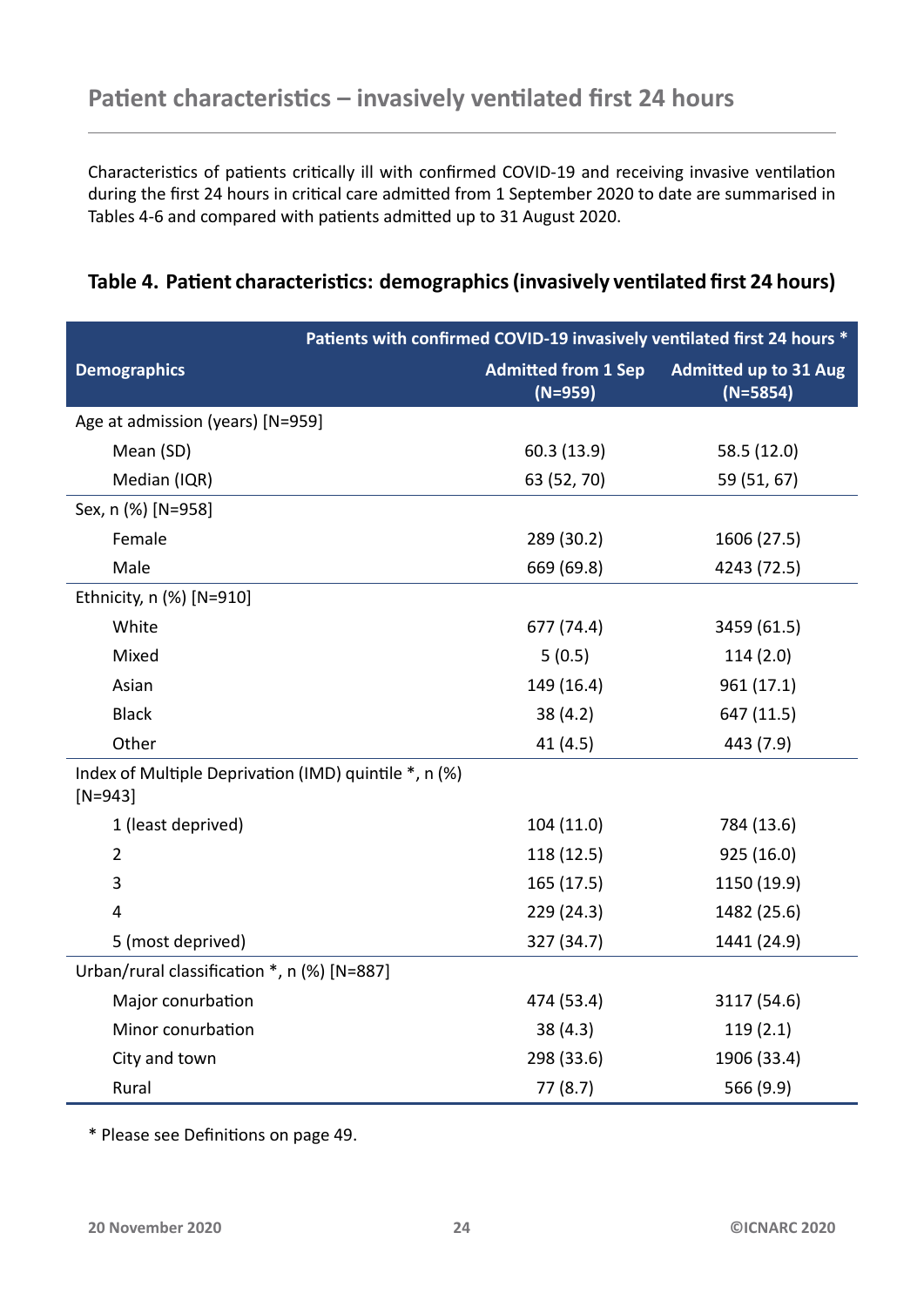#### Table 5. Patient characteristics: medical history (invasively ventilated first 24 **hours)**

<span id="page-24-0"></span>

| Patients with confirmed COVID-19 invasively ventilated first 24 hours * |                                         |                                            |
|-------------------------------------------------------------------------|-----------------------------------------|--------------------------------------------|
| <b>Medical history</b>                                                  | <b>Admitted from 1 Sep</b><br>$(N=959)$ | <b>Admitted up to 31 Aug</b><br>$(N=5854)$ |
| Dependency prior to admission to acute hospital, n<br>$(\%)$ [N=910]    |                                         |                                            |
| Able to live without assistance in daily activities                     | 807 (88.7)                              | 5350 (92.3)                                |
| Some assistance with daily activities                                   | 102(11.2)                               | 439 (7.6)                                  |
| Total assistance with all daily activities                              | 1(0.1)                                  | 10(0.2)                                    |
| Very severe comorbidities *, n (%) [N=916]                              |                                         |                                            |
| Cardiovascular                                                          | 13(1.4)                                 | 19(0.3)                                    |
| Respiratory                                                             | 4(0.4)                                  | 33(0.6)                                    |
| Renal                                                                   | 13(1.4)                                 | 79 (1.4)                                   |
| Liver                                                                   | 10(1.1)                                 | 23(0.4)                                    |
| Metastatic disease                                                      | 3(0.3)                                  | 20(0.3)                                    |
| Haematological malignancy                                               | 11(1.2)                                 | 75(1.3)                                    |
| Immunocompromise                                                        | 33(3.6)                                 | 162 (2.8)                                  |
| Body mass index *, n (%) [N=896]                                        |                                         |                                            |
| $<$ 18.5                                                                | 10(1.1)                                 | 30(0.5)                                    |
| $18.5 - 25$                                                             | 190 (21.2)                              | 1416 (24.9)                                |
| $25 - 30$                                                               | 277 (30.9)                              | 1976 (34.7)                                |
| $30 - 40$                                                               | 308 (34.4)                              | 1843 (32.4)                                |
| $>40$                                                                   | 111 (12.4)                              | 422 (7.4)                                  |
| CPR within previous 24h, n (%) [N=936]                                  |                                         |                                            |
| In the community                                                        | 15(1.6)                                 | 38(0.6)                                    |
| In hospital                                                             | 26(2.8)                                 | 58(1.0)                                    |
| Prior hospital length of stay [N=954]                                   |                                         |                                            |
| Mean (SD)                                                               | 3.1(5.4)                                | 2.2(5.3)                                   |
| Median (IQR)                                                            | 1(0, 4)                                 | 1(0, 3)                                    |
| Currently or recently pregnant, n (% of females aged<br>16-49) [N=81]   |                                         |                                            |
| Currently pregnant                                                      | 5(6.2)                                  | 9(2.4)                                     |
| Recently pregnant (within 6 weeks)                                      | 7(8.6)                                  | 22(5.9)                                    |
| Not known to be pregnant                                                | 69 (85.2)                               | 344 (91.7)                                 |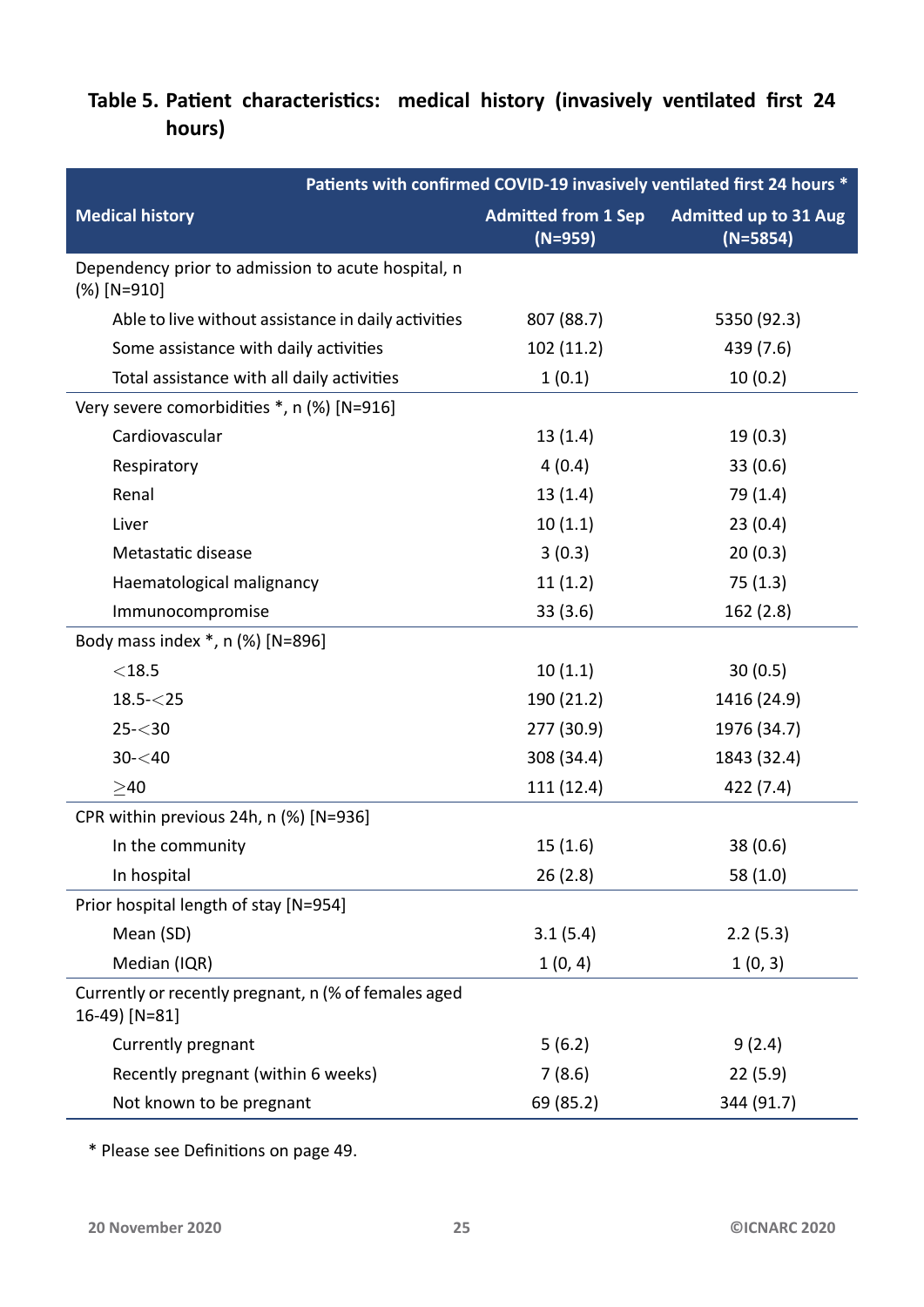<span id="page-25-0"></span>

|                                                                                | Patients with confirmed COVID-19 invasively ventilated first 24 hours * |                                            |
|--------------------------------------------------------------------------------|-------------------------------------------------------------------------|--------------------------------------------|
| Indicators of acute severity                                                   | <b>Admitted from 1 Sep</b><br>$(N=959)$                                 | <b>Admitted up to 31 Aug</b><br>$(N=5854)$ |
| APACHE II Score [N=959]                                                        |                                                                         |                                            |
| Mean (SD)                                                                      | 16.7(5.4)                                                               | 15.6(5.2)                                  |
| Median (IQR)                                                                   | 16 (13, 20)                                                             | 15 (12, 19)                                |
| PaO <sub>2</sub> /FiO <sub>2</sub> ratio $\dagger$ (kPa), median (IQR) [N=956] | 12.3 (8.6, 19.6)                                                        | 15.5 (10.8, 21.5)                          |
| PaO <sub>2</sub> /FiO <sub>2</sub> ratio $\dagger$ , n (%) [N=956]             |                                                                         |                                            |
| $<$ 13.3 kPa ( $<$ 100 mmHg)                                                   | 521 (54.5)                                                              | 2279 (39.1)                                |
| 13.3-26.6 kPa (100-200 mmHg)                                                   | 303 (31.7)                                                              | 2774 (47.5)                                |
| $\geq$ 26.7 kPa ( $\geq$ 200 mmHg)                                             | 132 (13.8)                                                              | 781 (13.4)                                 |

#### Table 6. Patient characteristics: indicators of acute severity (invasively ventilated **first 24 hours)**

\* Please see DefiniƟons on page 49. Indicators of acute severity are based on data from the first 24 hours of critical care. *†* Derived from the arterial blood gas with the lowest PaO<sub>2</sub> during the first 24 hours of critical care.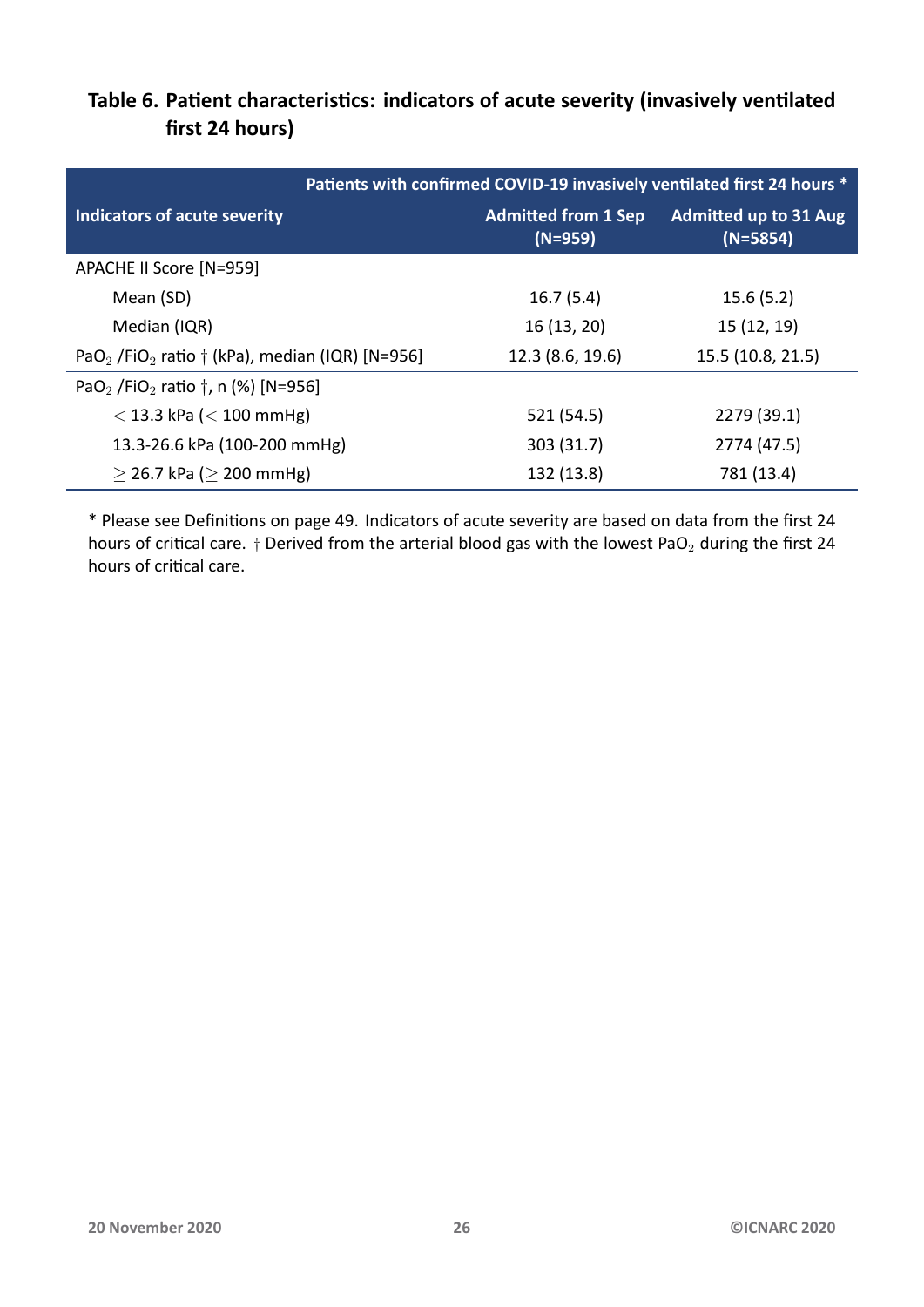<span id="page-26-0"></span>Characteristics of patients critically ill with confirmed COVID-19 that received advanced respiratory support at any time during their critical care stay admitted from 1 September 2020 to date are summarised in Tables 7-9 and compared with patients admitted up to 31 August 2020.

#### **Table 7. PaƟe[nt](#page-26-1) [ch](#page-28-0)aracterisƟcs: demographics (any advanced respiratory support and known outcomes)**

<span id="page-26-1"></span>

|                                                                     | Patients with confirmed COVID-19 and advanced respiratory support * |                                            |  |
|---------------------------------------------------------------------|---------------------------------------------------------------------|--------------------------------------------|--|
| <b>Demographics</b>                                                 | <b>Admitted from 1 Sep</b><br>$(N=1218)$                            | <b>Admitted up to 31 Aug</b><br>$(N=7861)$ |  |
| Age at admission (years) [N=1217]                                   |                                                                     |                                            |  |
| Mean (SD)                                                           | 61.6(13.4)                                                          | 58.6 (11.9)                                |  |
| Median (IQR)                                                        | 64 (54, 72)                                                         | 60 (51, 67)                                |  |
| Sex, n (%) [N=1217]                                                 |                                                                     |                                            |  |
| Female                                                              | 353 (29.0)                                                          | 2201 (28.0)                                |  |
| Male                                                                | 864 (71.0)                                                          | 5655 (72.0)                                |  |
| Ethnicity, n (%) [N=1152]                                           |                                                                     |                                            |  |
| White                                                               | 872 (75.7)                                                          | 4741 (62.7)                                |  |
| Mixed                                                               | 5(0.4)                                                              | 147(1.9)                                   |  |
| Asian                                                               | 199 (17.3)                                                          | 1293 (17.1)                                |  |
| <b>Black</b>                                                        | 40(3.5)                                                             | 820 (10.8)                                 |  |
| Other                                                               | 36(3.1)                                                             | 563 (7.4)                                  |  |
| Index of Multiple Deprivation (IMD) quintile *, n (%)<br>$[N=1202]$ |                                                                     |                                            |  |
| 1 (least deprived)                                                  | 128 (10.6)                                                          | 1061 (13.7)                                |  |
| $\overline{2}$                                                      | 158 (13.1)                                                          | 1228 (15.8)                                |  |
| 3                                                                   | 198 (16.5)                                                          | 1549 (19.9)                                |  |
| 4                                                                   | 276 (23.0)                                                          | 1938 (25.0)                                |  |
| 5 (most deprived)                                                   | 442 (36.8)                                                          | 1990 (25.6)                                |  |
| Urban/rural classification *, n (%) [N=1155]                        |                                                                     |                                            |  |
| Major conurbation                                                   | 590 (51.1)                                                          | 4009 (52.2)                                |  |
| Minor conurbation                                                   | 55 (4.8)                                                            | 205(2.7)                                   |  |
| City and town                                                       | 401 (34.7)                                                          | 2669 (34.7)                                |  |
| Rural                                                               | 109 (9.4)                                                           | 801 (10.4)                                 |  |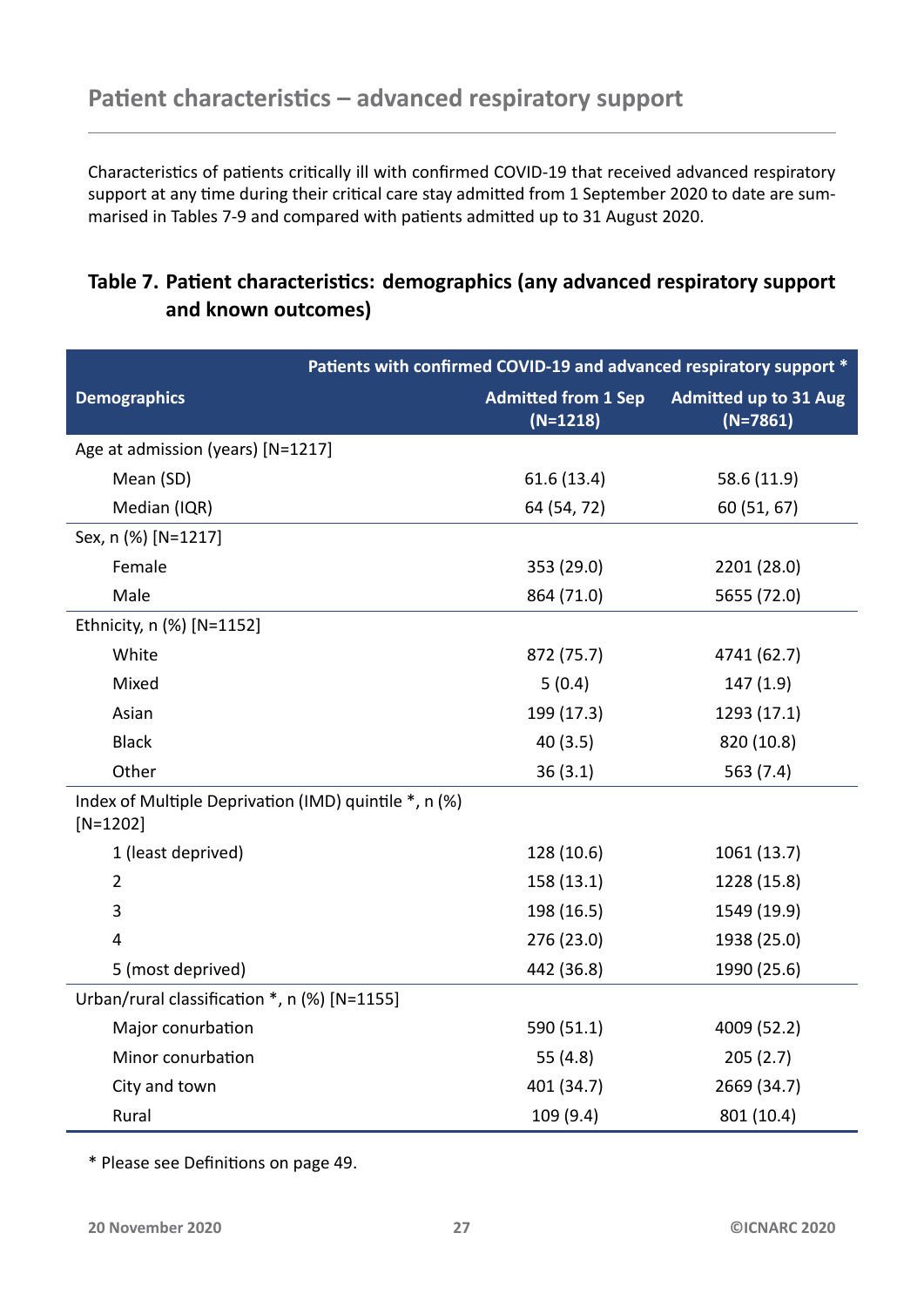#### Table 8. Patient characteristics: medical history (any advanced respiratory support **and known outcomes)**

<span id="page-27-0"></span>

| Patients with confirmed COVID-19 and advanced respiratory support *   |                                          |                                            |
|-----------------------------------------------------------------------|------------------------------------------|--------------------------------------------|
| <b>Medical history</b>                                                | <b>Admitted from 1 Sep</b><br>$(N=1218)$ | <b>Admitted up to 31 Aug</b><br>$(N=7861)$ |
| Dependency prior to admission to acute hospital, n<br>$(\%)$ [N=1166] |                                          |                                            |
| Able to live without assistance in daily activities                   | 1031 (88.4)                              | 7165 (92.0)                                |
| Some assistance with daily activities                                 | 133 (11.4)                               | 612 (7.9)                                  |
| Total assistance with all daily activities                            | 2(0.2)                                   | 11(0.1)                                    |
| Very severe comorbidities *, n (%) [N=1173]                           |                                          |                                            |
| Cardiovascular                                                        | 11(0.9)                                  | 25(0.3)                                    |
| Respiratory                                                           | 11(0.9)                                  | 47 (0.6)                                   |
| Renal                                                                 | 20(1.7)                                  | 94(1.2)                                    |
| Liver                                                                 | 11(0.9)                                  | 31(0.4)                                    |
| Metastatic disease                                                    | 3(0.3)                                   | 24(0.3)                                    |
| Haematological malignancy                                             | 23(2.0)                                  | 128(1.6)                                   |
| Immunocompromise                                                      | 60(5.1)                                  | 234(3.0)                                   |
| Body mass index *, n (%) [N=1144]                                     |                                          |                                            |
| $<$ 18.5                                                              | 10(0.9)                                  | 41(0.5)                                    |
| $18.5 - 25$                                                           | 252 (22.0)                               | 1887 (24.9)                                |
| $25 - 30$                                                             | 366 (32.0)                               | 2631 (34.7)                                |
| $30 - 40$                                                             | 393 (34.4)                               | 2457 (32.4)                                |
| $>40$                                                                 | 123 (10.8)                               | 565 (7.5)                                  |
| CPR within previous 24h, n (%) [N=1191]                               |                                          |                                            |
| In the community                                                      | 14(1.2)                                  | 45 (0.6)                                   |
| In hospital                                                           | 28(2.4)                                  | 70 (0.9)                                   |
| Prior hospital length of stay [N=1199]                                |                                          |                                            |
| Mean (SD)                                                             | 3.2(7.7)                                 | 2.2(5.4)                                   |
| Median (IQR)                                                          | 1(0, 4)                                  | 1(0, 3)                                    |
| Currently or recently pregnant, n (% of females aged<br>16-49) [N=88] |                                          |                                            |
| Currently pregnant                                                    | 8(9.1)                                   | 15(2.9)                                    |
| Recently pregnant (within 6 weeks)                                    | 7(8.0)                                   | 27(5.2)                                    |
| Not known to be pregnant                                              | 73 (83.0)                                | 480 (92.0)                                 |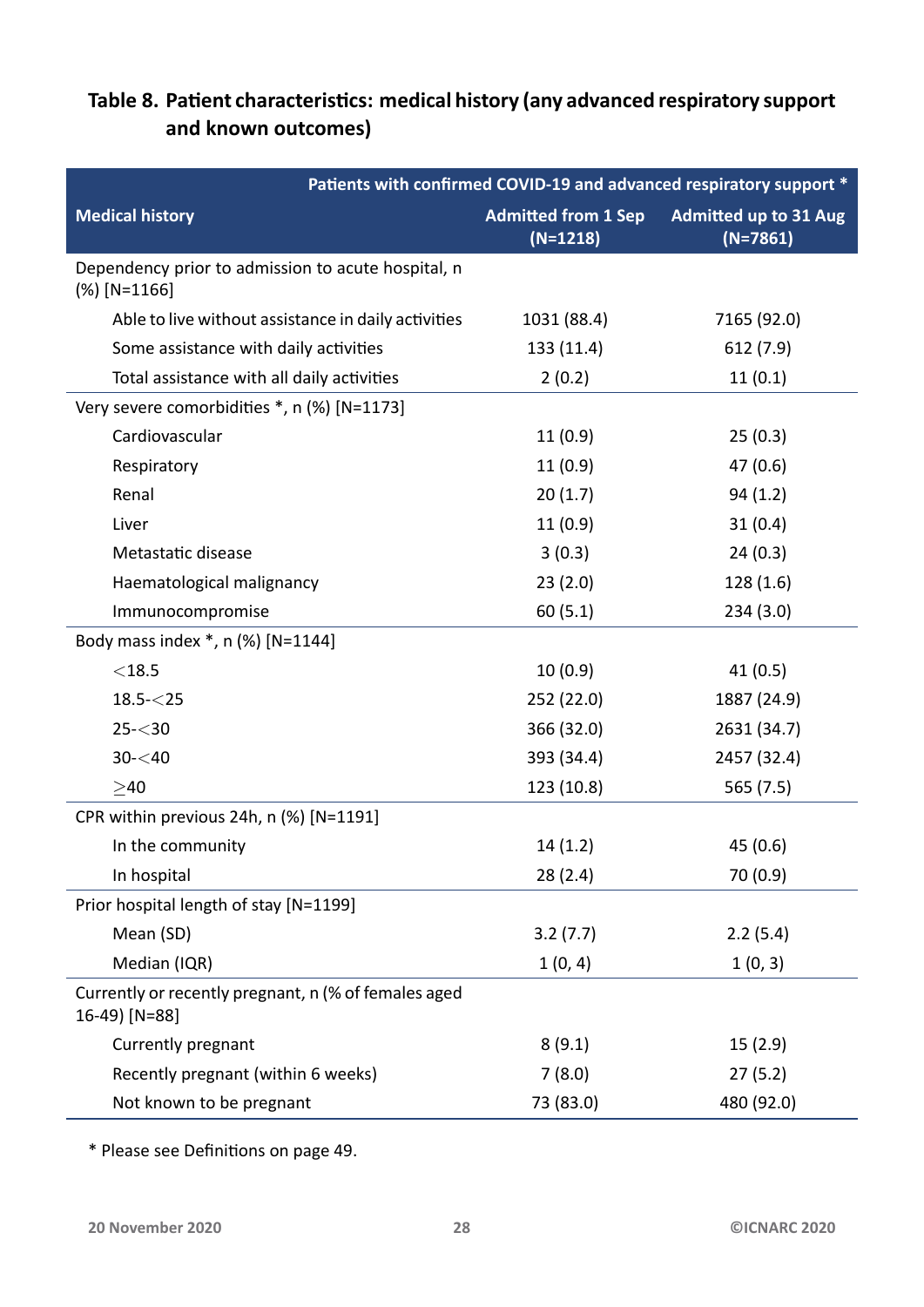#### Table 9. Patient characteristics: indicators of acute severity (any advanced respi**ratory support and known outcomes)**

<span id="page-28-0"></span>

|                                                                                 | Patients with confirmed COVID-19 and advanced respiratory support * |                                            |
|---------------------------------------------------------------------------------|---------------------------------------------------------------------|--------------------------------------------|
| Indicators of acute severity                                                    | <b>Admitted from 1 Sep</b><br>$(N=1218)$                            | <b>Admitted up to 31 Aug</b><br>$(N=7861)$ |
| APACHE II Score [N=1189]                                                        |                                                                     |                                            |
| Mean (SD)                                                                       | 16.1(5.3)                                                           | 15.4(5.1)                                  |
| Median (IQR)                                                                    | 16 (13, 19)                                                         | 15(12, 18)                                 |
| PaO <sub>2</sub> /FiO <sub>2</sub> ratio $\dagger$ (kPa), median (IQR) [N=1152] | 12.3(9.1, 17.5)                                                     | 15.0 (10.8, 21.0)                          |
| PaO <sub>2</sub> /FiO <sub>2</sub> ratio $\dagger$ , n (%) [N=1152]             |                                                                     |                                            |
| $<$ 13.3 kPa ( $<$ 100 mmHg)                                                    | 658 (57.1)                                                          | 3100 (40.4)                                |
| 13.3-26.6 kPa (100-200 mmHg)                                                    | 366 (31.8)                                                          | 3614 (47.1)                                |
| $>$ 26.7 kPa ( $>$ 200 mmHg)                                                    | 128(11.1)                                                           | 960 (12.5)                                 |

\* Please see DefiniƟons on page 49. Indicators of acute severity are based on data from the first 24 hours of critical care. *†* Derived from the arterial blood gas with the lowest PaO<sub>2</sub> during the first 24 hours of critical care.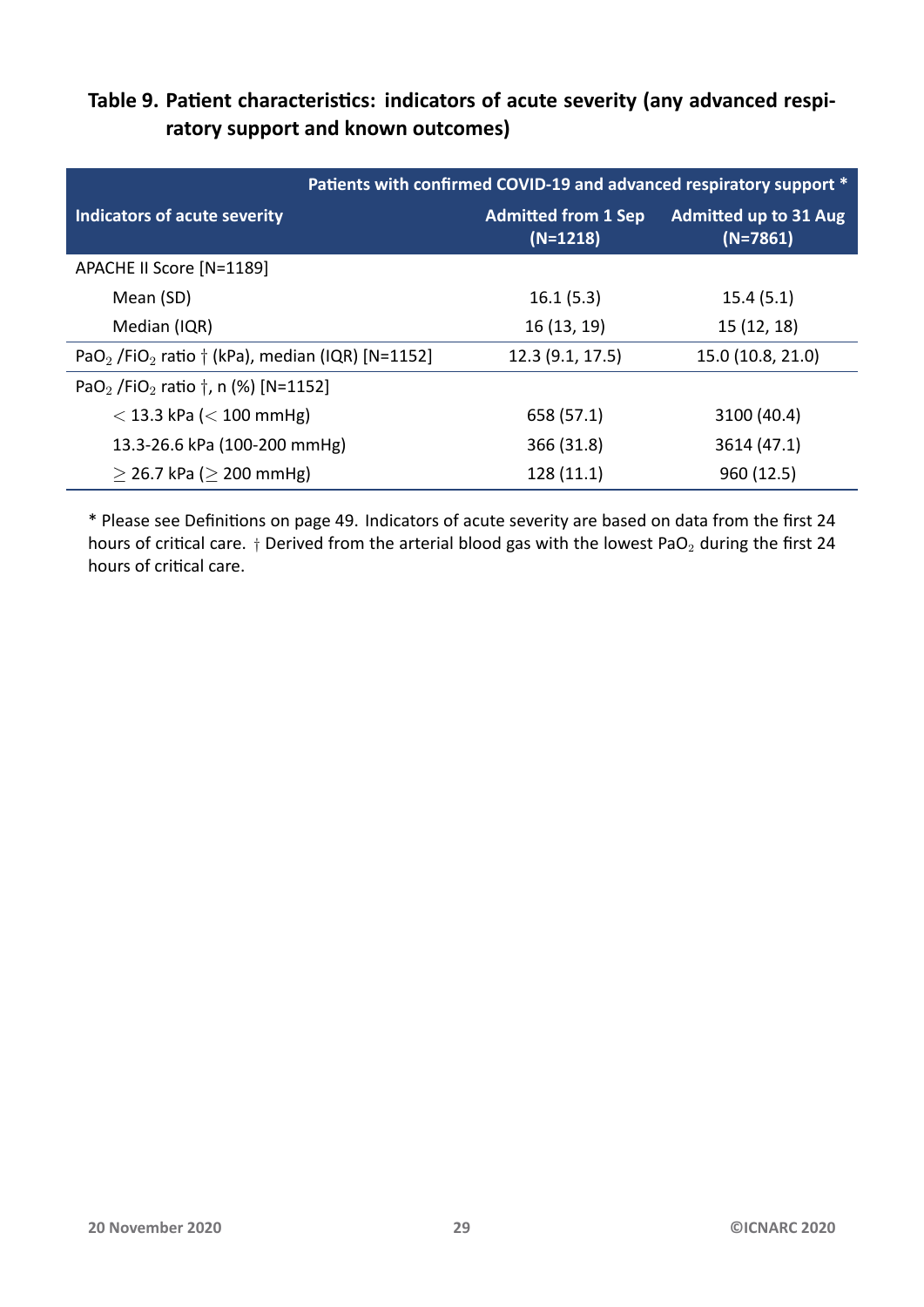<span id="page-29-0"></span>Characteristics of patients critically ill with confirmed COVID-19 that received basic respiratory support only during their critical care stay admitted from 1 September 2020 to date are summarised in Tables 10-12 and compared with patients admitted up to 31 August 2020.

#### Table [10](#page-29-1)[. P](#page-31-0)atient characteristics: demographics (basic respiratory support only **and known outcomes)**

<span id="page-29-1"></span>

|                                                                     | Patients with confirmed COVID-19 and basic respiratory support only * |                                            |  |
|---------------------------------------------------------------------|-----------------------------------------------------------------------|--------------------------------------------|--|
| <b>Demographics</b>                                                 | <b>Admitted from 1 Sep</b><br>$(N=1882)$                              | <b>Admitted up to 31 Aug</b><br>$(N=2781)$ |  |
| Age at admission (years) [N=1882]                                   |                                                                       |                                            |  |
| Mean (SD)                                                           | 60.7 (14.5)                                                           | 59.4 (14.4)                                |  |
| Median (IQR)                                                        | 62 (52, 72)                                                           | 60 (50, 70)                                |  |
| Sex, n (%) [N=1882]                                                 |                                                                       |                                            |  |
| Female                                                              | 616 (32.7)                                                            | 953 (34.3)                                 |  |
| Male                                                                | 1266 (67.3)                                                           | 1827 (65.7)                                |  |
| Ethnicity, n (%) [N=1780]                                           |                                                                       |                                            |  |
| White                                                               | 1355 (76.1)                                                           | 2010 (74.9)                                |  |
| Mixed                                                               | 19(1.1)                                                               | 41(1.5)                                    |  |
| Asian                                                               | 264 (14.8)                                                            | 351(13.1)                                  |  |
| <b>Black</b>                                                        | 74 (4.2)                                                              | 164(6.1)                                   |  |
| Other                                                               | 68 (3.8)                                                              | 116(4.3)                                   |  |
| Index of Multiple Deprivation (IMD) quintile *, n (%)<br>$[N=1846]$ |                                                                       |                                            |  |
| 1 (least deprived)                                                  | 208(11.3)                                                             | 439 (16.1)                                 |  |
| $\overline{2}$                                                      | 268 (14.5)                                                            | 463 (16.9)                                 |  |
| 3                                                                   | 293 (15.9)                                                            | 484 (17.7)                                 |  |
| 4                                                                   | 413 (22.4)                                                            | 598 (21.9)                                 |  |
| 5 (most deprived)                                                   | 664 (36.0)                                                            | 748 (27.4)                                 |  |
| Urban/rural classification *, n (%) [N=1842]                        |                                                                       |                                            |  |
| Major conurbation                                                   | 795 (43.2)                                                            | 1047 (38.3)                                |  |
| Minor conurbation                                                   | 132 (7.2)                                                             | 128(4.7)                                   |  |
| City and town                                                       | 746 (40.5)                                                            | 1232 (45.0)                                |  |
| Rural                                                               | 169 (9.2)                                                             | 324 (11.8)                                 |  |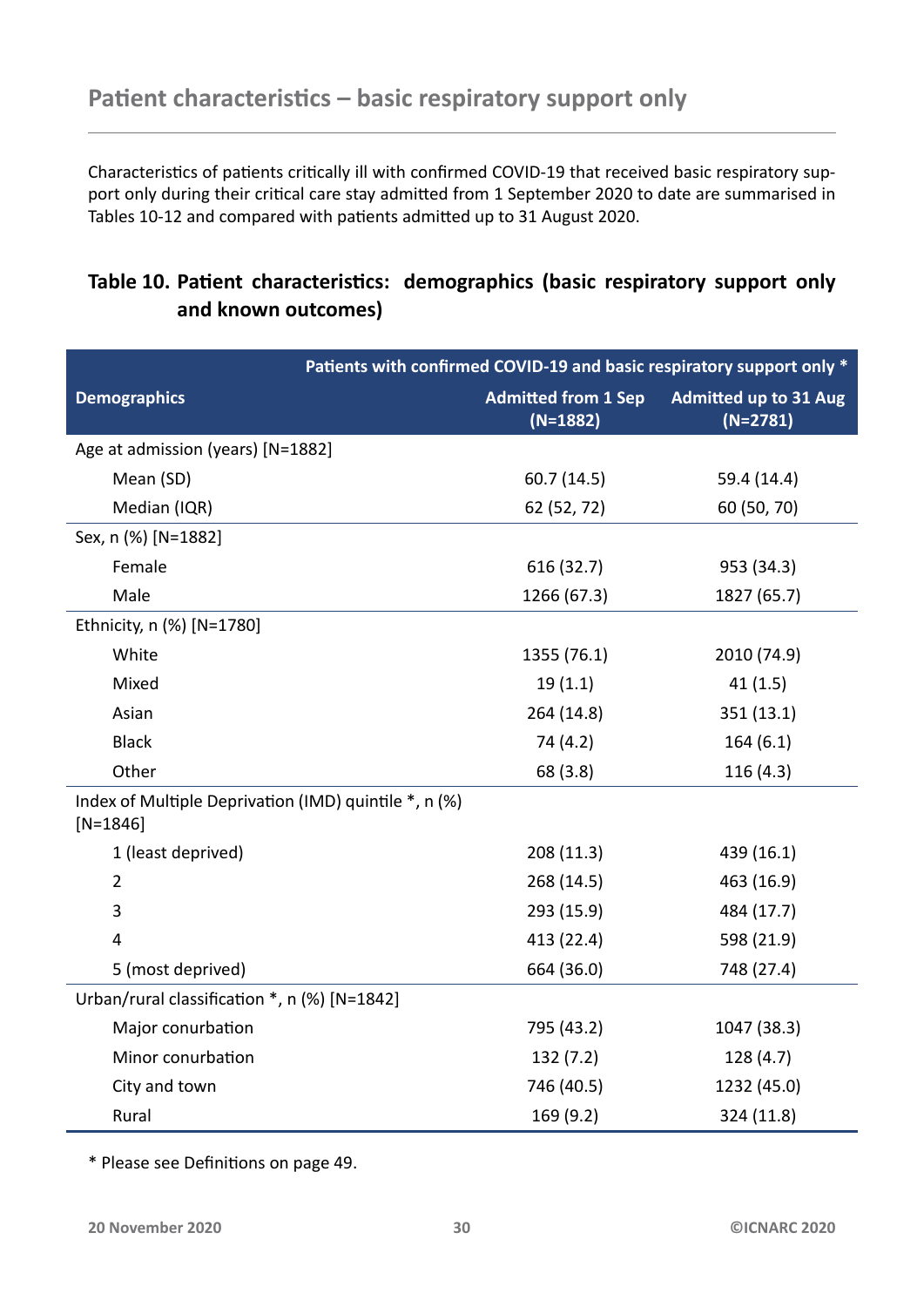#### Table 11. Patient characteristics: medical history (basic respiratory support only **and known outcomes)**

<span id="page-30-0"></span>

| Patients with confirmed COVID-19 and basic respiratory support only *  |                                          |                                            |
|------------------------------------------------------------------------|------------------------------------------|--------------------------------------------|
| <b>Medical history</b>                                                 | <b>Admitted from 1 Sep</b><br>$(N=1882)$ | <b>Admitted up to 31 Aug</b><br>$(N=2781)$ |
| Dependency prior to admission to acute hospital, n<br>$(\%)$ [N=1808]  |                                          |                                            |
| Able to live without assistance in daily activities                    | 1563 (86.4)                              | 2289 (83.0)                                |
| Some assistance with daily activities                                  | 241 (13.3)                               | 445 (16.1)                                 |
| Total assistance with all daily activities                             | 4(0.2)                                   | 24(0.9)                                    |
| Very severe comorbidities *, n (%) [N=1816]                            |                                          |                                            |
| Cardiovascular                                                         | 20(1.1)                                  | 39(1.4)                                    |
| Respiratory                                                            | 36(2.0)                                  | 73 (2.6)                                   |
| Renal                                                                  | 25(1.4)                                  | 74 (2.7)                                   |
| Liver                                                                  | 7(0.4)                                   | 17(0.6)                                    |
| Metastatic disease                                                     | 20(1.1)                                  | 26(0.9)                                    |
| Haematological malignancy                                              | 36(2.0)                                  | 77(2.8)                                    |
| Immunocompromise                                                       | 75(4.1)                                  | 136 (4.9)                                  |
| Body mass index *, n (%) [N=1759]                                      |                                          |                                            |
| $<$ 18.5                                                               | 13(0.7)                                  | 28(1.1)                                    |
| $18.5 - 25$                                                            | 336 (19.1)                               | 663 (26.2)                                 |
| $25 - 30$                                                              | 581 (33.0)                               | 853 (33.8)                                 |
| $30 - 40$                                                              | 625 (35.5)                               | 735 (29.1)                                 |
| $>40$                                                                  | 204 (11.6)                               | 248 (9.8)                                  |
| CPR within previous 24h, n (%) [N=1828]                                |                                          |                                            |
| In the community                                                       | 5(0.3)                                   | 5(0.2)                                     |
| In hospital                                                            | 1(0.1)                                   | 3(0.1)                                     |
| Prior hospital length of stay [N=1849]                                 |                                          |                                            |
| Mean (SD)                                                              | 2.4(5.8)                                 | 3.0(7.4)                                   |
| Median (IQR)                                                           | 1(0, 3)                                  | 1(0, 3)                                    |
| Currently or recently pregnant, n (% of females aged<br>16-49) [N=145] |                                          |                                            |
| Currently pregnant                                                     | 13 (9.0)                                 | 11(4.6)                                    |
| Recently pregnant (within 6 weeks)                                     | 5(3.4)                                   | 11(4.6)                                    |
| Not known to be pregnant                                               | 127 (87.6)                               | 215 (90.7)                                 |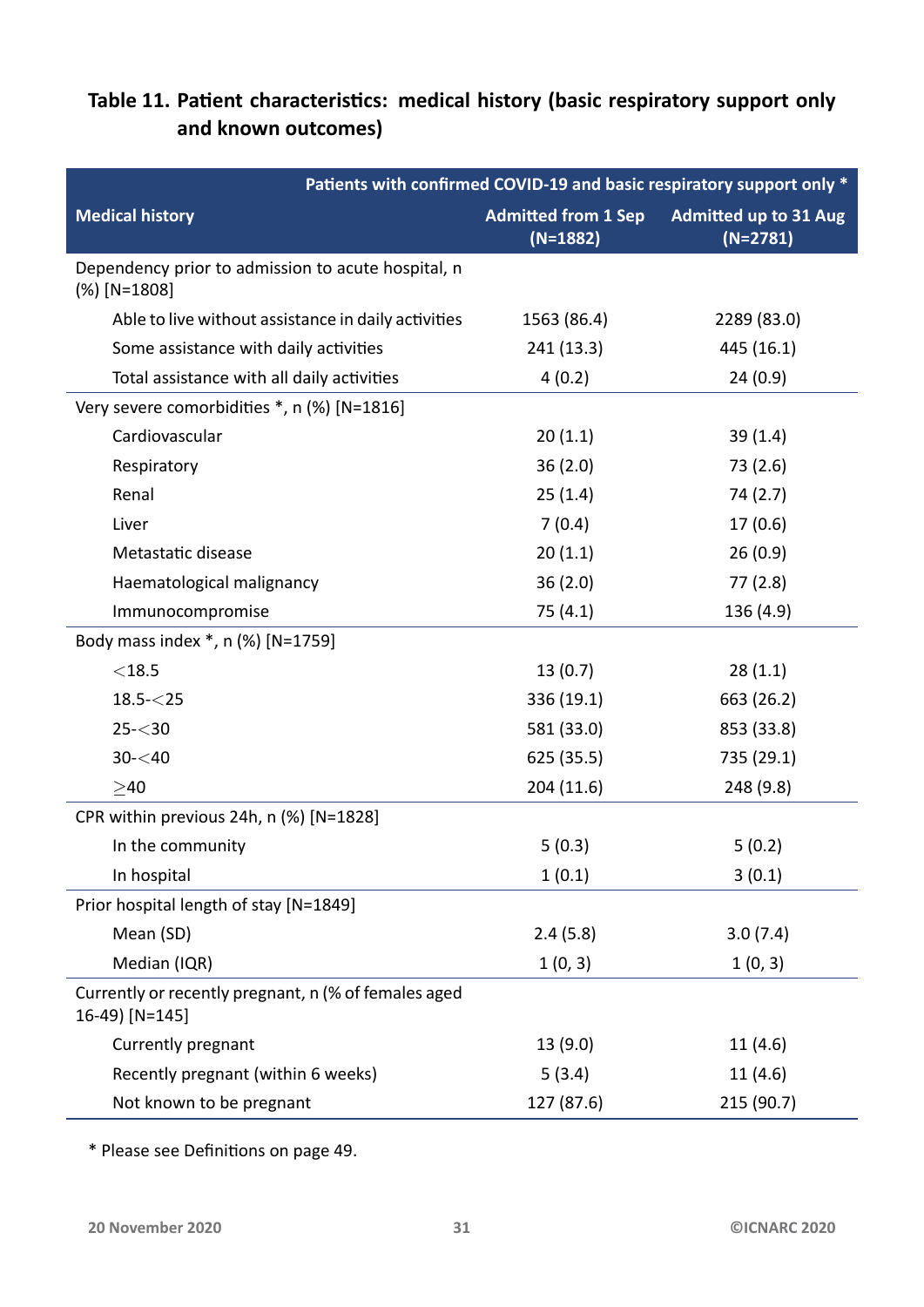#### Table 12. Patient characteristics: indicators of acute severity (basic respiratory **support only and known outcomes)**

<span id="page-31-0"></span>

|                                                                                 | Patients with confirmed COVID-19 and basic respiratory support only * |                                            |
|---------------------------------------------------------------------------------|-----------------------------------------------------------------------|--------------------------------------------|
| Indicators of acute severity                                                    | <b>Admitted from 1 Sep</b><br>$(N=1882)$                              | <b>Admitted up to 31 Aug</b><br>$(N=2781)$ |
| APACHE II Score [N=1833]                                                        |                                                                       |                                            |
| Mean (SD)                                                                       | 13.6(5.2)                                                             | 14.2(5.5)                                  |
| Median (IQR)                                                                    | 13 (10, 16)                                                           | 14 (10, 17)                                |
| PaO <sub>2</sub> /FiO <sub>2</sub> ratio $\dagger$ (kPa), median (IQR) [N=1681] | 14.8 (11.4, 19.8)                                                     | 17.5 (12.5, 24.0)                          |
| PaO <sub>2</sub> /FiO <sub>2</sub> ratio $\dagger$ , n (%) [N=1681]             |                                                                       |                                            |
| $<$ 13.3 kPa ( $<$ 100 mmHg)                                                    | 664 (39.5)                                                            | 697 (29.0)                                 |
| 13.3-26.6 kPa (100-200 mmHg)                                                    | 852 (50.7)                                                            | 1269 (52.8)                                |
| $>$ 26.7 kPa ( $>$ 200 mmHg)                                                    | 165(9.8)                                                              | 436 (18.2)                                 |

\* Please see DefiniƟons on page 49. Indicators of acute severity are based on data from the first 24 hours of critical care. *†* Derived from the arterial blood gas with the lowest PaO<sub>2</sub> during the first 24 hours of critical care.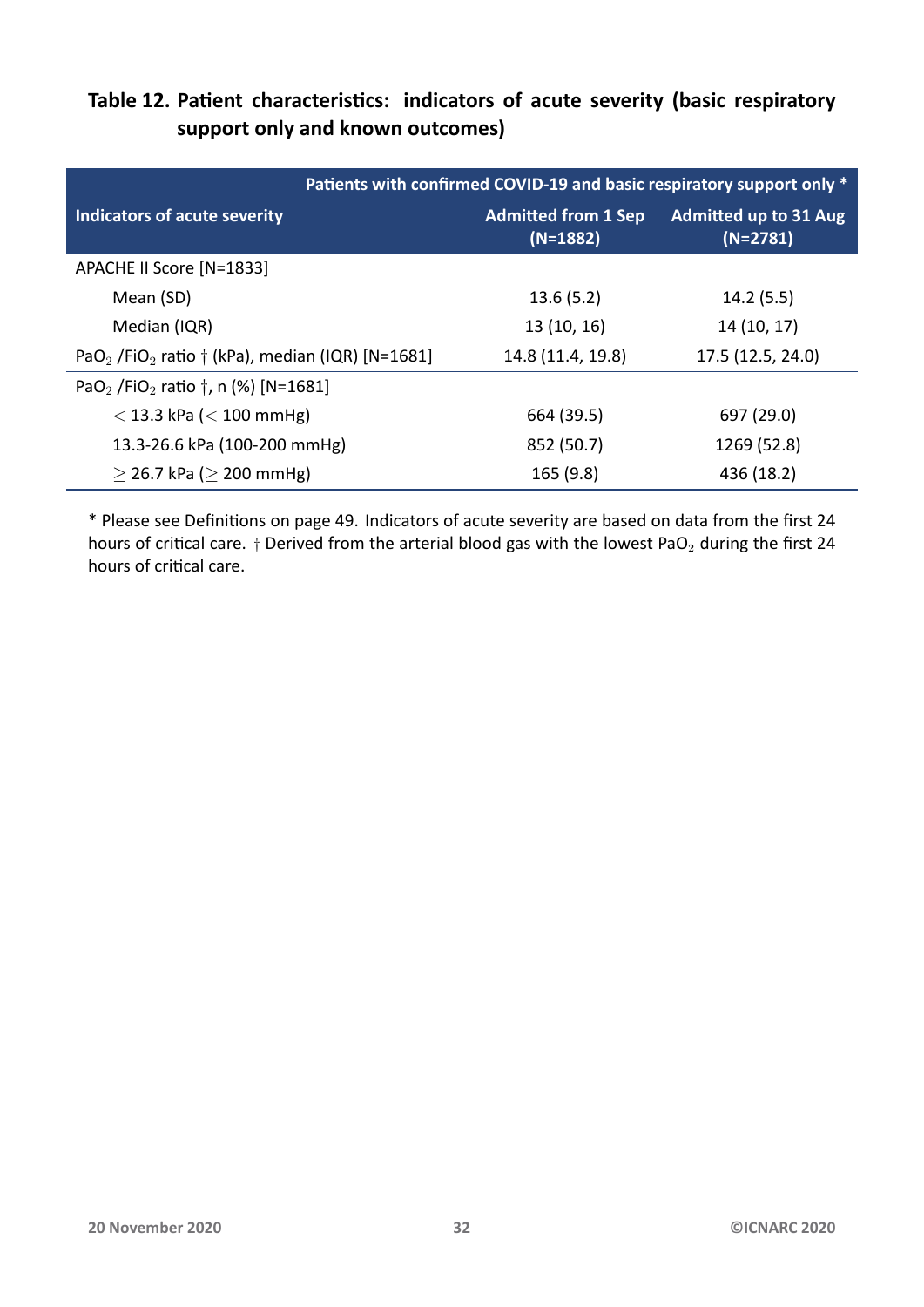<span id="page-32-0"></span>Critical care outcomes have been received for 3293 (of 4869) patients. Of these, 1172 have died and 2121 have been discharged from critical care (Figures 20 and 21). The remaining 1576 were last reported to still be receiving critical care.

<span id="page-32-1"></span>![](_page_32_Figure_2.jpeg)

Figure 20. Critical care and acute hospital outcomes for patients admitted from 1 **September 2020**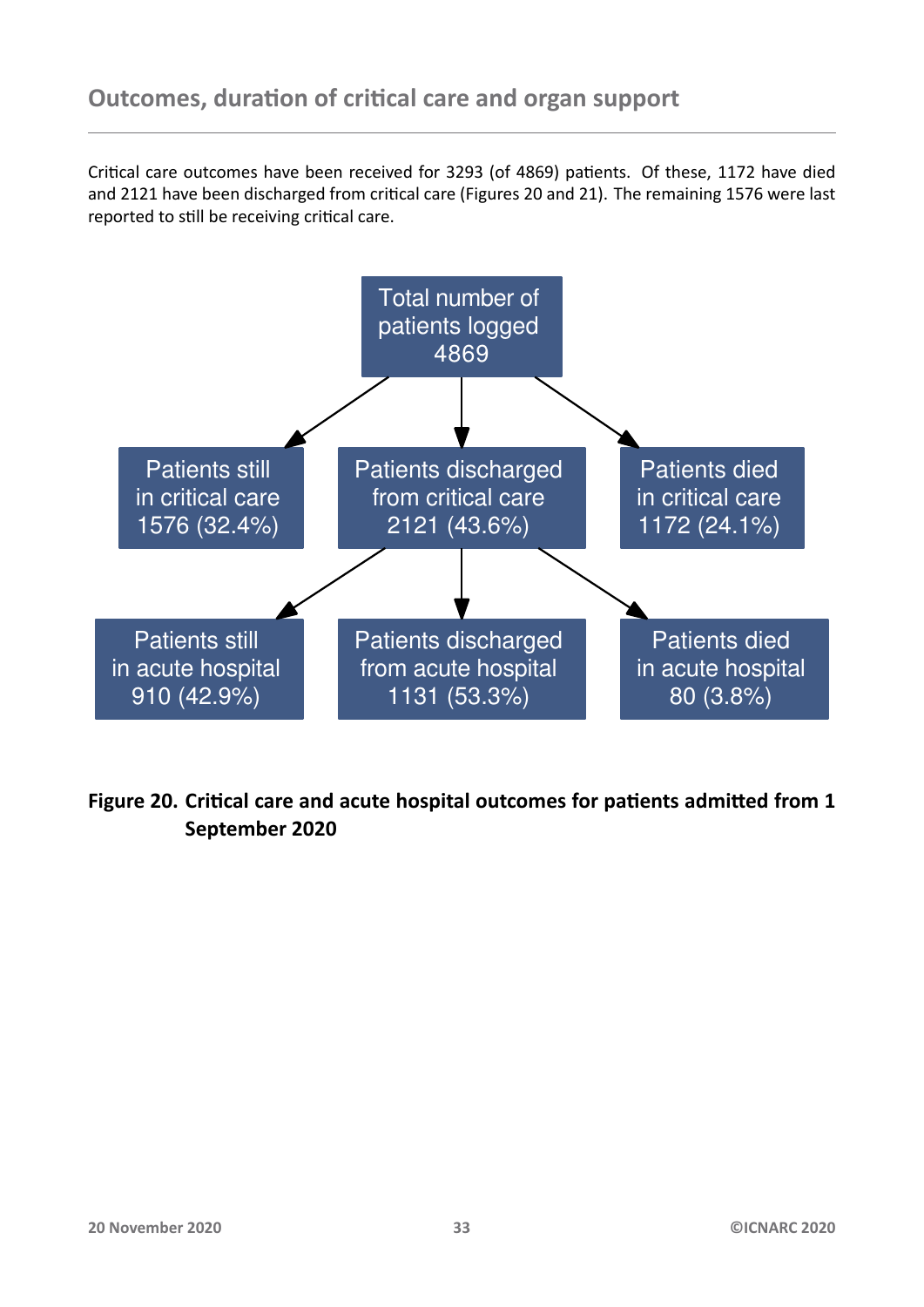<span id="page-33-0"></span>![](_page_33_Figure_0.jpeg)

#### Figure 21. Cumulative outcomes for patients admitted from 1 September 2020 by **date of start of criƟcal care \***

\* Please note that paƟents whose outcome data have not been received are assumed to remain in critical care as of 19 November 2020.

Critical care outcome, duration of critical care and organ support for patients critically ill with confirmed COVID-19 admitted from 1 September 2020 to date for whom outcomes have been received are summarised in Table 13 and compared with patients admitted up to 31 August 2020.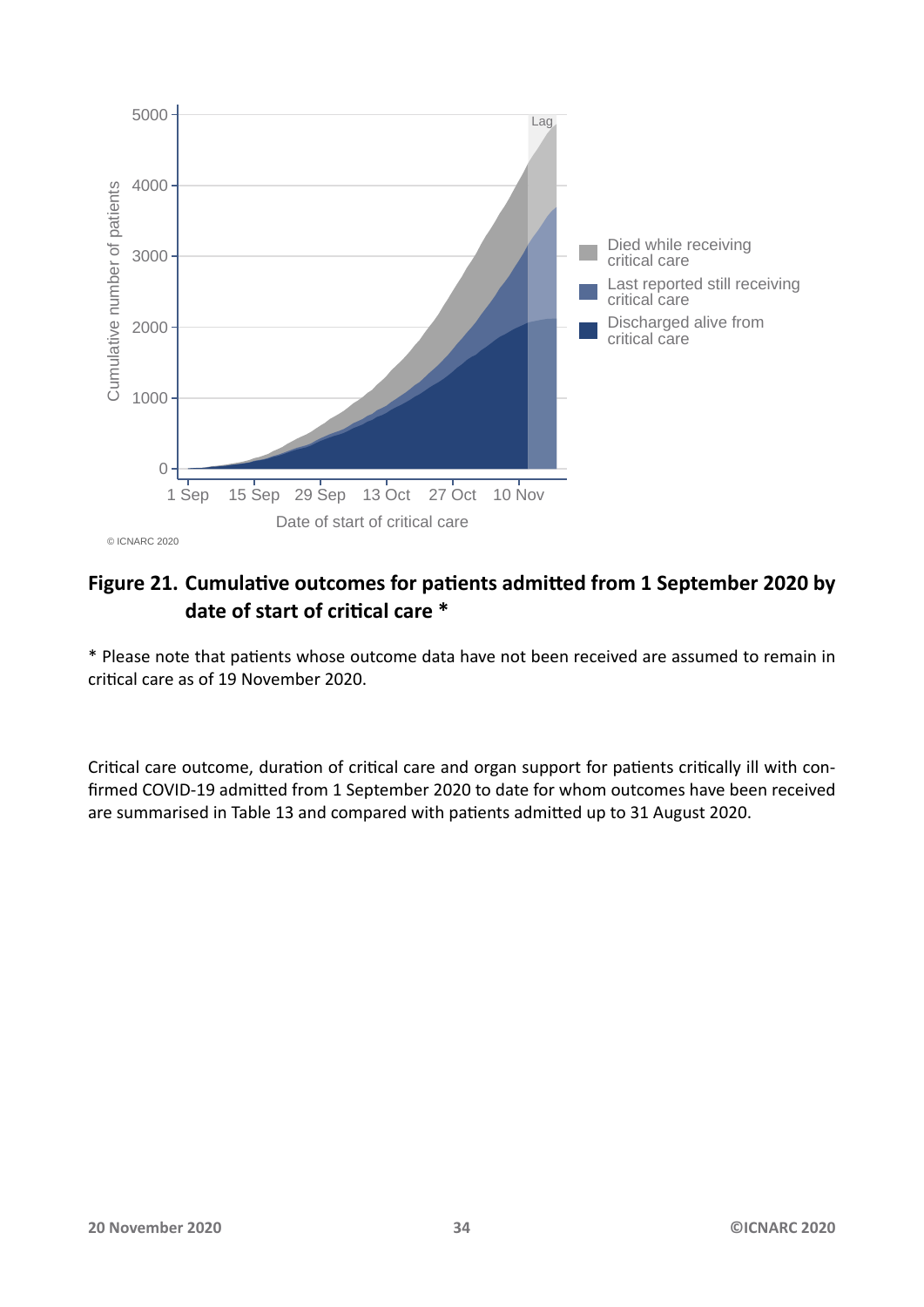#### Table 13. Critical care outcome, duration of critical care and organ support

<span id="page-34-0"></span>

|                                                            | Patients with confirmed COVID-19 and outcome received |                                              |
|------------------------------------------------------------|-------------------------------------------------------|----------------------------------------------|
| <b>Critical care outcome</b>                               | <b>Admitted from 1 Sep</b><br>$(N=4869)$              | <b>Admitted up to 31 Aug</b><br>$(N=10,914)$ |
| Outcome at end of critical care, n (%)                     |                                                       |                                              |
| Discharged                                                 | 2121 (43.6)                                           | 6607 (60.5)                                  |
| Died                                                       | 1172 (24.1)                                           | 4301 (39.4)                                  |
| Still receiving critical care                              | 1576 (32.4)                                           | 6(0.1)                                       |
| <b>Duration of critical care</b>                           | $(N=3286)$                                            | $(N=10,901)$                                 |
| Duration of critical care (days) $\dagger$ , median (IQR)  |                                                       |                                              |
| <b>Survivors</b>                                           | 5(3, 9)                                               | 12(5, 28)                                    |
| Non-survivors                                              | 9(4, 15)                                              | 9(5, 16)                                     |
| <b>Organ support (Critical Care Minimum Dataset) *</b>     | $(N=3240)$                                            | $(N=10,904)$                                 |
| Receipt of organ support, at any point, n (%)              |                                                       |                                              |
| Advanced respiratory support                               | 1218 (37.6)                                           | 7861 (72.1)                                  |
| Basic respiratory support only                             | 1882 (58.1)                                           | 2781 (25.5)                                  |
| No respiratory support                                     | 140 (4.3)                                             | 262(2.4)                                     |
| Advanced cardiovascular support                            | 517 (16.0)                                            | 3357 (30.8)                                  |
| Basic cardiovascular support only                          | 2542 (78.5)                                           | 7086 (65.0)                                  |
| No cardiovascular support                                  | 181 (5.6)                                             | 461 (4.2)                                    |
| Renal support                                              | 382 (11.8)                                            | 2920 (26.8)                                  |
| Liver support                                              | 21(0.6)                                               | 114(1.0)                                     |
| Neurological support                                       | 160 (4.9)                                             | 993 (9.1)                                    |
| Duration of organ support (calendar days), median<br>(IQR) |                                                       |                                              |
| Advanced respiratory support                               | 8(4, 14)                                              | 14 (7, 24)                                   |
| Total (advanced + basic) respiratory support               | 7(4, 12)                                              | 11(5, 22)                                    |
| Advanced cardiovascular support                            | 2(1, 4)                                               | 3(2, 6)                                      |
| Total (advanced + basic) cardiovascular support            | 7(4, 12)                                              | 11(5, 22)                                    |
| Renal support                                              | 4(2, 8)                                               | 8(3, 15)                                     |

Please note that the results for patients admitted from 1 September 2020 are biased towards patients with shorter lengths of stay in critical care prior to discharge or death, i.e. those who died or recovered quickly. \* Please see Definitions on page 49. *†* Duration of critical care is the total over all critical care admissions for the the same patient and excludes any time spent outside critical care areas (e.g. prior to any readmissions).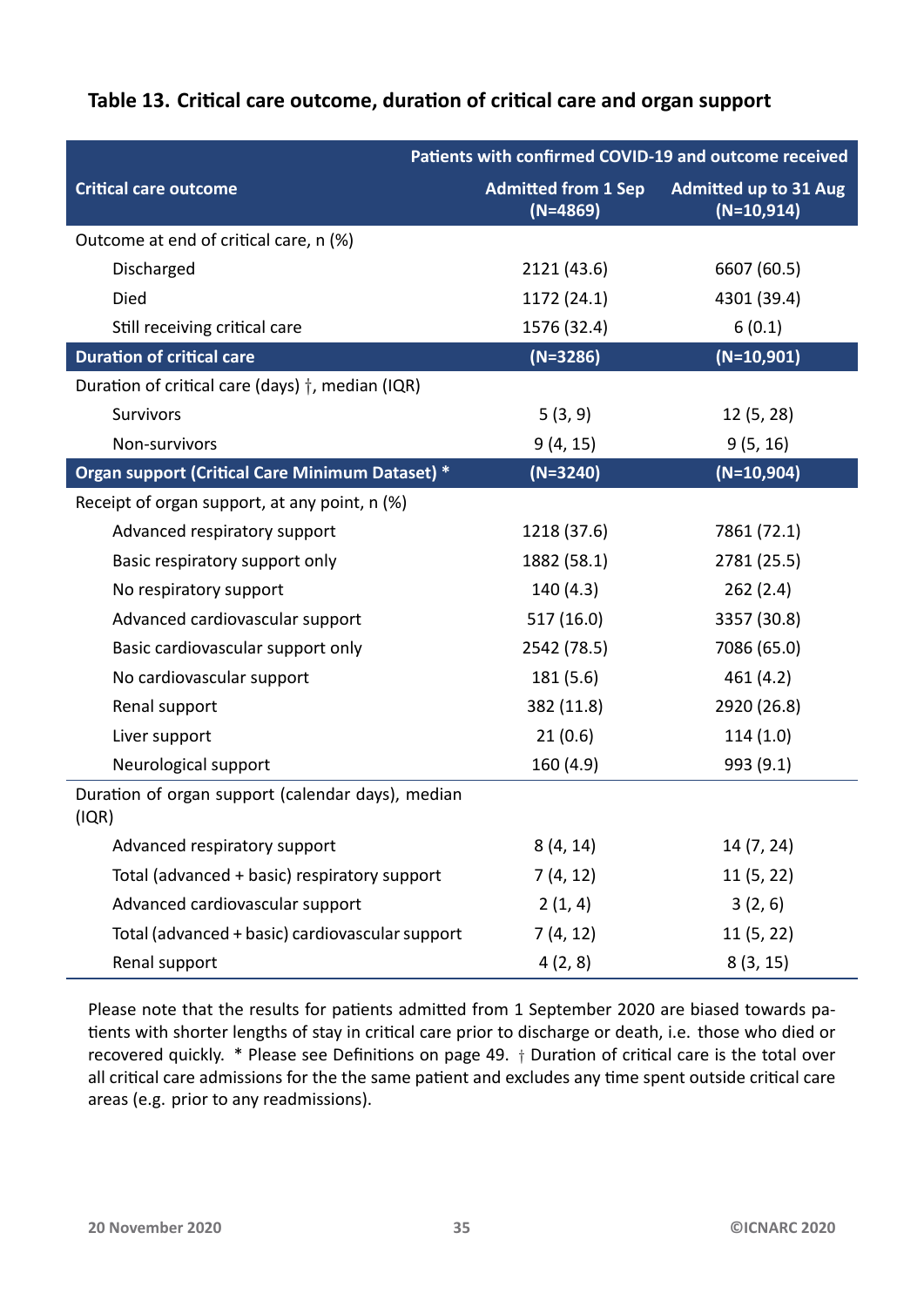<span id="page-35-0"></span>Critical care outcome, duration of critical care and organ support for patients critically ill with confirmed COVID-19 and receiving invasive ventilation during the first 24 hours in critical care admitted from 1 September 2020 to date for whom outcomes have been received are summarised in Table 14 and compared with patients admitted up to 31 August 2020.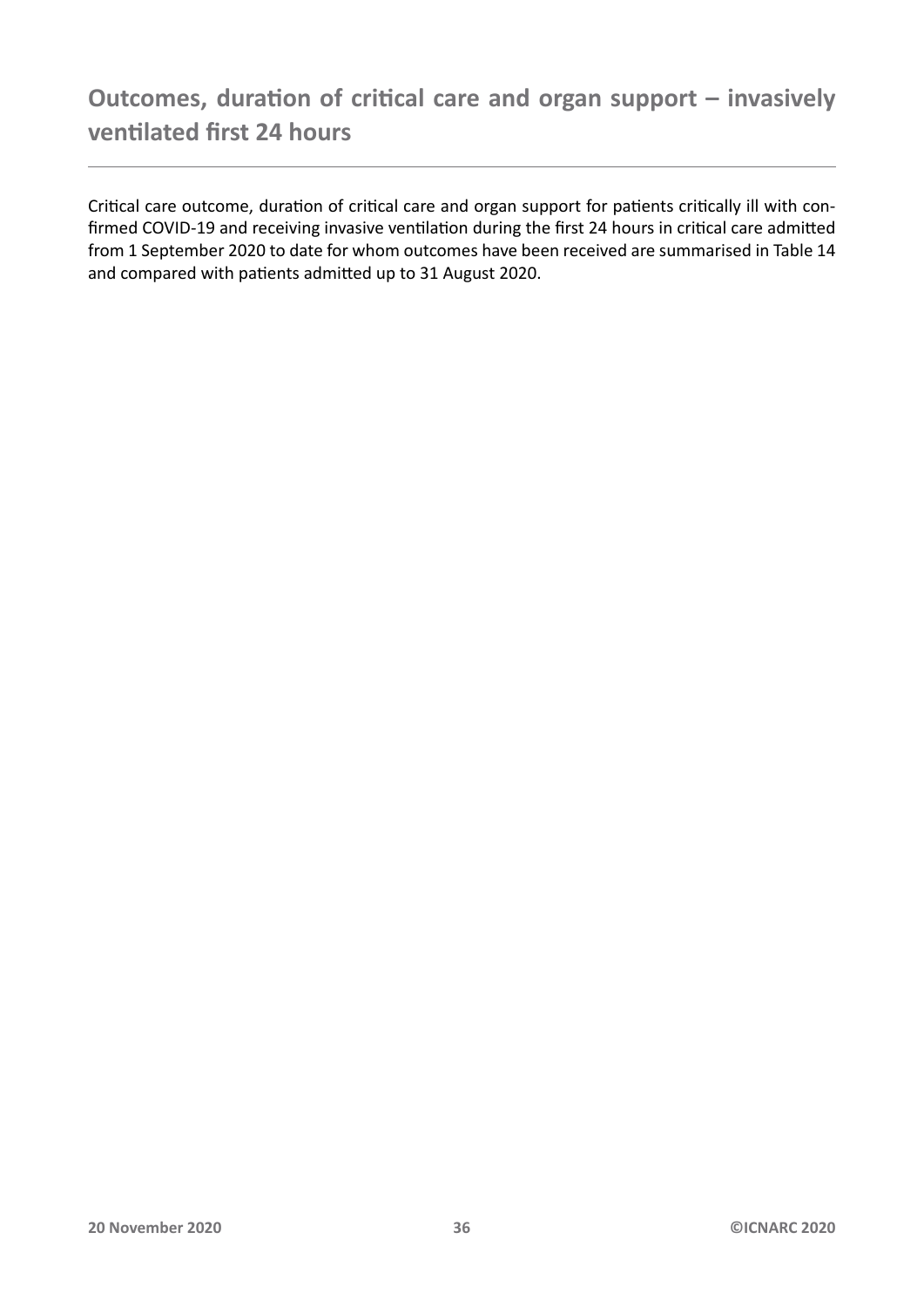#### Table 14. Critical care outcome, duration of critical care and organ support (inva**sively venƟlated first 24 hours)**

<span id="page-36-0"></span>

| Patients with confirmed COVID-19 invasively ventilated first 24 hours * |                                         |                                            |
|-------------------------------------------------------------------------|-----------------------------------------|--------------------------------------------|
| <b>Critical care outcome</b>                                            | <b>Admitted from 1 Sep</b><br>$(N=959)$ | <b>Admitted up to 31 Aug</b><br>$(N=5854)$ |
| Outcome at end of critical care, n (%)                                  |                                         |                                            |
| Discharged                                                              | 269(28.1)                               | 3127 (53.4)                                |
| Died                                                                    | 353 (36.8)                              | 2724 (46.5)                                |
| Still receiving critical care                                           | 337 (35.1)                              | 3(0.1)                                     |
| <b>Duration of critical care</b>                                        | $(N=622)$                               | $(N=5847)$                                 |
| Duration of critical care (days) $\dagger$ , median (IQR)               |                                         |                                            |
| <b>Survivors</b>                                                        | 10(6, 15)                               | 22 (12, 35)                                |
| Non-survivors                                                           | 10(4, 15)                               | 10(5, 17)                                  |
| Organ support (Critical Care Minimum Dataset) *                         | $(N=612)$                               | $(N=5849)$                                 |
| Receipt of organ support, at any point, n (%)                           |                                         |                                            |
| Advanced cardiovascular support                                         | 239(39.1)                               | 2386 (40.8)                                |
| Basic cardiovascular support only                                       | 372 (60.8)                              | 3450 (59.0)                                |
| No cardiovascular support                                               | 1(0.2)                                  | 13(0.2)                                    |
| Renal support                                                           | 158 (25.8)                              | 2115 (36.2)                                |
| Liver support                                                           | 12(2.0)                                 | 80(1.4)                                    |
| Neurological support                                                    | 80(13.1)                                | 715 (12.2)                                 |
| Duration of organ support (calendar days), median<br>(IQR)              |                                         |                                            |
| Advanced respiratory support                                            | 8(4, 14)                                | 14 (7, 24)                                 |
| Total (advanced + basic) respiratory support                            | 10(5, 15)                               | 15 (8, 26)                                 |
| Advanced cardiovascular support                                         | 2(1, 4)                                 | 3(2, 6)                                    |
| Total (advanced + basic) cardiovascular support                         | 10(6, 16)                               | 15 (8, 26)                                 |
| Renal support                                                           | 3.5(2, 9)                               | 8(4, 16)                                   |

Please note that the results for patients admitted from 1 September 2020 are biased towards patients with shorter lengths of stay in critical care prior to discharge or death, i.e. those who died or recovered quickly. \* Please see Definitions on page 49. *†* Duration of critical care is the total over all critical care admissions for the the same patient and excludes any time spent outside critical care areas (e.g. prior to any readmissions).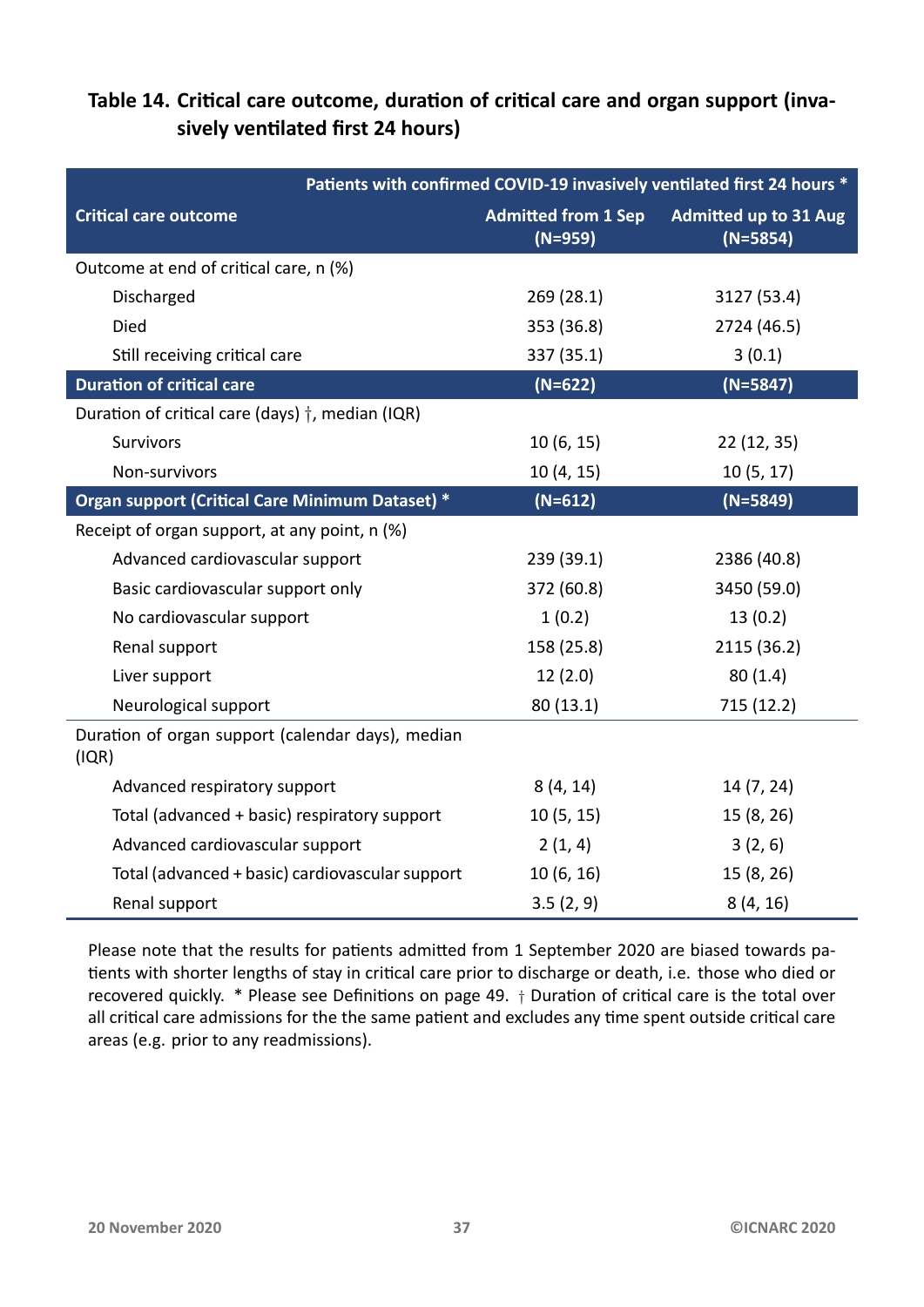<span id="page-37-0"></span>Critical care outcome, duration of critical care and organ support for patients critically ill with confirmed COVID-19 that received advanced respiratory support at any time during their critical care stay admitted from 1 September 2020 to date for whom outcomes have been received are summarised in Table 15 and compared with patients admitted up to 31 August 2020.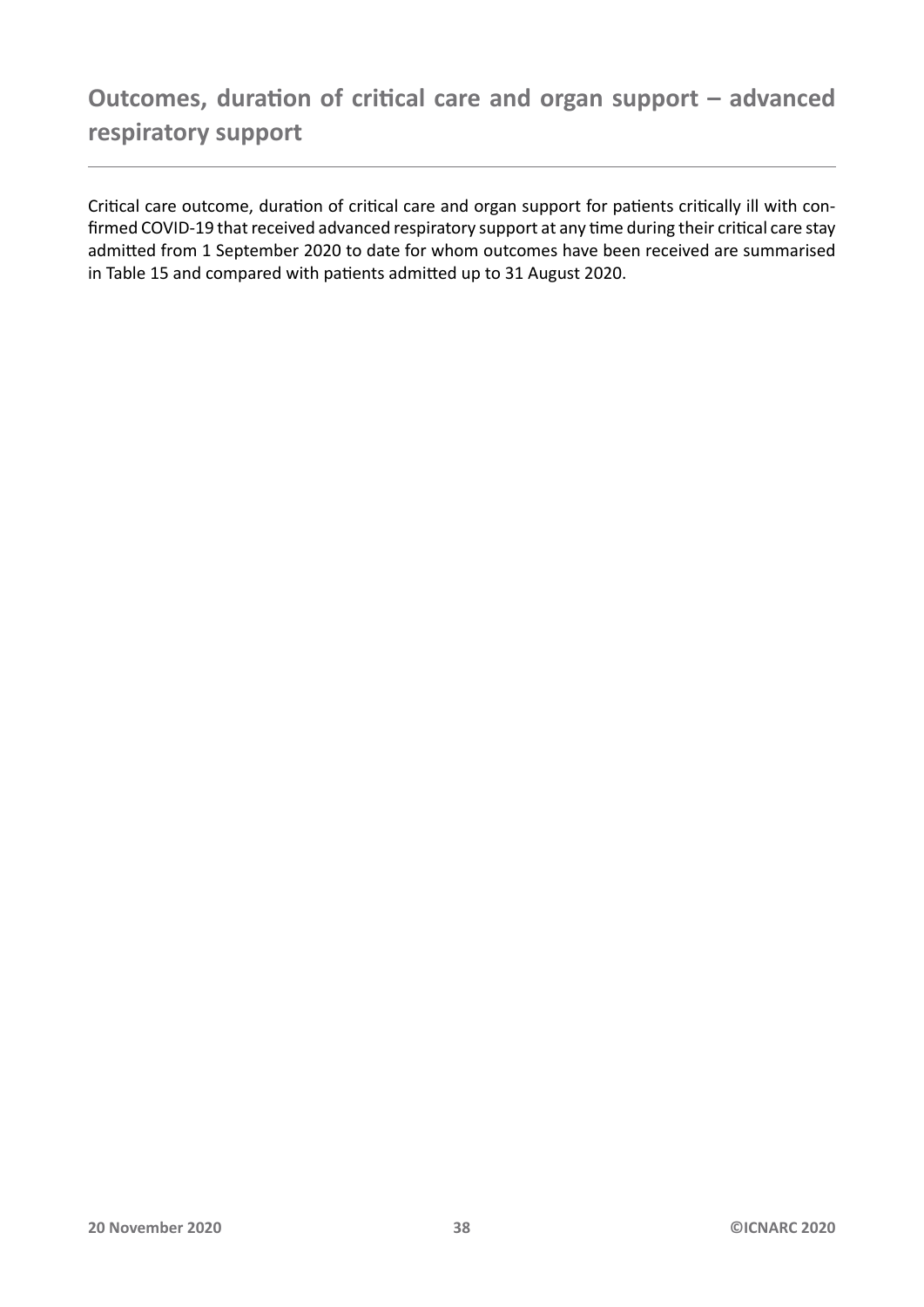#### Table 15. Critical care outcome, duration of critical care and organ support (any **advanced respiratory support and known outcomes)**

<span id="page-38-0"></span>

|                                                            | Patients with confirmed COVID-19 and advanced respiratory support * |                                            |  |
|------------------------------------------------------------|---------------------------------------------------------------------|--------------------------------------------|--|
| <b>Critical care outcome</b>                               | <b>Admitted from 1 Sep</b><br>$(N=1218)$                            | <b>Admitted up to 31 Aug</b><br>$(N=7861)$ |  |
| Outcome at end of critical care, n (%)                     |                                                                     |                                            |  |
| Discharged                                                 | 420 (34.5)                                                          | 4115 (52.3)                                |  |
| Died                                                       | 798 (65.5)                                                          | 3746 (47.7)                                |  |
| Still receiving critical care                              | 0(0.0)                                                              | 0(0.0)                                     |  |
| <b>Duration of critical care</b>                           | $(N=1217)$                                                          | $(N=7855)$                                 |  |
| Duration of critical care (days) $\dagger$ , median (IQR)  |                                                                     |                                            |  |
| <b>Survivors</b>                                           | 11(6, 17)                                                           | 23 (12, 37)                                |  |
| Non-survivors                                              | 12(7, 17)                                                           | 10(6, 17)                                  |  |
| Organ support (Critical Care Minimum Dataset) *            | $(N=1218)$                                                          | $(N=7861)$                                 |  |
| Receipt of organ support, at any point, n (%)              |                                                                     |                                            |  |
| Advanced cardiovascular support                            | 477 (39.2)                                                          | 3288 (41.8)                                |  |
| Basic cardiovascular support only                          | 740 (60.8)                                                          | 4556 (58.0)                                |  |
| No cardiovascular support                                  | 1(0.1)                                                              | 17(0.2)                                    |  |
| Renal support                                              | 320 (26.3)                                                          | 2771 (35.2)                                |  |
| Liver support                                              | 18(1.5)                                                             | 110(1.4)                                   |  |
| Neurological support                                       | 145 (11.9)                                                          | 967 (12.3)                                 |  |
| Duration of organ support (calendar days), median<br>(IQR) |                                                                     |                                            |  |
| Advanced respiratory support                               | 8(4, 14)                                                            | 14 (7, 24)                                 |  |
| Total (advanced + basic) respiratory support               | 12(7, 17)                                                           | 16(8, 27)                                  |  |
| Advanced cardiovascular support                            | 2(1, 5)                                                             | 3(2, 6)                                    |  |
| Total (advanced + basic) cardiovascular support            | 12(7, 17)                                                           | 16 (9, 27)                                 |  |
| Renal support                                              | 4(2, 8)                                                             | 8(4, 16)                                   |  |

Please note that the results for patients admitted from 1 September 2020 are biased towards patients with shorter lengths of stay in critical care prior to discharge or death, i.e. those who died or recovered quickly. \* Please see Definitions on page 49. *†* Duration of critical care is the total over all critical care admissions for the the same patient and excludes any time spent outside critical care areas (e.g. prior to any readmissions).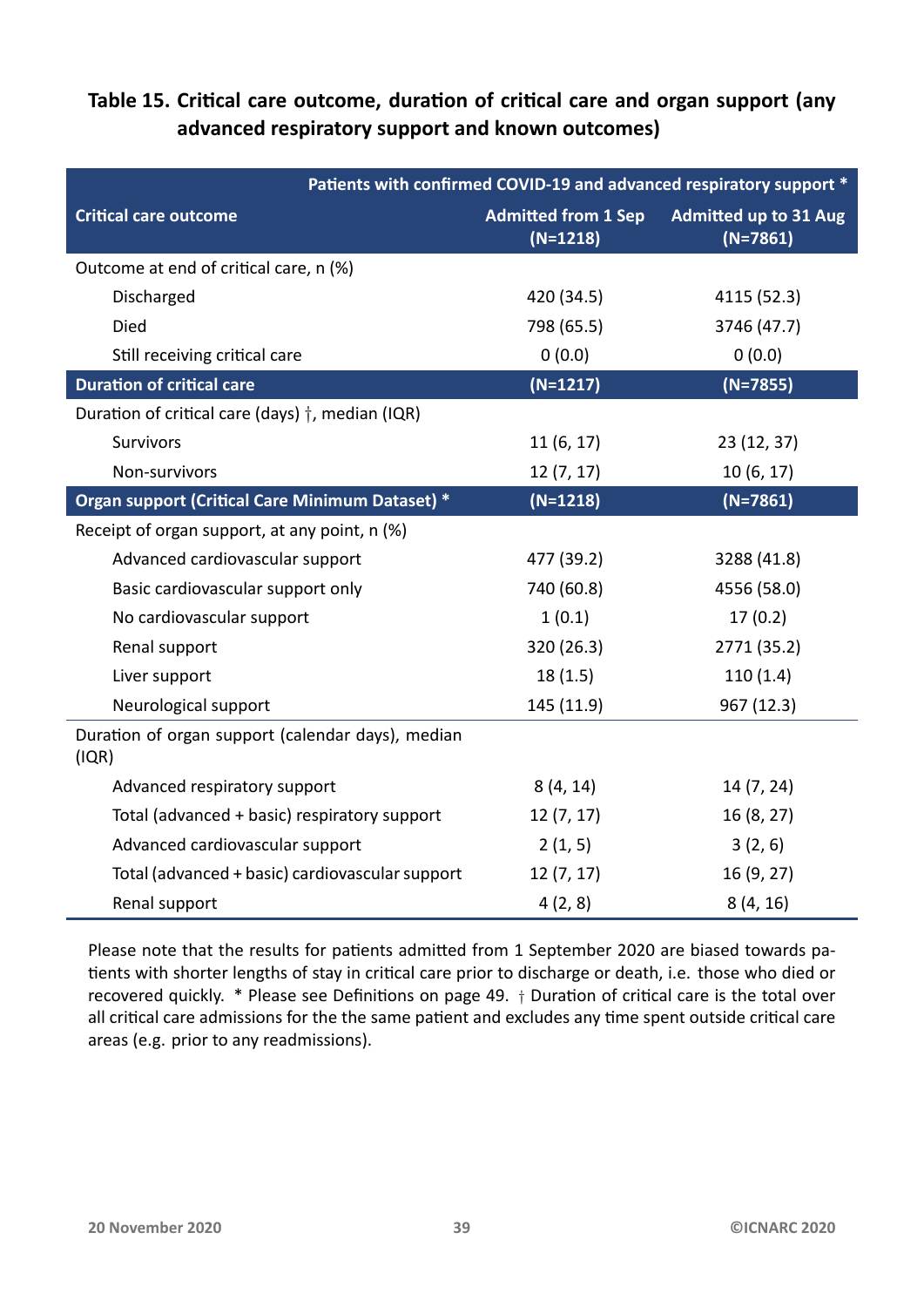<span id="page-39-0"></span>Critical care outcome, duration of critical care and organ support for patients critically ill with confirmed COVID-19 that received basic respiratory support only during their critical care stay admitted from 1 September 2020 to date for whom outcomes have been received are summarised in Table 16 and compared with patients admitted up to 31 August 2020.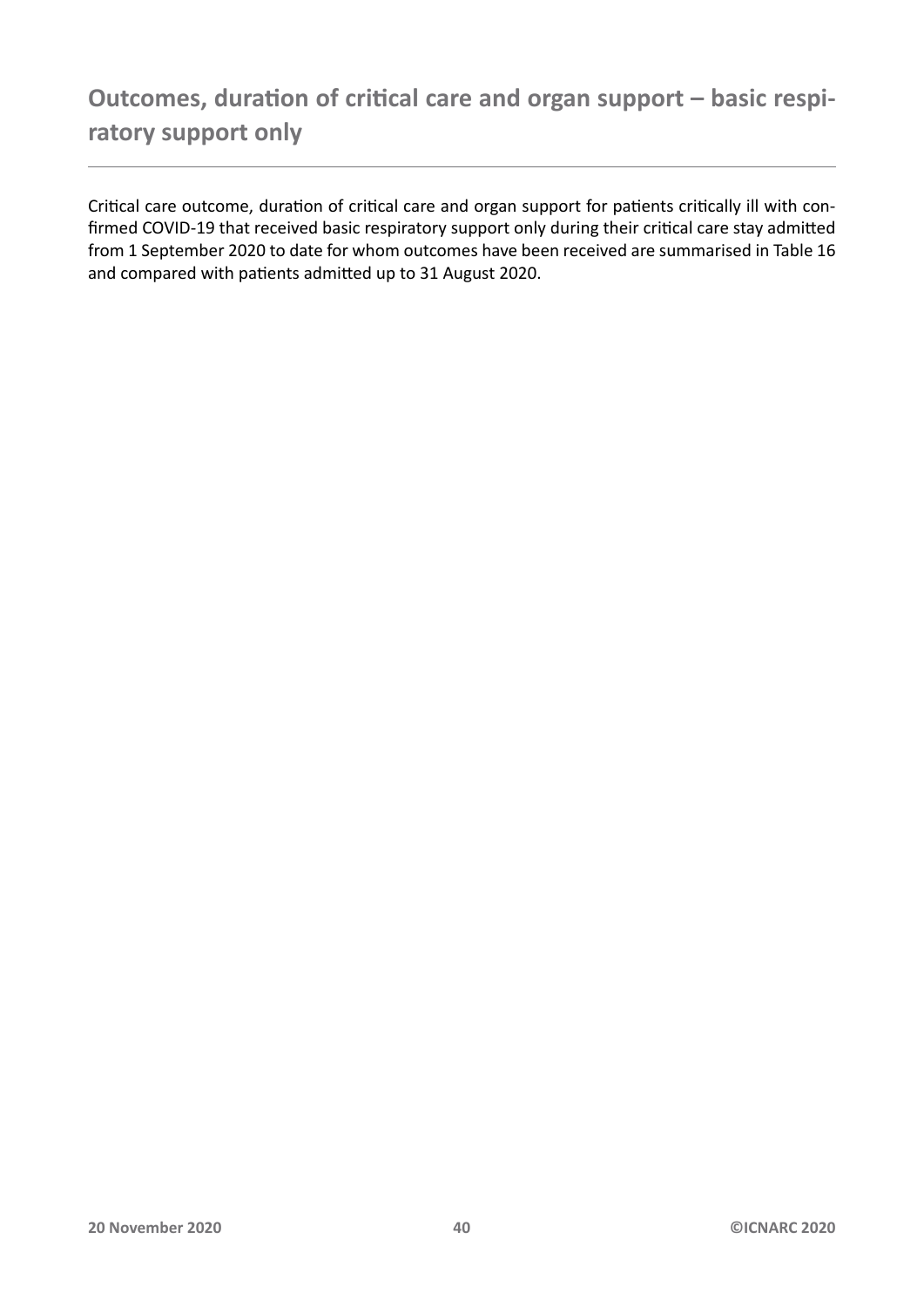#### **Table 16. CriƟcal care outcome, duraƟon of criƟcal care and organ support (basic respiratory support only and known outcomes)**

| Patients with confirmed COVID-19 and basic respiratory support only * |                                          |                                            |
|-----------------------------------------------------------------------|------------------------------------------|--------------------------------------------|
| <b>Critical care outcome</b>                                          | <b>Admitted from 1 Sep</b><br>$(N=1882)$ | <b>Admitted up to 31 Aug</b><br>$(N=2781)$ |
| Outcome at end of critical care, n (%)                                |                                          |                                            |
| Discharged                                                            | 1539 (81.8)                              | 2242 (80.6)                                |
| Died                                                                  | 343 (18.2)                               | 539 (19.4)                                 |
| <b>Duration of critical care</b>                                      | $(N=1878)$                               | $(N=2780)$                                 |
| Duration of critical care (days) $\dagger$ , median (IQR)             |                                          |                                            |
| Survivors                                                             | 5(3, 7)                                  | 4(2, 7)                                    |
| Non-survivors                                                         | 5(2, 8)                                  | 4(2, 7)                                    |
| Organ support (Critical Care Minimum Dataset) *                       | $(N=1882)$                               | $(N=2781)$                                 |
| Receipt of organ support, at any point, n (%)                         |                                          |                                            |
| Advanced cardiovascular support                                       | 33(1.8)                                  | 52(1.9)                                    |
| Basic cardiovascular support only                                     | 1713 (91.0)                              | 2318 (83.4)                                |
| No cardiovascular support                                             | 136 (7.2)                                | 411 (14.8)                                 |
| Renal support                                                         | 50 $(2.7)$                               | 114(4.1)                                   |
| Liver support                                                         | 1(0.1)                                   | 3(0.1)                                     |
| Neurological support                                                  | 13(0.7)                                  | 22(0.8)                                    |
| Duration of organ support (calendar days), median<br>(IQR)            |                                          |                                            |
| Total (advanced + basic) respiratory support                          | 5(3, 8)                                  | 4(3, 7)                                    |
| Advanced cardiovascular support                                       | 1(1, 2)                                  | 2(1, 3.5)                                  |
| Total (advanced + basic) cardiovascular support                       | 5(4, 8)                                  | 5(3, 7)                                    |
| Renal support                                                         | 3(2, 6)                                  | 3(2, 5)                                    |

Please note that the results for patients admitted from 1 September 2020 are biased towards patients with shorter lengths of stay in critical care prior to discharge or death, i.e. those who died or recovered quickly. \* Please see Definitions on page 49. *†* Duration of critical care is the total over all critical care admissions for the the same patient and excludes any time spent outside critical care areas (e.g. prior to any readmissions).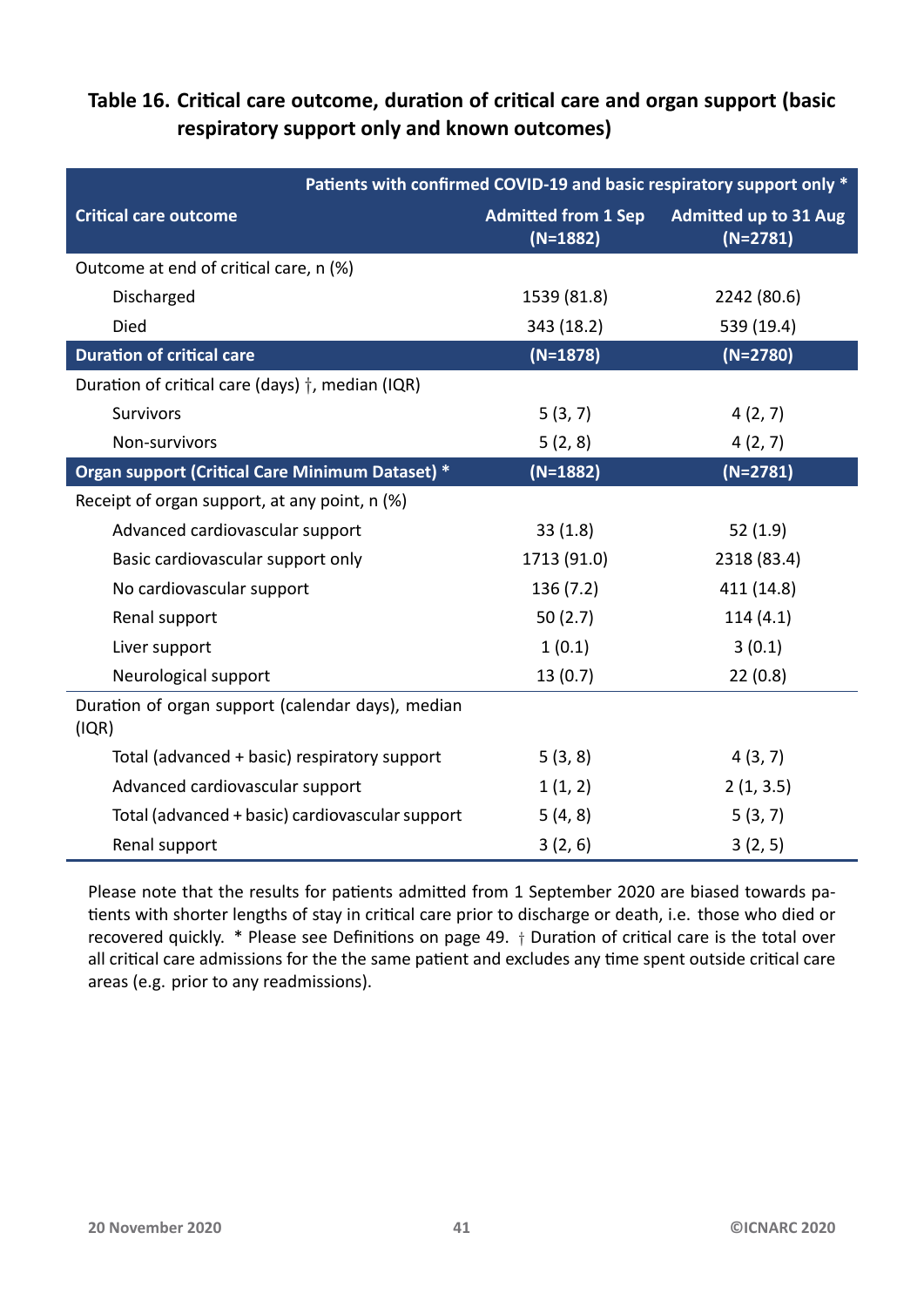<span id="page-41-0"></span>A Kaplan-Meier plot of in-hospital survival to 28 days following admission to critical care for patients critically ill with confirmed COVID-19 admitted from 1 September 2020 to date is shown in Figure 22 and compared with patients admitted up to 31 August 2020.

<span id="page-41-1"></span>![](_page_41_Figure_2.jpeg)

#### Figure 22. In-hospital survival to 28 days following admission to critical care

Kaplan-Meier survival analysis. Patients last reported to be still receiving critical care censored on the most recent date of data submission by the treating unit. Patients discharged from acute hospital within 28 days assumed to survive to 28 days. Please note that these survival curves are not adjusted for differences in patient characteristics (see Tables 1-3).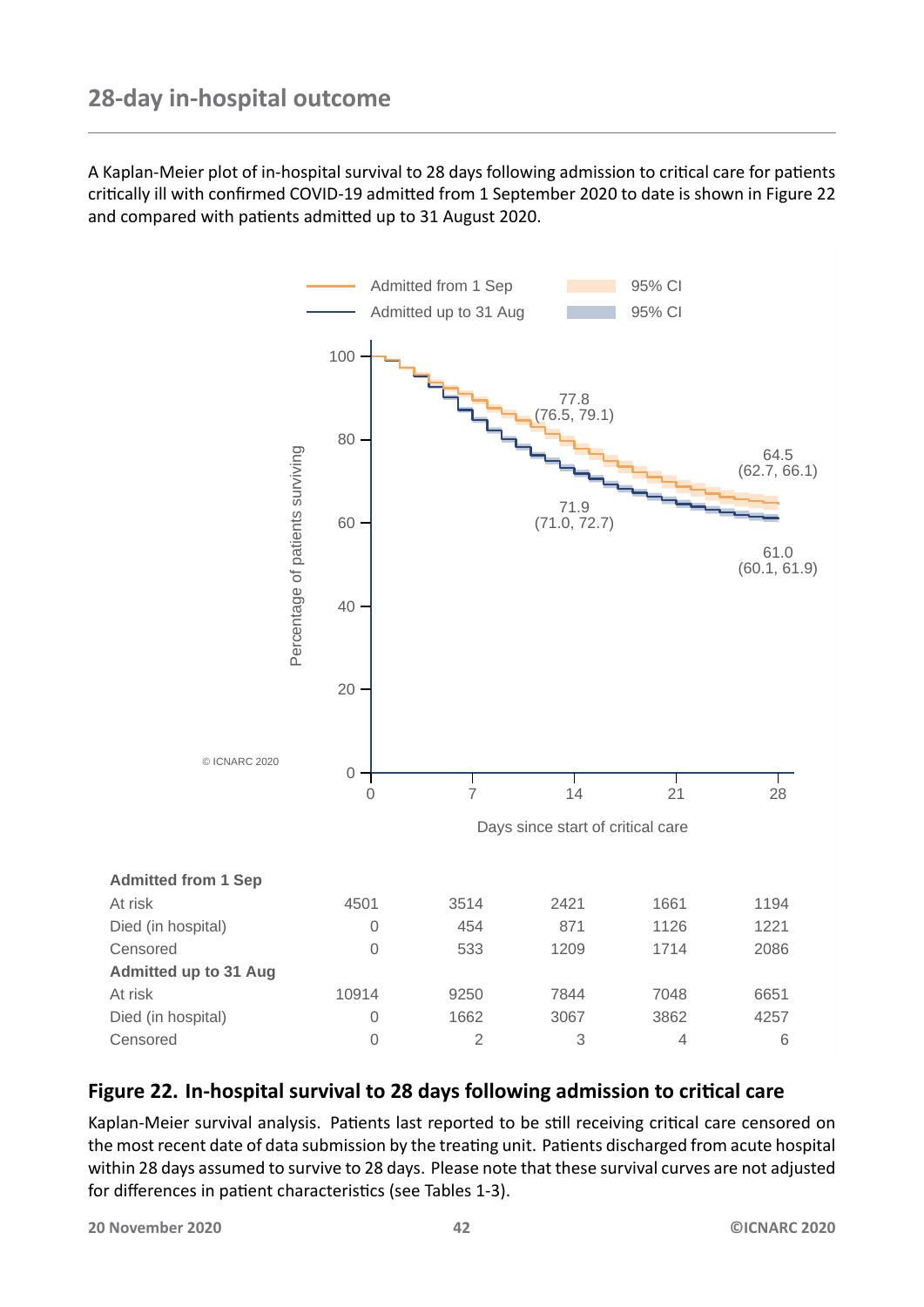28-day in-hospital mortality for patients critically ill with confirmed COVID-19 admitted from 1 September 2020 to date by patient characteristics (demographics, medical history and indicators of acute severity) is presented in Figures 23-26 and compared with patients admitted up to 31 August 2020.

<span id="page-42-0"></span>![](_page_42_Figure_1.jpeg)

#### Figure 23. 28-day in-hospital mortality by patient characteristics (demographics)

Estimates of 28-day in-hospital mortality based on Kaplan-Meier survival analysis. Patients last reported to be still receiving critical care censored on the most recent date of data submission by the treating unit. Patients discharged from acute hospital within 28 days assumed to survive to 28 days. Please note that these estimates are not adjusted for differences in other patient characteristics (see Tables 1-3).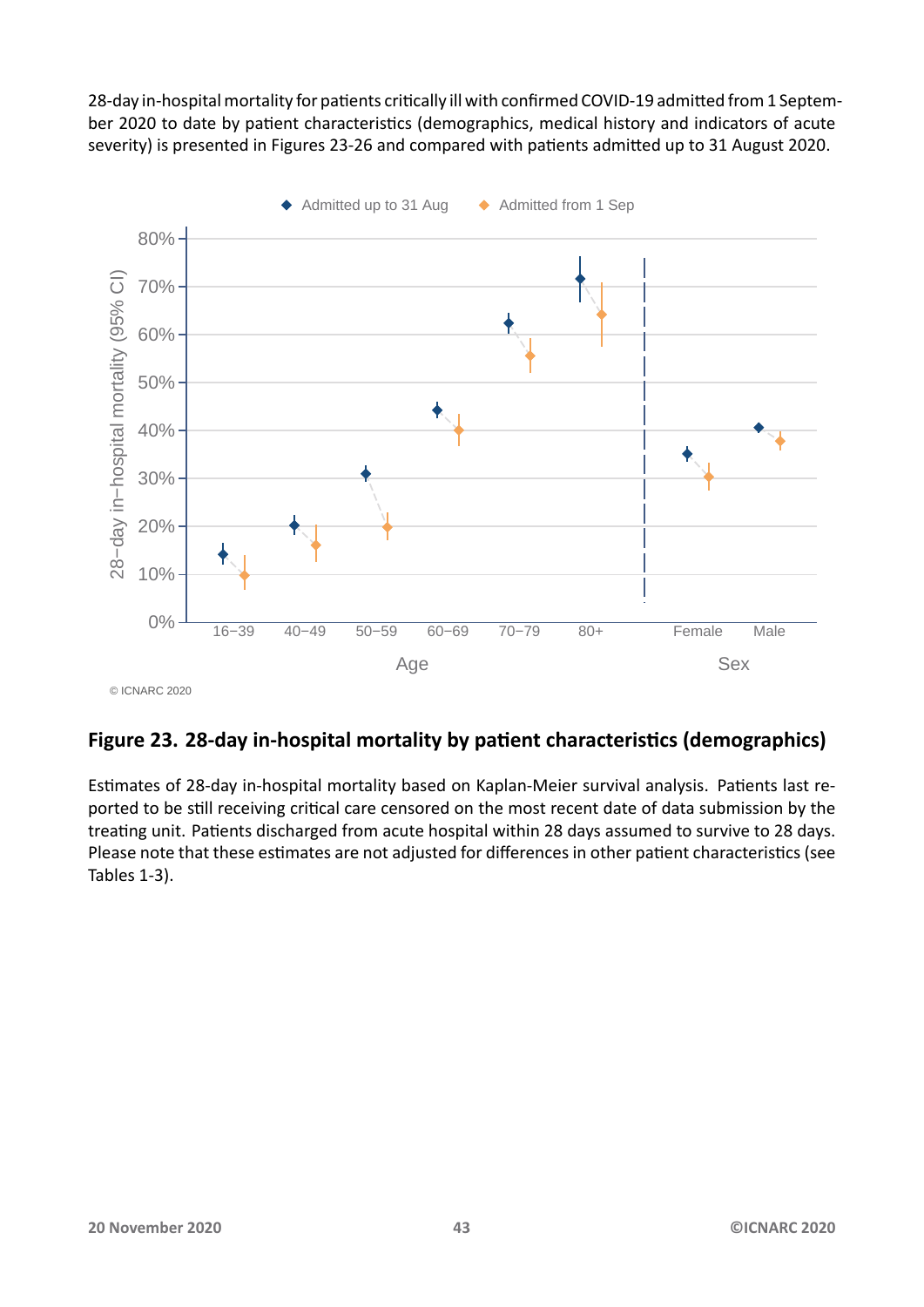<span id="page-43-0"></span>![](_page_43_Figure_0.jpeg)

© ICNARC 2020

#### Figure 24. 28-day in-hospital mortality by patient characteristics (demographics **conƟnued)**

Estimates of 28-day in-hospital mortality based on Kaplan-Meier survival analysis. Patients last reported to be still receiving critical care censored on the most recent date of data submission by the treating unit. Patients discharged from acute hospital within 28 days assumed to survive to 28 days. Please note that these estimates are not adjusted for differences in other patient characteristics (see Tables 1-3).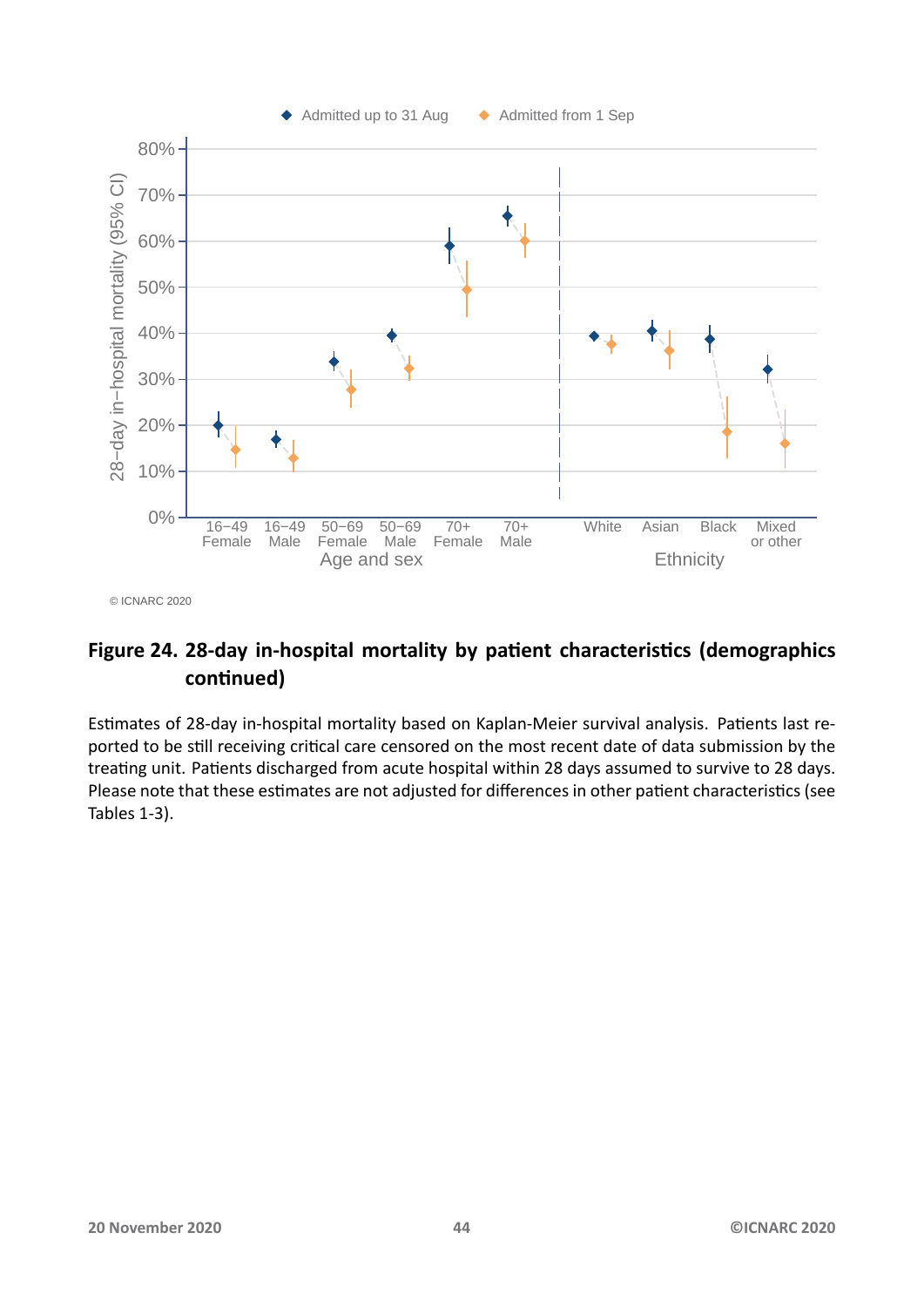<span id="page-44-0"></span>![](_page_44_Figure_0.jpeg)

#### Figure 25. 28-day in-hospital mortality by patient characteristics (demographics **and medical history)**

Estimates of 28-day in-hospital mortality based on Kaplan-Meier survival analysis. Patients last reported to be still receiving critical care censored on the most recent date of data submission by the treating unit. Patients discharged from acute hospital within 28 days assumed to survive to 28 days. Please note that these estimates are not adjusted for differences in other patient characteristics (see Tables 1-3).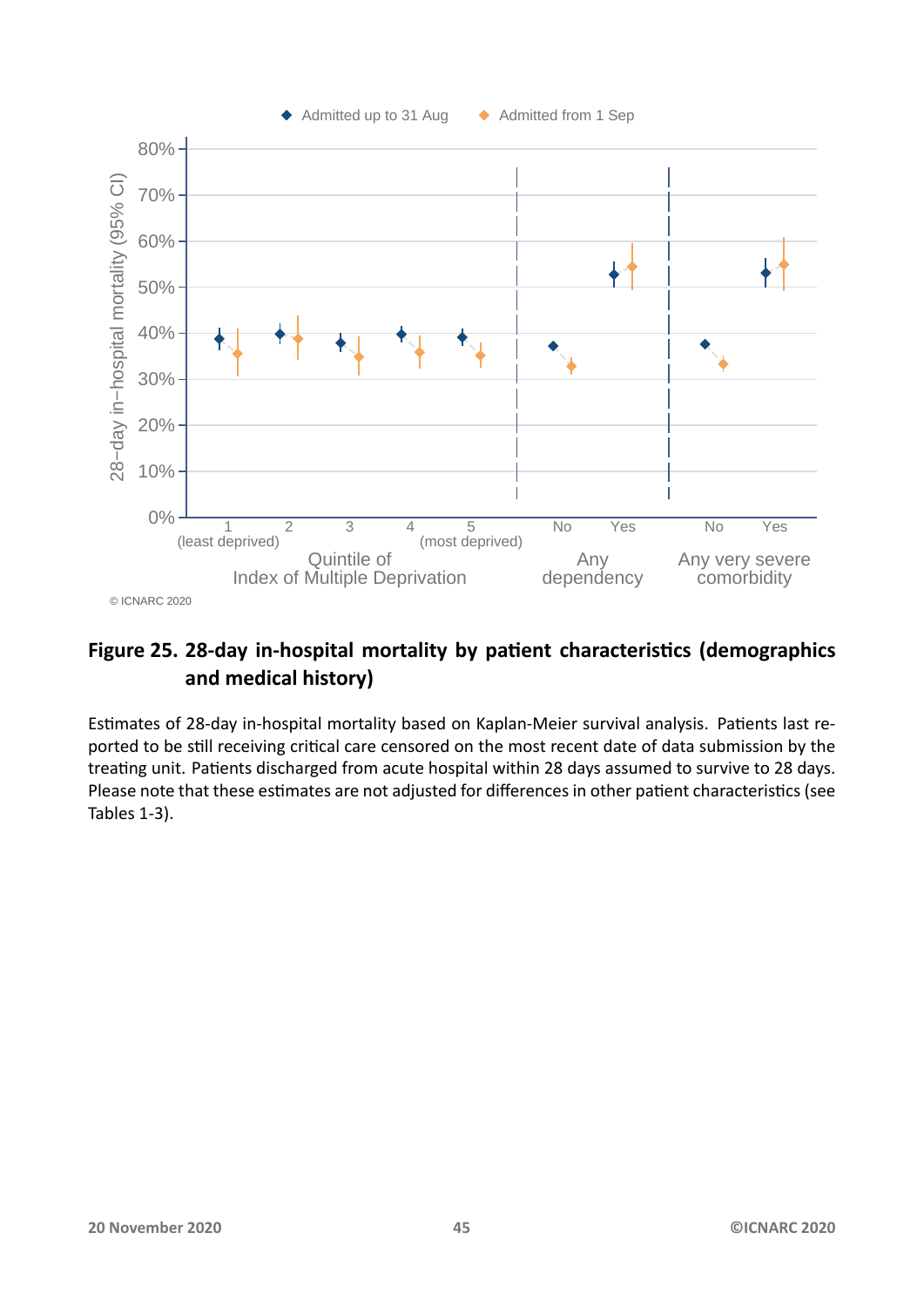<span id="page-45-0"></span>![](_page_45_Figure_0.jpeg)

#### Figure 26. 28-day in-hospital mortality by patient characteristics (indicators of **acute severity \*)**

Estimates of 28-day in-hospital mortality based on Kaplan-Meier survival analysis. Patients last reported to be still receiving critical care censored on the most recent date of data submission by the treating unit. Patients discharged from acute hospital within 28 days assumed to survive to 28 days. Please note that these estimates are not adjusted for differences in other patient characteristics (see Tables 1-3). \* Please see Definitions on page 49. Indicators of acute severity are based on data from the first 24 hours of critical care.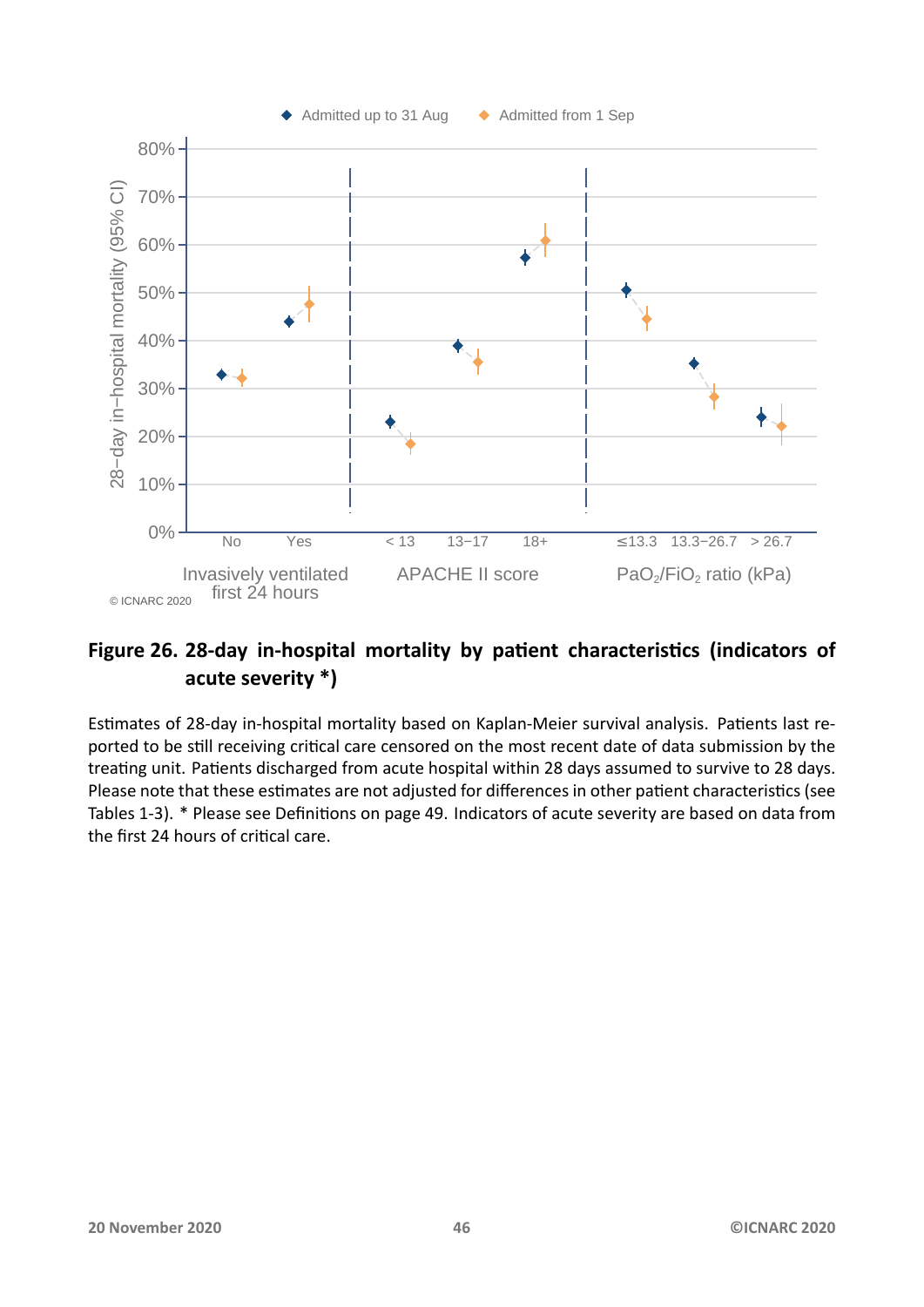<span id="page-46-0"></span>Updated outcomes up to discharge from acute hospital for patients critically ill with confirmed COVID-19 admitted up to 31 August 2020 are shown in Figure 27.

<span id="page-46-1"></span>![](_page_46_Figure_2.jpeg)

Figure 27. Critical care and acute hospital outcomes for patients admitted up to 31 **August 2020**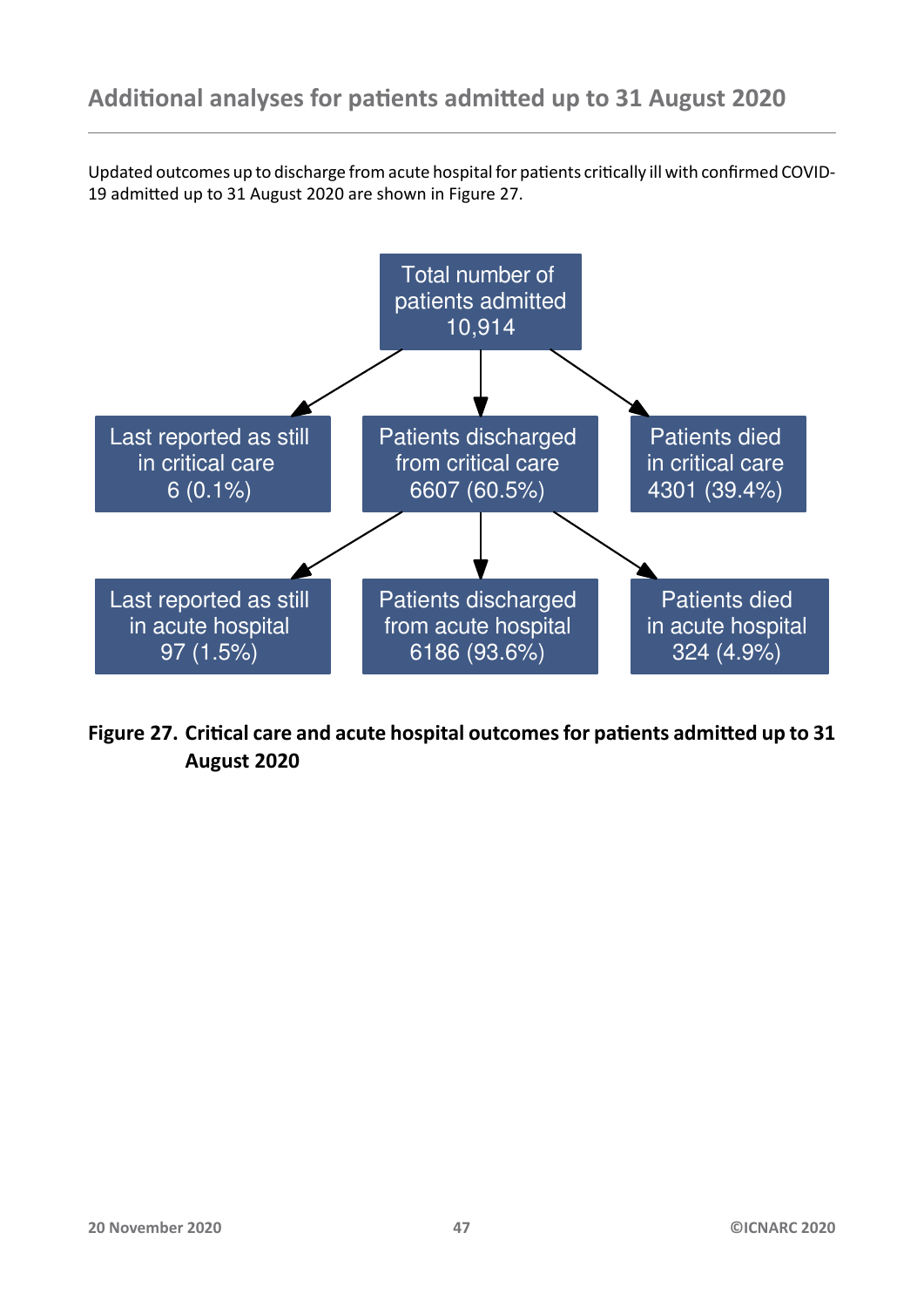A Kaplan-Meier plot of in-hospital survival to 90 days following admission to critical care for patients critically ill with confirmed COVID-19 admitted up to 31 August 2020 is shown in Figure 28.

<span id="page-47-0"></span>![](_page_47_Figure_1.jpeg)

#### Figure 28. In-hospital survival to 90 days following admission to critical care for patients admitted up to 31 August 2020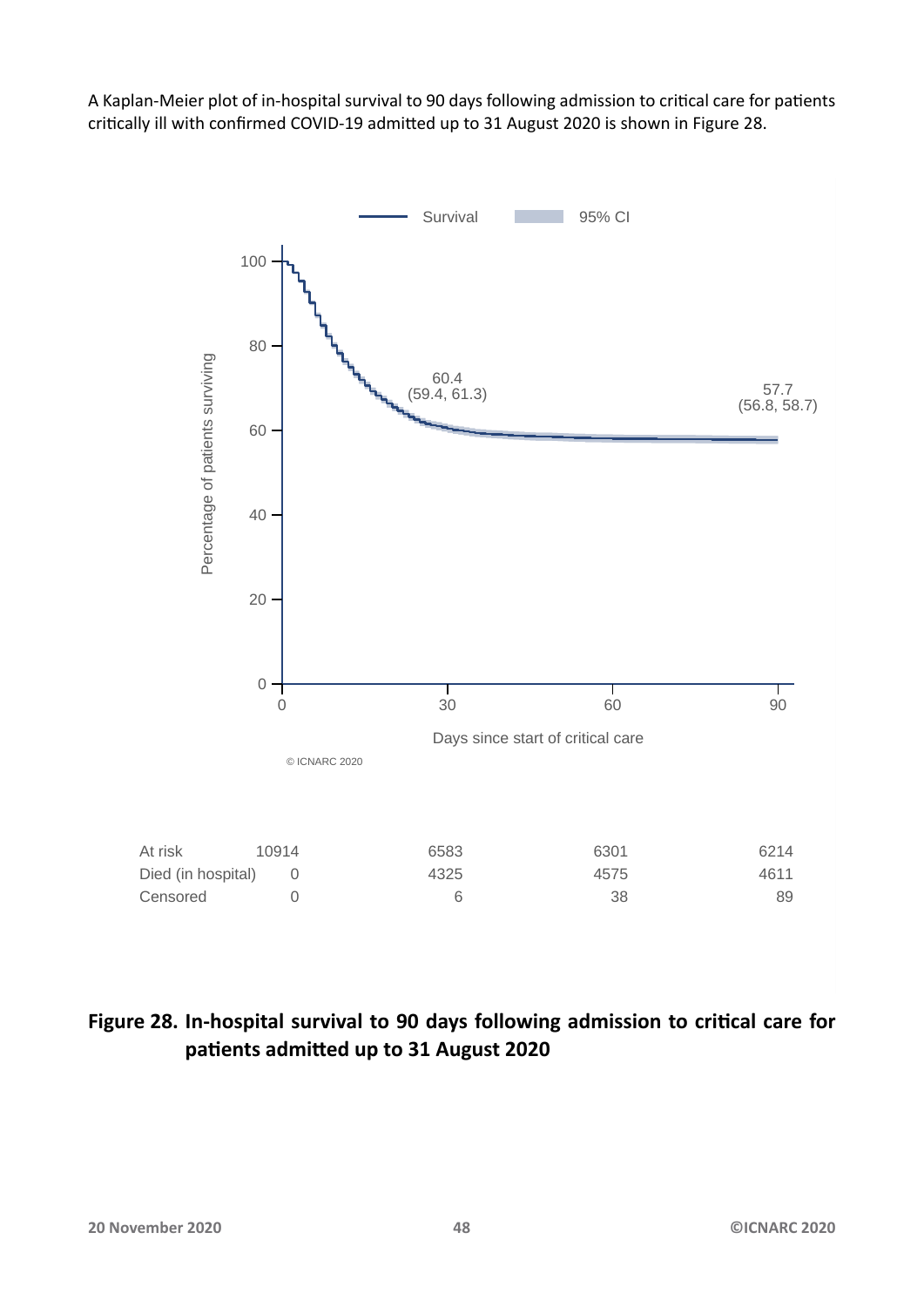<span id="page-48-1"></span><span id="page-48-0"></span>**Ethnicity** is recorded using the ethnic category codes from the 2001 census and grouped as:

- White: White British; White Irish; White any other
- Mixed: Mixed white and black Caribbean; Mixed white and black African; Mixed white and Asian; Mixed – any other
- Asian: Asian or Asian British Indian; Asian or Asian British Pakistani; Asian or Asian British – Bangladeshi; Asian or Asian British – any other
- Black: Black or black British Caribbean; Black or black British African; Black or black British – any other
- Other: Other ethnic group Chinese; Any other ethnic group
- Not stated or not recorded

**Index of Multiple Deprivation (IMD)** is based on the patient's usual residential postcode (assigned at the level of Lower Layer Super Output Area) according to:

- English Index of Multiple Deprivation 2019 for postcodes in England
- Welsh Index of Multiple Deprivation 2019 for postcodes in Wales
- Northern Ireland Multiple Deprivation Measure 2017 for postcodes in Northern Ireland

Urban/rural classification is based on the patient's usual residential postcode (assigned at the level of Output Area) and categorised according to 2011 census categories as:

- Urban: the majority of the population lives within settlements with a population of more than 10,000 people, subcategorised according to dwelling densities for every 100m x 100m square and the density in squares at varying distances around each square as either Major conurbation, Minor conurbation, or City or town
- Rural: the majority of the population lives within settlements with a population of less than 10,000 people (combining the categories Town and fringe, Village, and Hamlet or isolated dwellings)

**Body mass index** is calculated as the weight in kilograms divided by the height in metres squared. Weight and height values may have been measured or estimated.

**Dependency prior to admission to acute hospital** is assessed as the best description for the dependency of the patient in the two weeks prior to admission to acute hospital and prior to the onset of the acute illness, i.e. "usual" dependency. It is assessed according to the amount of personal assistance they receive with daily activities (bathing, dressing, going to the toilet, moving in/out of bed/chair, continence and eating).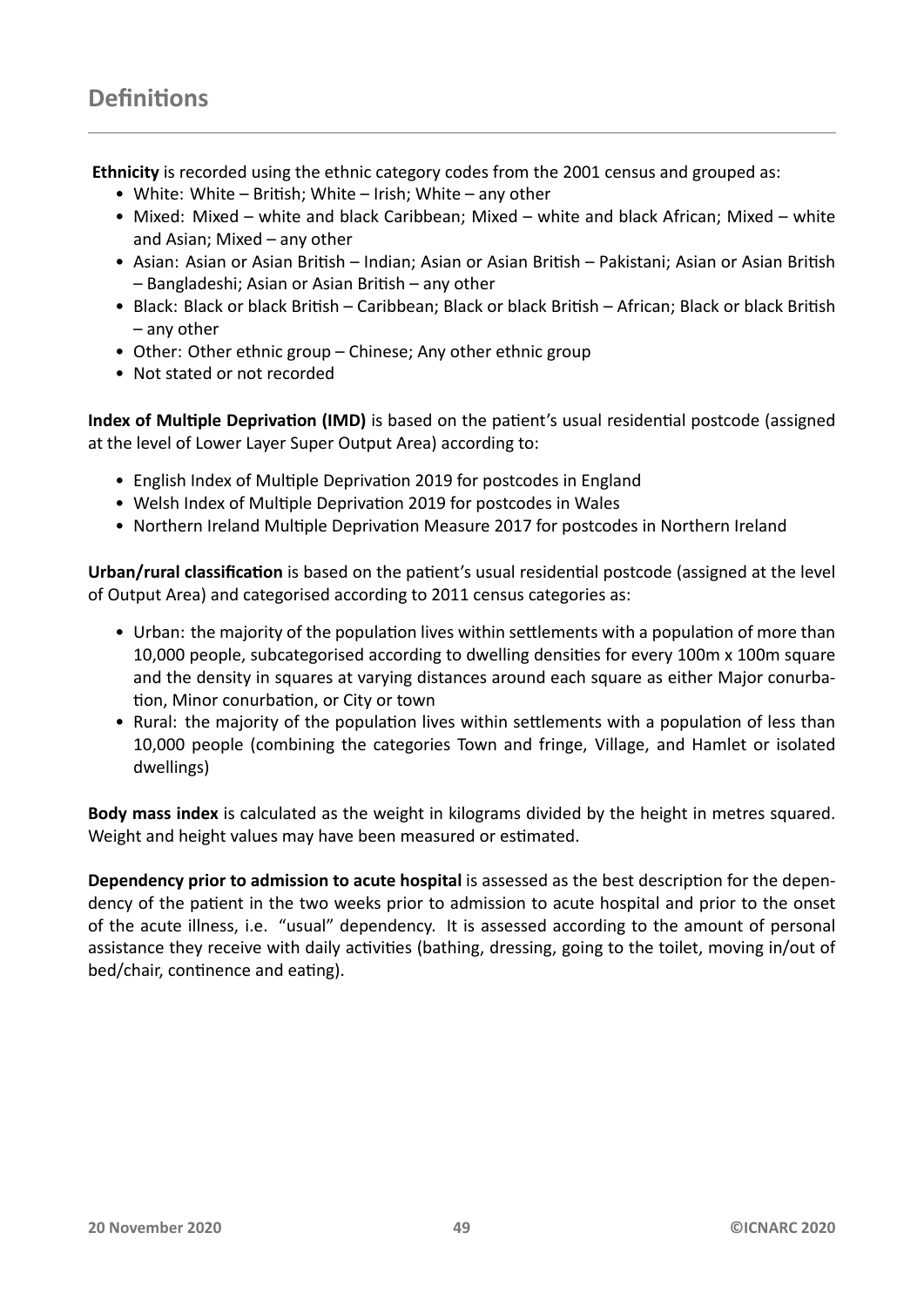Very severe comorbidities must have been evident within the six months prior to critical care and documented at or prior to critical care:

- Cardiovascular: symptoms at rest
- Respiratory: shortness of breath with light activity or home ventilation
- Renal: renal replacement therapy for end-stage renal disease
- Liver: biopsy-proven cirrhosis, portal hypertension or hepatic encephalopathy
- Metastatic disease: distant metastases
- Haematological malignancy: acute or chronic leukaemia, multiple myeloma or lymphoma
- Immunocompromise: chemotherapy, radiotherapy or daily high dose steroid treatment in previous six months, HIV/AIDS or congenital immune deficiency

**Invasive ventilation** during the first 24 hours was defined as mechanical ventilation (identified by the recording of a ventilated respiratory rate, indicating that all or some of the breaths or a portion of the breaths were delivered by a mechanical device) and sedation (receiving continuous or intermittent doses of agents to produce and maintain a continuous decreased level of consciousness with or without paralysing agents) at any time during the first 24 hours and not reported as having zero days of advanced respiratory support.

**Organ support** is recorded as the number of calendar days (00:00-23:59) on which the support was received at any time, defined as:

- Advanced respiratory: invasive ventilation, BPAP via trans-laryngeal tube or tracheostomy, CPAP via trans-laryngeal tube, extracorporeal respiratory support
- Basic respiratory: >50% oxygen by face mask, close observation due to potential for acute deterioration, physiotherapy/suction to clear secretions at least two-hourly, recently extubated after a period of mechanical ventilation, mask/hood CPAP/BPAP, non-invasive ventilation, CPAP via a tracheostomy, intubated to protect airway
- Advanced cardiovascular: multiple IV/rhythm controlling drugs (at least one vasoactive), continuous observation of cardiac output, intra-aortic balloon pump, temporary cardiac pacemaker
- Basic cardiovascular: central venous catheter, arterial line, single IV vasoactive/ rhythm controlling drug
- Renal: acute renal replacement therapy, renal replacement therapy for chronic renal failure where other organ support is received
- Liver: management of coagulopathy and/or portal hypertension for acute on chronic hepatocellular failure or primary acute hepatocellular failure
- Neurological: central nervous system depression sufficient to prejudice airway, invasive neurological monitoring, continuous IV medication to control seizures, therapeutic hypothermia